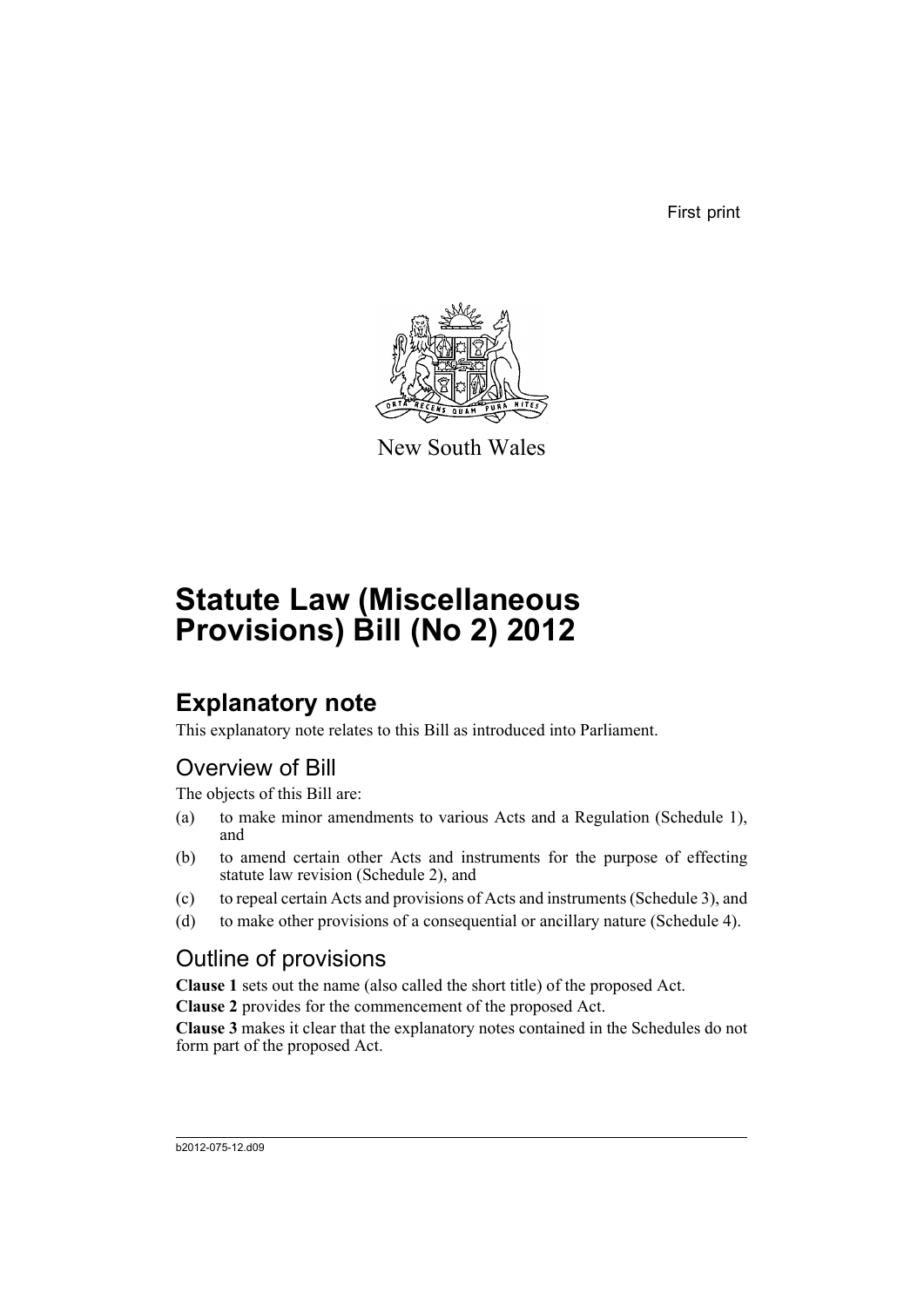Explanatory note

# **Schedule 1 Minor amendments**

**Schedule 1** makes amendments to the following Acts and Regulation: *Apprenticeship and Traineeship Act 2001* No 80, *Australian Museum Trust Act 1975* No 95, *Biofuels Act 2007* No 23, *Child Protection (Working with Children) Act 2012* No 51, *Children and Young Persons (Care and Protection) Act 1998* No 157, *Crime Commission Act 2012* No 66, *Criminal Procedure Act 1986* No 209, *Election Funding, Expenditure and Disclosures Act 1981* No 78, *Independent Commission Against Corruption Act 1988* No 35, *Library Act 1939* No 40, *Local Government Act 1993* No 30, *Museum of Applied Arts and Sciences Act 1945* No 31, *Parliamentary Electorates and Elections Regulation 2008*, *Prevention of Cruelty to Animals Act 1979* No 200, *Public Finance and Audit Act 1983* No 152, *Racing Administration Act 1998* No 114, *Residential Tenancies Act 2010* No 42, *Security Industry Act 1997* No 157, *Special Commissions of Inquiry Act 1983* No 90, *State Emergency Service Act 1989* No 164, *Sydney Opera House Trust Act 1961* No 9, *Travel Agents Act 1986* No 5, *Universities Governing Bodies Act 2011* No 51, *Water Management Act 2000* No 92.

The amendments to each Act and Regulation are explained in detail in the explanatory note set out in Schedule 1 that relates to the Act or Regulation concerned.

# **Schedule 2 Amendments by way of statute law revision**

**Schedule 2** amends certain Acts and instruments for the purpose of effecting statute law revision.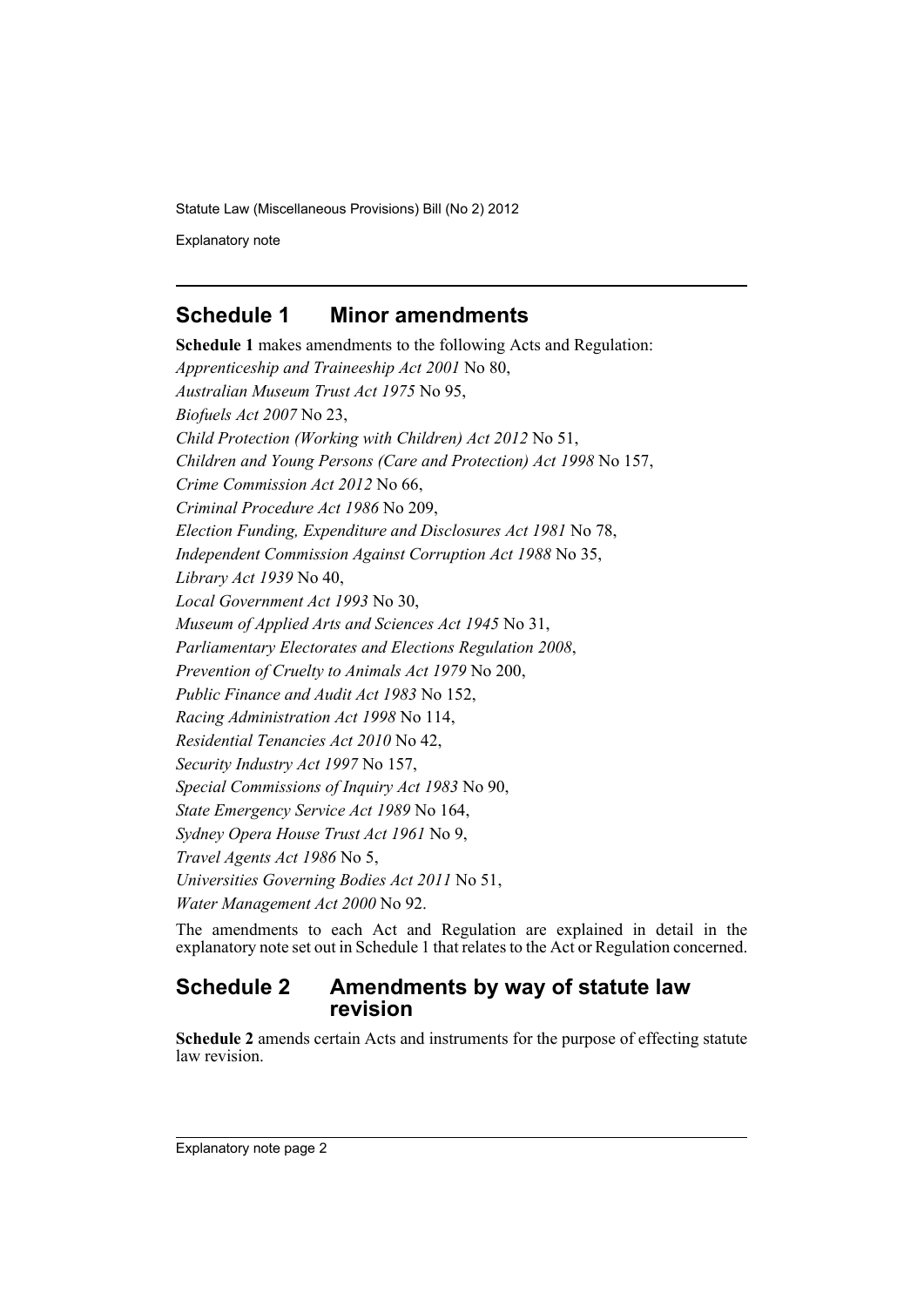Explanatory note

The amendments to each Act and instrument are explained in detail in the explanatory note set out in Schedule 2 that relates to the Act or instrument concerned.

# **Schedule 3 Repeals**

**Schedule 3** repeals a number of Acts and provisions of Acts and instruments, and restores an Act that was previously repealed.

**Clause 1** repeals redundant Acts and redundant provisions of an instrument.

**Clause 2** repeals provisions of Acts, and instruments, that contain commenced amendments to other Acts and instruments or commenced repeals.

**Clause 3** restores the *Law Courts Limited Act 1977*, which was repealed in 2011 but which has some ongoing application.

# **Schedule 4 General savings, transitional and other provisions**

**Schedule 4** contains savings, transitional and other provisions of a more general effect than those set out in Schedule 1.

The purpose of each provision is explained in detail in the explanatory note set out in Schedule 4 that relates to the provision concerned.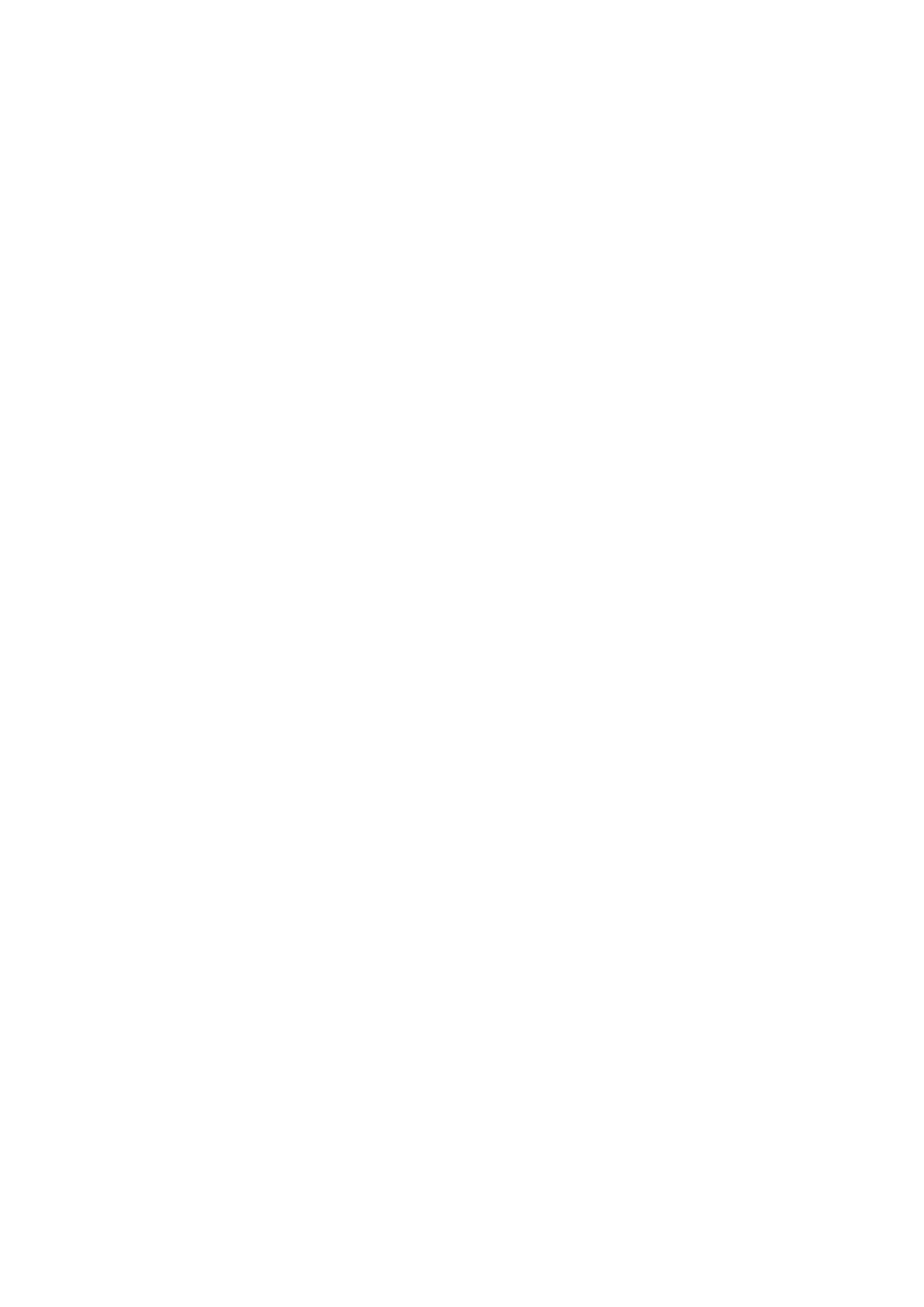First print



New South Wales

# **Statute Law (Miscellaneous Provisions) Bill (No 2) 2012**

# **Contents**

|            |                                                    | Page |
|------------|----------------------------------------------------|------|
|            | Name of Act                                        |      |
| 2          | Commencement                                       | 2    |
| 3          | <b>Explanatory notes</b>                           | 2    |
| Schedule 1 | Minor amendments                                   | 3    |
| Schedule 2 | Amendments by way of statute law revision          | 22   |
| Schedule 3 | Repeals                                            | 34   |
| Schedule 4 | General savings, transitional and other provisions | 35   |
|            | <b>Notes</b>                                       | 37   |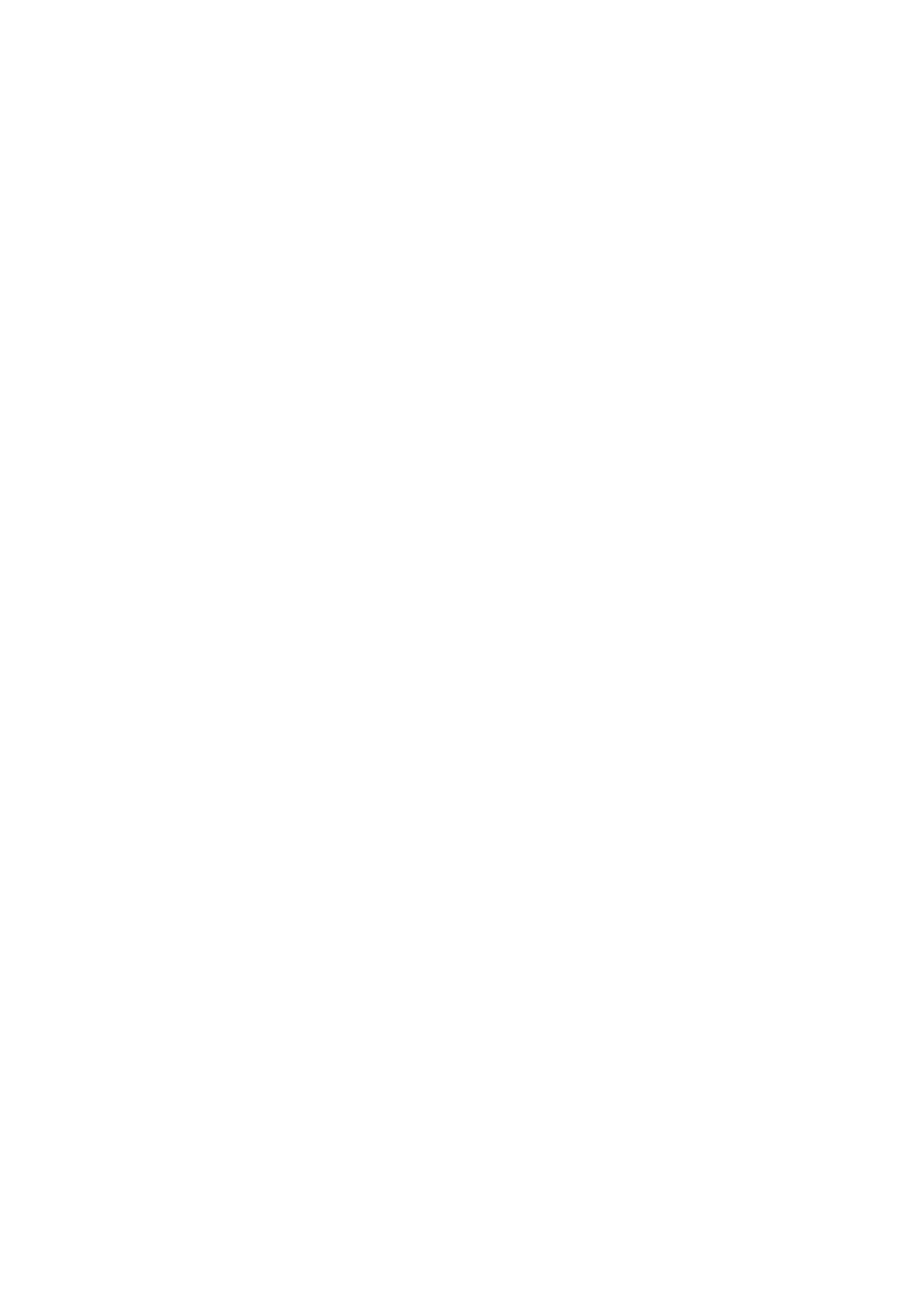

New South Wales

# **Statute Law (Miscellaneous Provisions) Bill (No 2) 2012**

No , 2012

# **A Bill for**

An Act to repeal certain Acts and to amend certain other Acts and instruments in various respects and for the purpose of effecting statute law revision; and to make certain savings.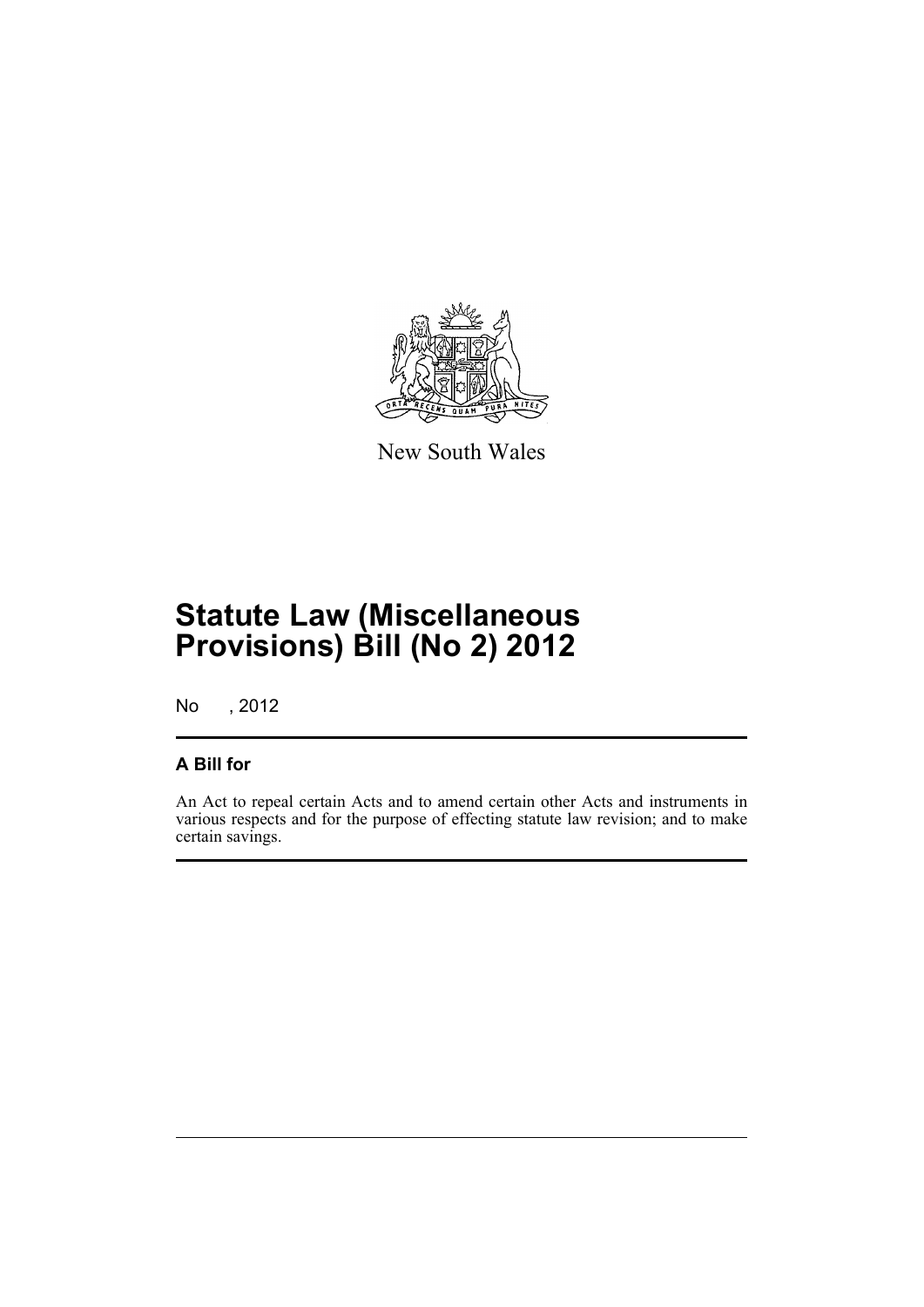<span id="page-7-2"></span><span id="page-7-1"></span><span id="page-7-0"></span>

|   |     | The Legislature of New South Wales enacts:                                                                                           | 1                    |
|---|-----|--------------------------------------------------------------------------------------------------------------------------------------|----------------------|
|   |     | Name of Act                                                                                                                          | $\overline{2}$       |
|   |     | This Act is the <i>Statute Law (Miscellaneous Provisions) Act (No 2) 2012</i> .                                                      | 3                    |
| 2 |     | Commencement                                                                                                                         | 4                    |
|   | (1) | This Act commences on 4 January 2013.                                                                                                | 5                    |
|   | (2) | However, the amendments made by the Schedules to this Act<br>commence on the day or days specified in those Schedules in relation to | $6\phantom{1}6$<br>7 |
|   |     | the amendments concerned. If a commencement day is not specified,                                                                    | 8                    |
|   |     | the amendments commence in accordance with subsection (1).                                                                           | 9                    |
| 3 |     | <b>Explanatory notes</b>                                                                                                             | 10                   |
|   |     | The matter appearing under the heading "Explanatory note" in any of<br>the Schedules does not form part of this Act.                 | 11<br>12             |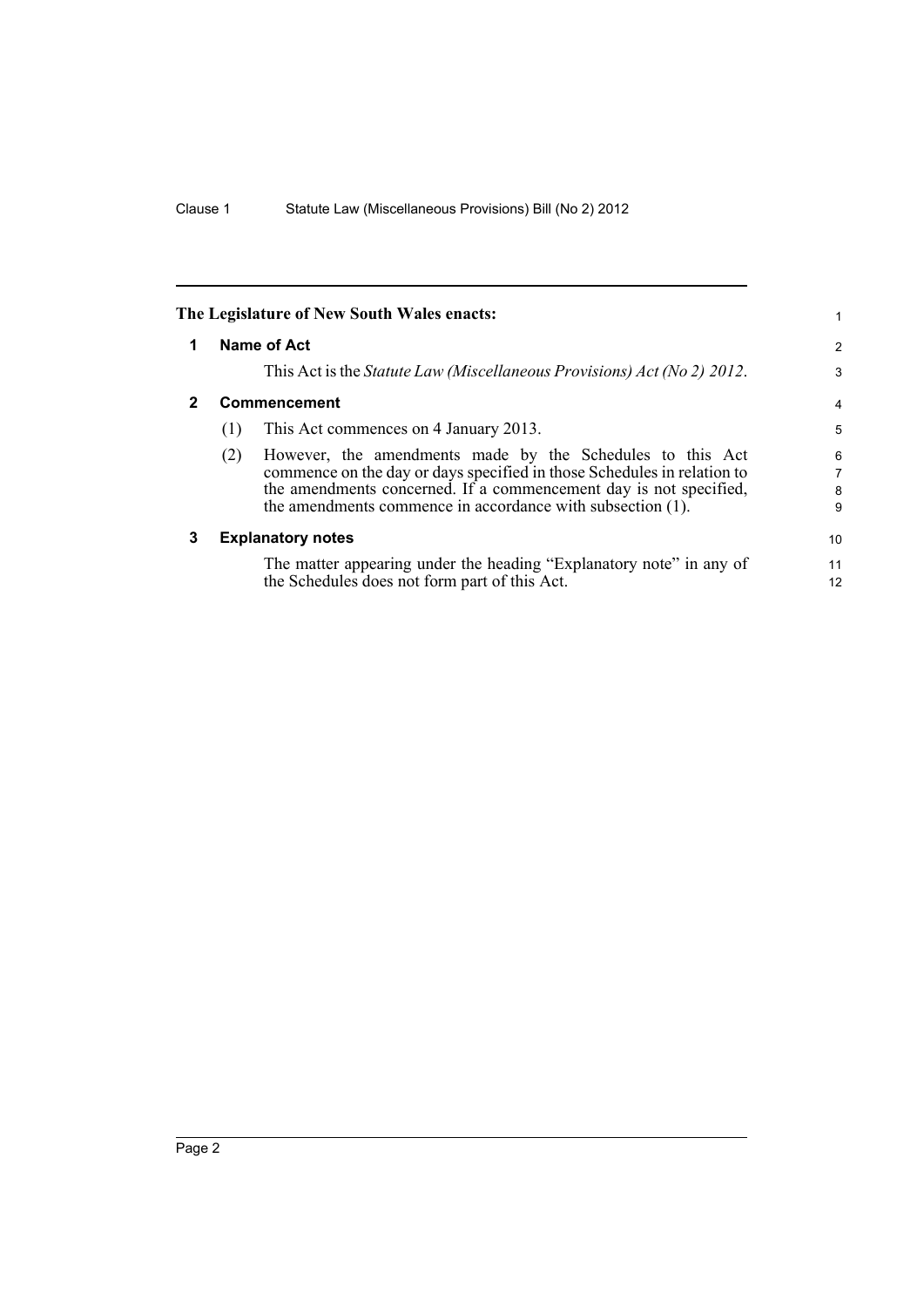Minor amendments **Schedule 1** 

<span id="page-8-0"></span>

|     | <b>Schedule 1</b>   |                    |                          | <b>Minor amendments</b>                                                                                                                                                                                                                                             | 1                         |  |  |  |
|-----|---------------------|--------------------|--------------------------|---------------------------------------------------------------------------------------------------------------------------------------------------------------------------------------------------------------------------------------------------------------------|---------------------------|--|--|--|
| 1.1 |                     |                    |                          | Apprenticeship and Traineeship Act 2001 No 80                                                                                                                                                                                                                       | 2                         |  |  |  |
| [1] | Section 21, heading |                    |                          |                                                                                                                                                                                                                                                                     |                           |  |  |  |
|     |                     |                    |                          | Insert "on application by a party" after "plans" in the heading to the section.                                                                                                                                                                                     | 4                         |  |  |  |
| [2] |                     | <b>Section 21A</b> |                          |                                                                                                                                                                                                                                                                     | 5                         |  |  |  |
|     |                     |                    | Insert after section 21: |                                                                                                                                                                                                                                                                     | 6                         |  |  |  |
|     | 21A                 |                    | <b>Commissioner</b>      | Variation of training contracts and training plans by                                                                                                                                                                                                               | 7<br>8                    |  |  |  |
|     |                     | (1)                | section.                 | The Commissioner may, on receiving a recommendation from a<br>registered training organisation or any other relevant person or<br>body or on the Commissioner's own initiative, make a variation<br>to a training contract or training plan in accordance with this | 9<br>10<br>11<br>12<br>13 |  |  |  |
|     |                     | (2)                |                          | A technical variation may be made at any time at the discretion<br>of the Commissioner.                                                                                                                                                                             | 14<br>15                  |  |  |  |
|     |                     | (3)                |                          | A technical variation is a variation that, in the Commissioner's<br>opinion, is of a minor nature and will not result in any material<br>change to the terms of the training contract or training plan.                                                             | 16<br>17<br>18            |  |  |  |
|     |                     | (4)                |                          | If the variation is not a technical variation, the following<br>provisions apply:                                                                                                                                                                                   | 19<br>20                  |  |  |  |
|     |                     |                    | (a)                      | the Commissioner must send a notice to each party (being<br>the employer and the apprentice or trainee) requesting the<br>party to notify the Commissioner whether or not the party<br>consents to the variation,                                                   | 21<br>22<br>23<br>24      |  |  |  |
|     |                     |                    | (b)                      | if the Commissioner does not receive any reply to such a<br>request within 21 days after the date on which the notice<br>was sent, the consent of the party to whom the notice was<br>sent is taken to have been given,                                             | 25<br>26<br>27<br>28      |  |  |  |
|     |                     |                    | (c)                      | if the parties consent to the variation, the Commissioner<br>may make the variation.                                                                                                                                                                                | 29<br>30                  |  |  |  |
|     |                     | (5)                | following:               | As soon as practicable after a variation is made under this section,<br>the Commissioner must give notification of the variation to the                                                                                                                             | 31<br>32<br>33            |  |  |  |
|     |                     |                    | (a)                      | the employer,                                                                                                                                                                                                                                                       | 34                        |  |  |  |
|     |                     |                    | (b)                      | the apprentice or trainee concerned,                                                                                                                                                                                                                                | 35                        |  |  |  |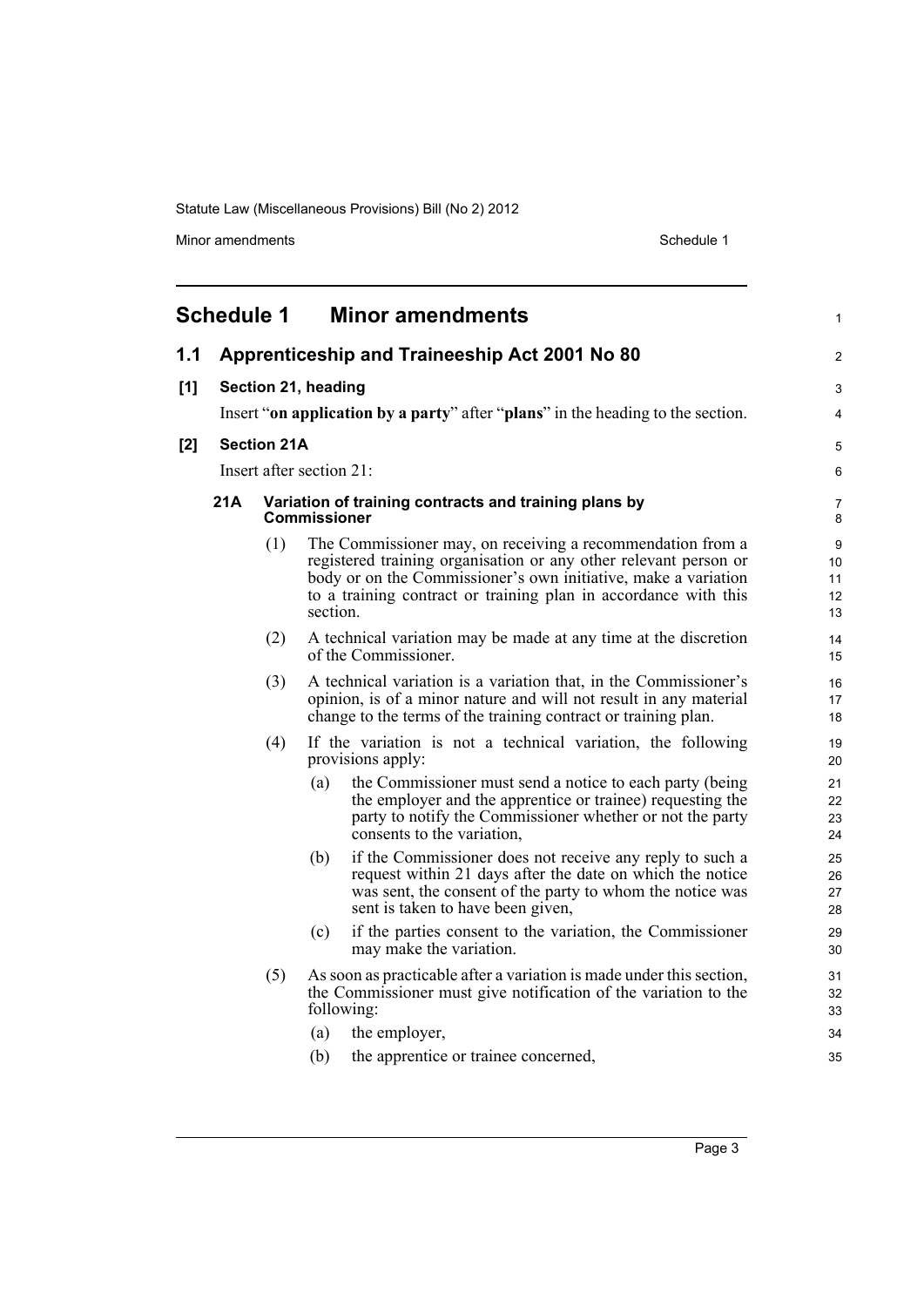Schedule 1 Minor amendments

- (c) in the case of the variation of a training plan—the relevant registered training organisation.
- (6) A variation made under this section is binding on the employer and the apprentice or trainee.

#### **Explanatory note**

Currently, section 21 of the *Apprenticeship and Traineeship Act 2001* enables variations to be made to a training contract or training plan only on the application of the employer, apprentice or trainee concerned (a *relevant party*). Item [2] of the proposed amendments extends the circumstances in which a variation may be made to a training contract or training plan by enabling the Commissioner for Vocational Training to do so on receiving a recommendation from a registered training organisation or any other relevant person or body or on the Commissioner's own initiative. The proposed amendment enables the Commissioner, at any time and at his or her discretion, to make a technical variation that will not result in any material change to the terms of the training contract or training plan. However, the Commissioner may make other variations only after notifying the relevant parties and receiving their consent (or their assumed consent if the Commissioner does not receive a response from the parties within 21 days of notifying them). Any variation made by the Commissioner is binding on, and must be notified to, the relevant parties.

Item [1] of the proposed amendments makes a consequential amendment.

## **1.2 Australian Museum Trust Act 1975 No 95**

### **Section 18**

Insert before section 19:

### **18 Personal liability**

A matter or thing done or omitted to be done by the Trust, a trustee, the Director or a person acting under the direction of the Trust or the Director does not, if the matter or thing was done or omitted to be done in good faith for the purposes of executing this Act, subject a trustee, the Director or a person so acting personally to any action, liability, claim or demand.

#### **Explanatory note**

The proposed amendment to the *Australian Museum Trust Act 1975* ensures that a trustee of the Australian Museum Trust, the Director of the Australian Museum or a person acting under the direction of the Trust or the Director is not personally liable for an act or omission done in good faith for the purpose of executing that Act.

## **1.3 Biofuels Act 2007 No 23**

#### **[1] Section 5 Act applies only to sales to person in NSW or for delivery in NSW**

Omit section 5 (2) and (2A). Insert instead:

(2) This Act does not apply to a sale of petrol or diesel fuel by one volume fuel seller to another volume fuel seller.

22 23

36

37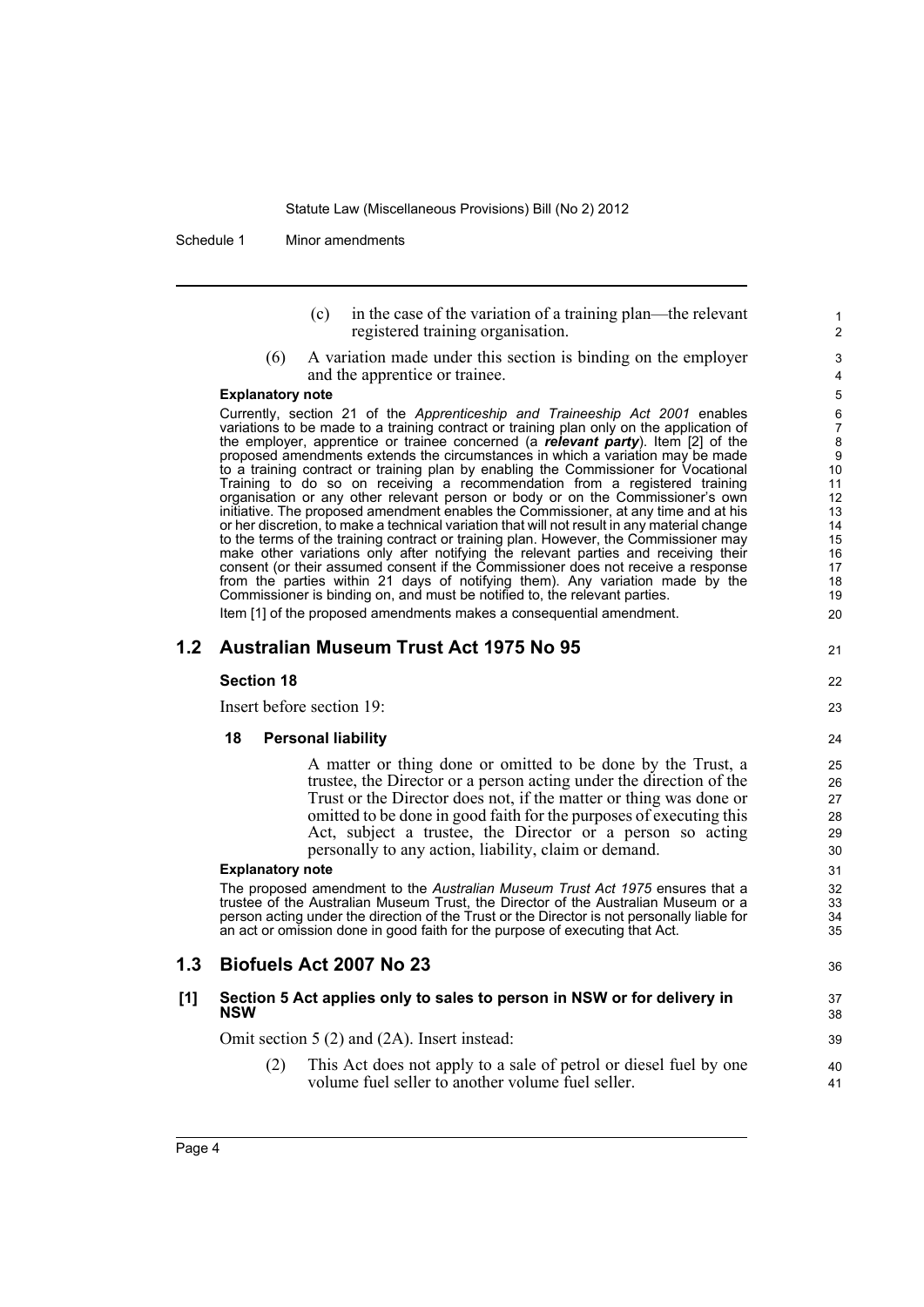before the amendment made by item [2].

Minor amendments **Schedule 1** 

| [2] | Section 15 Exemptions from minimum biofuel requirements                                                                                                                                                                                                                                                                                                                                                                                                                                                                                                                                                                                                                                                                                                                                      | $\mathbf{1}$                                                                     |
|-----|----------------------------------------------------------------------------------------------------------------------------------------------------------------------------------------------------------------------------------------------------------------------------------------------------------------------------------------------------------------------------------------------------------------------------------------------------------------------------------------------------------------------------------------------------------------------------------------------------------------------------------------------------------------------------------------------------------------------------------------------------------------------------------------------|----------------------------------------------------------------------------------|
|     | Omit section 15 (4). Insert instead:                                                                                                                                                                                                                                                                                                                                                                                                                                                                                                                                                                                                                                                                                                                                                         | $\overline{c}$                                                                   |
|     | (4)<br>An exemption can be granted as a partial exemption specifying a<br>percentage that is less than the minimum ethanol percentage or<br>minimum biodiesel percentage applicable under section 6 or 7.<br>Note. A partial exemption has the effect that the relevant section then<br>applies to require that the volume of ethanol (in petrol ethanol blend) or<br>volume of biodiesel (in biodiesel blend) sold by the volume fuel seller<br>concerned is not less than the specified minimum ethanol percentage or<br>specified minimum biodiesel percentage of the total volume of all petrol<br>or diesel fuel sold by that seller during the relevant period.                                                                                                                        | 3<br>4<br>5<br>$\,6$<br>$\overline{7}$<br>$\bf8$<br>$\boldsymbol{9}$<br>10<br>11 |
| [3] | Schedule 1 Savings, transitional and other provisions                                                                                                                                                                                                                                                                                                                                                                                                                                                                                                                                                                                                                                                                                                                                        | 12                                                                               |
|     | Insert after clause 3:                                                                                                                                                                                                                                                                                                                                                                                                                                                                                                                                                                                                                                                                                                                                                                       | 13                                                                               |
|     | Part 3<br>Provision consequent on enactment of<br><b>Statute Law (Miscellaneous Provisions)</b><br>Act (No 2) 2012                                                                                                                                                                                                                                                                                                                                                                                                                                                                                                                                                                                                                                                                           | 14<br>15<br>16                                                                   |
|     | <b>Exemption from minimum biofuel requirements</b><br>4                                                                                                                                                                                                                                                                                                                                                                                                                                                                                                                                                                                                                                                                                                                                      | 17                                                                               |
|     | An order made by the Minister under section 15 (4) that was in<br>force immediately before the substitution of that subsection by<br>the Statute Law (Miscellaneous Provisions) Act (No 2) 2012 is<br>taken to have been made under that subsection as so substituted.                                                                                                                                                                                                                                                                                                                                                                                                                                                                                                                       | 18<br>19<br>20<br>21                                                             |
|     | <b>Explanatory note</b>                                                                                                                                                                                                                                                                                                                                                                                                                                                                                                                                                                                                                                                                                                                                                                      | 22                                                                               |
|     | Item [1] of the proposed amendments to the Biofuels Act 2007 (the Act) expands a<br>general exception from the operation of the Act (applying to certain bulk fuel sales) so<br>as to ensure that the Act's requirements for records and returns of fuel sales will only<br>apply to the fuel sales that are subject to the Act's main operative provisions (which<br>impose minimum ethanol/biodiesel content requirements for fuel). As a result of the<br>amendment, records and returns will no longer be required for sales by primary<br>wholesalers to major retailers. Those sales are currently not subject to the Act's<br>minimum ethanol/biodiesel content requirements (so the current requirement for<br>records and returns for those sales serves no purpose under the Act). | 23<br>24<br>25<br>26<br>27<br>28<br>29<br>30<br>31                               |
|     | Item [2] of the proposed amendments recasts a provision that allows an exemption<br>from a minimum biofuel requirement to be granted as a "partial" exemption, to correct<br>the explanation of how such a partial exemption operates.                                                                                                                                                                                                                                                                                                                                                                                                                                                                                                                                                       | 32<br>33<br>34                                                                   |
|     | Item [3] of the proposed amendments inserts a transitional provision that preserves<br>exemptions from minimum biofuel requirements that were granted by the Minister                                                                                                                                                                                                                                                                                                                                                                                                                                                                                                                                                                                                                        | 35<br>36                                                                         |

37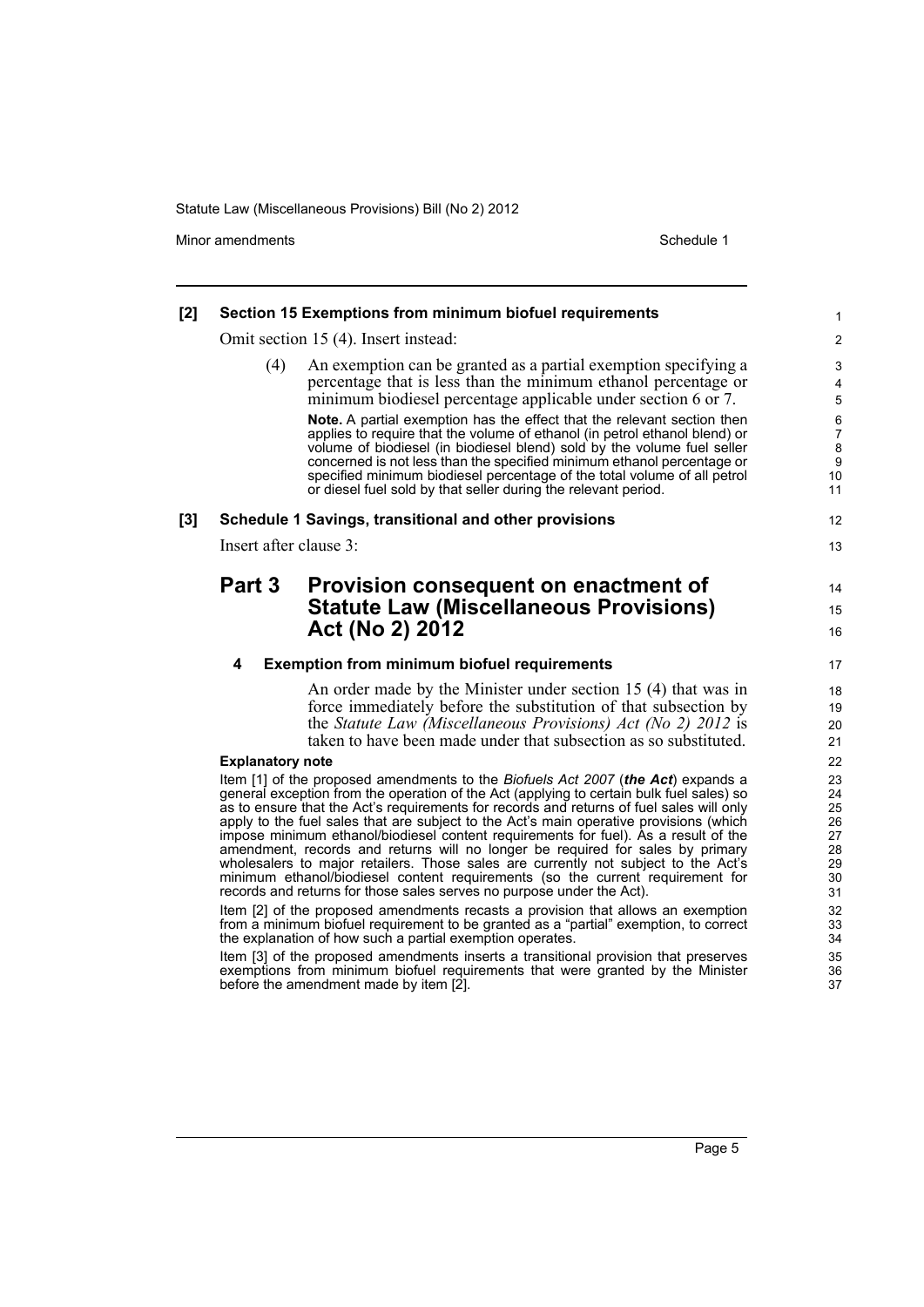Schedule 1 Minor amendments

# **1.4 Child Protection (Working with Children) Act 2012 No 51**

#### **Schedule 3 Savings, transitional and other provisions**

Omit "by a tribunal under section 33H" from clause 6 (1).

Insert instead "under section 33H or 33I".

#### **Commencement**

The amendment to the *Child Protection (Working with Children) Act 2012* is taken to have commenced on the date of assent to that Act.

1

15 16

#### **Explanatory note**

The proposed amendment to the *Child Protection (Working with Children) Act 2012* (*the 2012 Act*) corrects cross-referencing in a transitional provision. In particular, the proposed amendment ensures that an unconditional order (removing a prohibition on a person working in child-related employment) that is made under repealed provisions of the *Commission for Children and Young People Act 1998* is preserved and treated as being an order of an equivalent kind in the 2012 Act.

## **1.5 Children and Young Persons (Care and Protection) Act 1998 No 157**

#### **[1] Section 27A Alternative reporting arrangements**

Insert after section 27A (11):

- (12) A staff member of a relevant agency may, in accordance with the terms of an arrangement under this section, refer any of the following matters to an assessment officer of the agency:
	- (a) a matter relating to a young person that the staff member would otherwise report to the Director-General under section 24,
	- (b) a matter relating to an unborn child that the staff member would otherwise report to the Director-General under section 25.

#### **[2] Section 29 Protection of persons who make reports or provide certain information**

Insert at the end of the section:

**Note.** It is an offence under section 254 for a person to disclose any information obtained in connection with the administration or execution of this Act, except in certain circumstances. The maximum penalty is 10 penalty units (currently \$1,100) or imprisonment for up to 12 months, or both.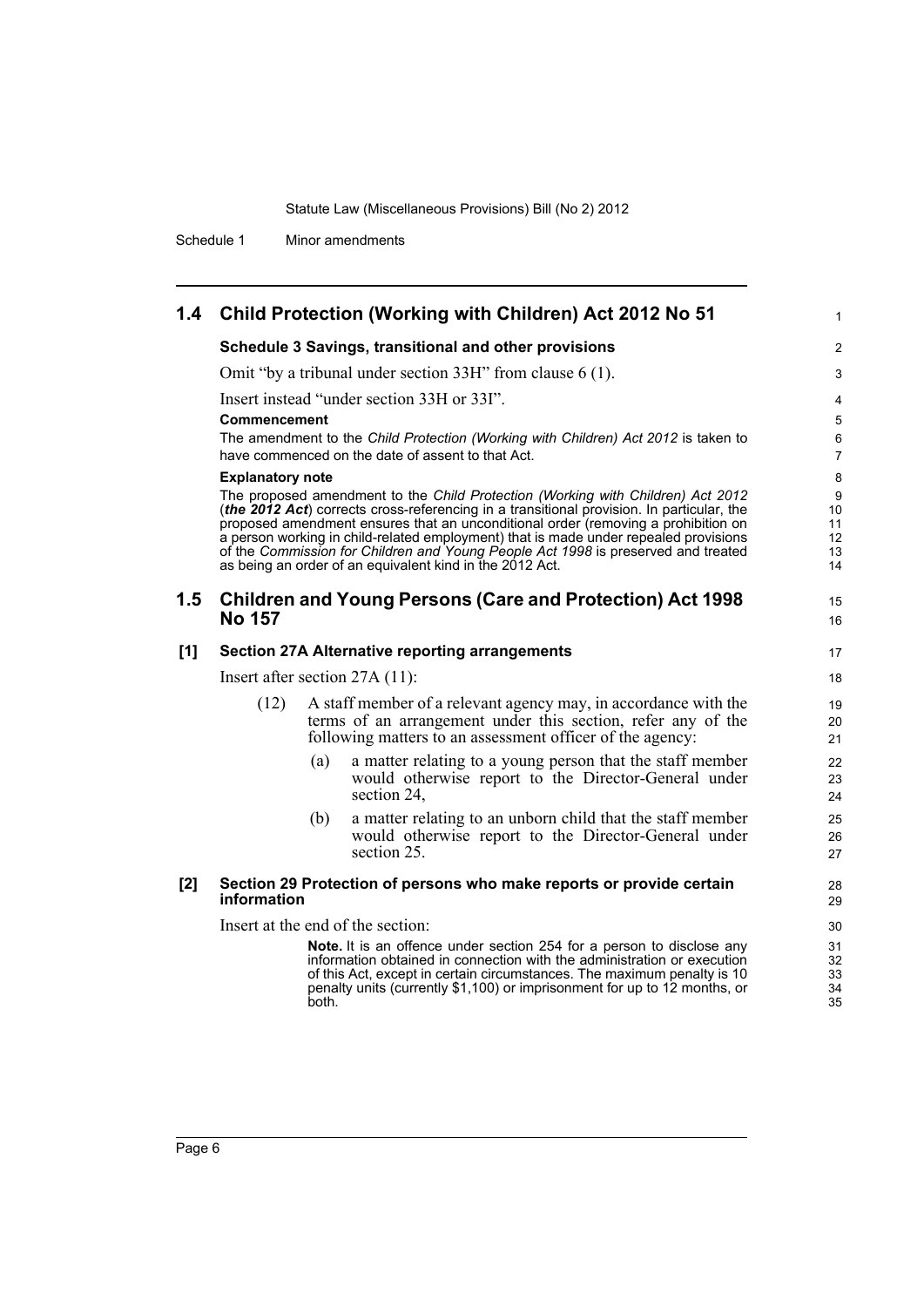Minor amendments **Schedule 1** 

| $[3]$ | <b>Section 61 Applications for care orders</b>                                                                                                                                                                                                                                                                                                                                                                                                                                                                                                                                                                                                                                                                                                                         |                                                                                                                                                                                                              |                                                                                                                                                                                                                                                                                                                                                              |                         |  |  |  |
|-------|------------------------------------------------------------------------------------------------------------------------------------------------------------------------------------------------------------------------------------------------------------------------------------------------------------------------------------------------------------------------------------------------------------------------------------------------------------------------------------------------------------------------------------------------------------------------------------------------------------------------------------------------------------------------------------------------------------------------------------------------------------------------|--------------------------------------------------------------------------------------------------------------------------------------------------------------------------------------------------------------|--------------------------------------------------------------------------------------------------------------------------------------------------------------------------------------------------------------------------------------------------------------------------------------------------------------------------------------------------------------|-------------------------|--|--|--|
|       |                                                                                                                                                                                                                                                                                                                                                                                                                                                                                                                                                                                                                                                                                                                                                                        |                                                                                                                                                                                                              | Omit section 61 (2). Insert instead:                                                                                                                                                                                                                                                                                                                         | $\overline{2}$          |  |  |  |
|       | A care application must specify the particular care order sought<br>(1A)<br>and the grounds on which it is sought.                                                                                                                                                                                                                                                                                                                                                                                                                                                                                                                                                                                                                                                     |                                                                                                                                                                                                              |                                                                                                                                                                                                                                                                                                                                                              |                         |  |  |  |
|       | (2)                                                                                                                                                                                                                                                                                                                                                                                                                                                                                                                                                                                                                                                                                                                                                                    | A care application must be accompanied by a written report<br>specifying such information as may be prescribed for the<br>purposes of this section by the rules made under the Children's<br>Court Act 1987. |                                                                                                                                                                                                                                                                                                                                                              |                         |  |  |  |
|       | (2A)                                                                                                                                                                                                                                                                                                                                                                                                                                                                                                                                                                                                                                                                                                                                                                   |                                                                                                                                                                                                              | However, a written report is not required to accompany a care<br>application if:                                                                                                                                                                                                                                                                             | 9<br>10                 |  |  |  |
|       |                                                                                                                                                                                                                                                                                                                                                                                                                                                                                                                                                                                                                                                                                                                                                                        | (a)                                                                                                                                                                                                          | the application is for the rescission or variation of a care<br>order under section 90, or                                                                                                                                                                                                                                                                   | 11<br>$12 \overline{ }$ |  |  |  |
|       |                                                                                                                                                                                                                                                                                                                                                                                                                                                                                                                                                                                                                                                                                                                                                                        | (b)                                                                                                                                                                                                          | such a report has previously been provided to the<br>Children's Court in relation to the child or young person<br>concerned.                                                                                                                                                                                                                                 | 13<br>14<br>15          |  |  |  |
| [4]   | Chapter 9, Part 1, heading                                                                                                                                                                                                                                                                                                                                                                                                                                                                                                                                                                                                                                                                                                                                             |                                                                                                                                                                                                              |                                                                                                                                                                                                                                                                                                                                                              | 16                      |  |  |  |
|       |                                                                                                                                                                                                                                                                                                                                                                                                                                                                                                                                                                                                                                                                                                                                                                        |                                                                                                                                                                                                              | Omit "in need of care and protection".                                                                                                                                                                                                                                                                                                                       | 17                      |  |  |  |
| [5]   |                                                                                                                                                                                                                                                                                                                                                                                                                                                                                                                                                                                                                                                                                                                                                                        |                                                                                                                                                                                                              | <b>Section 245B Interpretation</b>                                                                                                                                                                                                                                                                                                                           | 18                      |  |  |  |
|       | Insert "or a referral to an assessment officer under section 27A" after<br>"section $25$ " in section $245B(3)(a)$ .                                                                                                                                                                                                                                                                                                                                                                                                                                                                                                                                                                                                                                                   |                                                                                                                                                                                                              |                                                                                                                                                                                                                                                                                                                                                              |                         |  |  |  |
| [6]   | Section 245B (3) (b) and (c)                                                                                                                                                                                                                                                                                                                                                                                                                                                                                                                                                                                                                                                                                                                                           |                                                                                                                                                                                                              |                                                                                                                                                                                                                                                                                                                                                              |                         |  |  |  |
|       |                                                                                                                                                                                                                                                                                                                                                                                                                                                                                                                                                                                                                                                                                                                                                                        |                                                                                                                                                                                                              | Insert "or referral" after "report" wherever occurring.                                                                                                                                                                                                                                                                                                      | 22                      |  |  |  |
| $[7]$ | <b>Section 264 Regulations</b>                                                                                                                                                                                                                                                                                                                                                                                                                                                                                                                                                                                                                                                                                                                                         |                                                                                                                                                                                                              |                                                                                                                                                                                                                                                                                                                                                              | 23                      |  |  |  |
|       |                                                                                                                                                                                                                                                                                                                                                                                                                                                                                                                                                                                                                                                                                                                                                                        |                                                                                                                                                                                                              | Omit "section 114" from section 264 (1A) (c).                                                                                                                                                                                                                                                                                                                | 24                      |  |  |  |
|       |                                                                                                                                                                                                                                                                                                                                                                                                                                                                                                                                                                                                                                                                                                                                                                        |                                                                                                                                                                                                              | Insert instead "section 65A or 114".                                                                                                                                                                                                                                                                                                                         | 25                      |  |  |  |
|       | <b>Explanatory note.</b>                                                                                                                                                                                                                                                                                                                                                                                                                                                                                                                                                                                                                                                                                                                                               |                                                                                                                                                                                                              |                                                                                                                                                                                                                                                                                                                                                              | 26<br>27                |  |  |  |
|       | Item [1] of the proposed amendments to the Children and Young Persons (Care and<br>Protection) Act 1998 (the Act) enables mandatory reporters (such as teachers, health<br>care workers and police officers) to refer matters relating to the safety, welfare and<br>well-being of unborn children and young persons (aged 16 or 17 years) to assessment<br>officers instead of making a report about the unborn child or young person directly to<br>the Director-General of the Department of Family and Community Services (the<br>Director-General). Under existing alternative reporting arrangements, assessment<br>officers handle mandatory reports about children (aged under 16 years) that would<br>otherwise be reported directly to the Director-General. |                                                                                                                                                                                                              |                                                                                                                                                                                                                                                                                                                                                              |                         |  |  |  |
|       |                                                                                                                                                                                                                                                                                                                                                                                                                                                                                                                                                                                                                                                                                                                                                                        |                                                                                                                                                                                                              | Items [5] and [6] make it clear that Chapter 16A of the Act (which enables the exchange<br>of information about the safety, welfare and well-being of children and young persons<br>between agencies) extends to information about an unborn child who is the subject of<br>a referral to an assessment officer under the alternative reporting arrangements | 36<br>37<br>38<br>39    |  |  |  |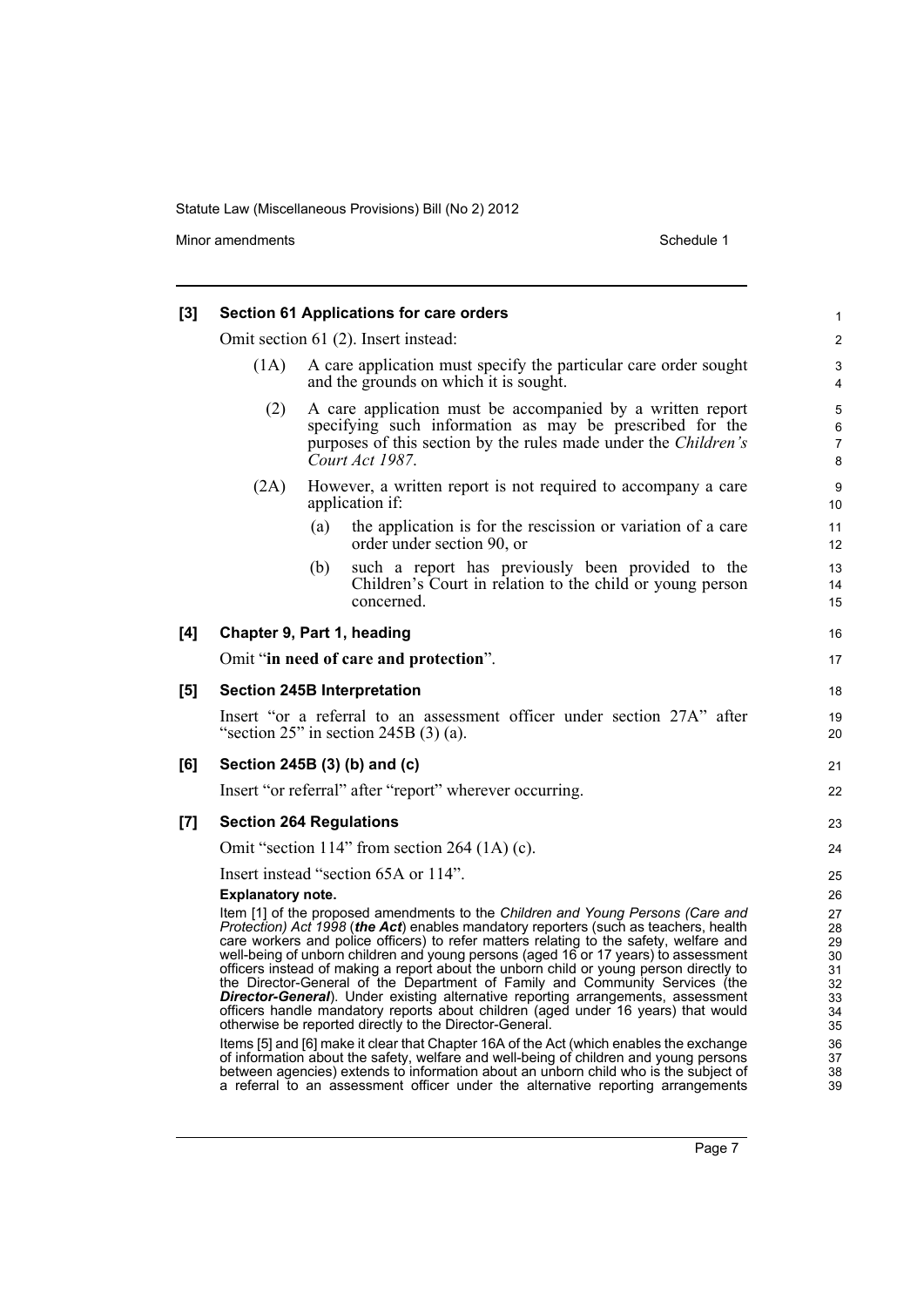Schedule 1 Minor amendments

referred to above. Currently, Chapter 16A only extends to information about unborn children who are the subject of pre-natal reports to the Director-General.

Item [2] inserts a note referring to the offence under the Act of disclosing information obtained in connection with the administration or execution of the Act except in certain circumstances. The note is inserted into a section providing that the identity of a person who makes a report about a child or young person to the Director-General is not to be revealed, except in certain circumstances (such as the disclosure to the police of the reporter's identity for the purposes of the investigation of various offences).

Item [3] removes the requirement for certain applications for care orders to be accompanied by a written report setting out a summary of the facts, matters and circumstances of the case. A written report will still be required for most initial care applications, and all care applications must continue to specify the particular care order sought and the grounds on which it is sought.

Item [4] amends the heading to a Part in Chapter 9 of the Act to reflect that the Part applies to the medical examination and treatment of all children (and not only to children who are in need of care and protection).

Item [7] expands the power to make regulations about the use of evidence given during the course of alternative dispute resolution to include alternative dispute resolution that is ordered by the Children's Court.

## **1.6 Crime Commission Act 2012 No 66**

#### **[1] Section 57 Directions and guidelines to Commission**

21  $22$ 

20

Insert after section 57 (4):

- (5) The Management Committee must furnish guidelines to the Police Integrity Commission with respect to the negotiation by the Police Integrity Commission of the terms of agreements regarding orders made by consent under the *Criminal Assets Recovery Act 1990*.
- (6) Guidelines must not be furnished under subsection (5) unless the Management Committee has consulted with the Commissioner for the Police Integrity Commission about, and obtained his or her written agreement to, the furnishing of the guidelines.

#### **[2] Schedule 5 Amendment of Acts and regulations**

Omit Schedule 5.11 [3].

### **Commencement**

The amendments to the *Crime Commission Act 2012* are taken to have commenced on 5 October 2012.

#### **Explanatory note**

Section 62 of the *Criminal Assets Recovery Act 1990* (the *CAR Act*) provides that consent orders, giving effect to the terms of agreements negotiated between the Crime Commission and persons whose interests in property are subject to confiscation orders under that Act, cannot be made unless the Commissioner for the Crime Commission has certified that guidelines with respect to the negotiation of such terms of agreement set by the NSW Crime Commission Management Committee under section 57 of the *Crime Commission Act 2012* have been complied with.

42 43 44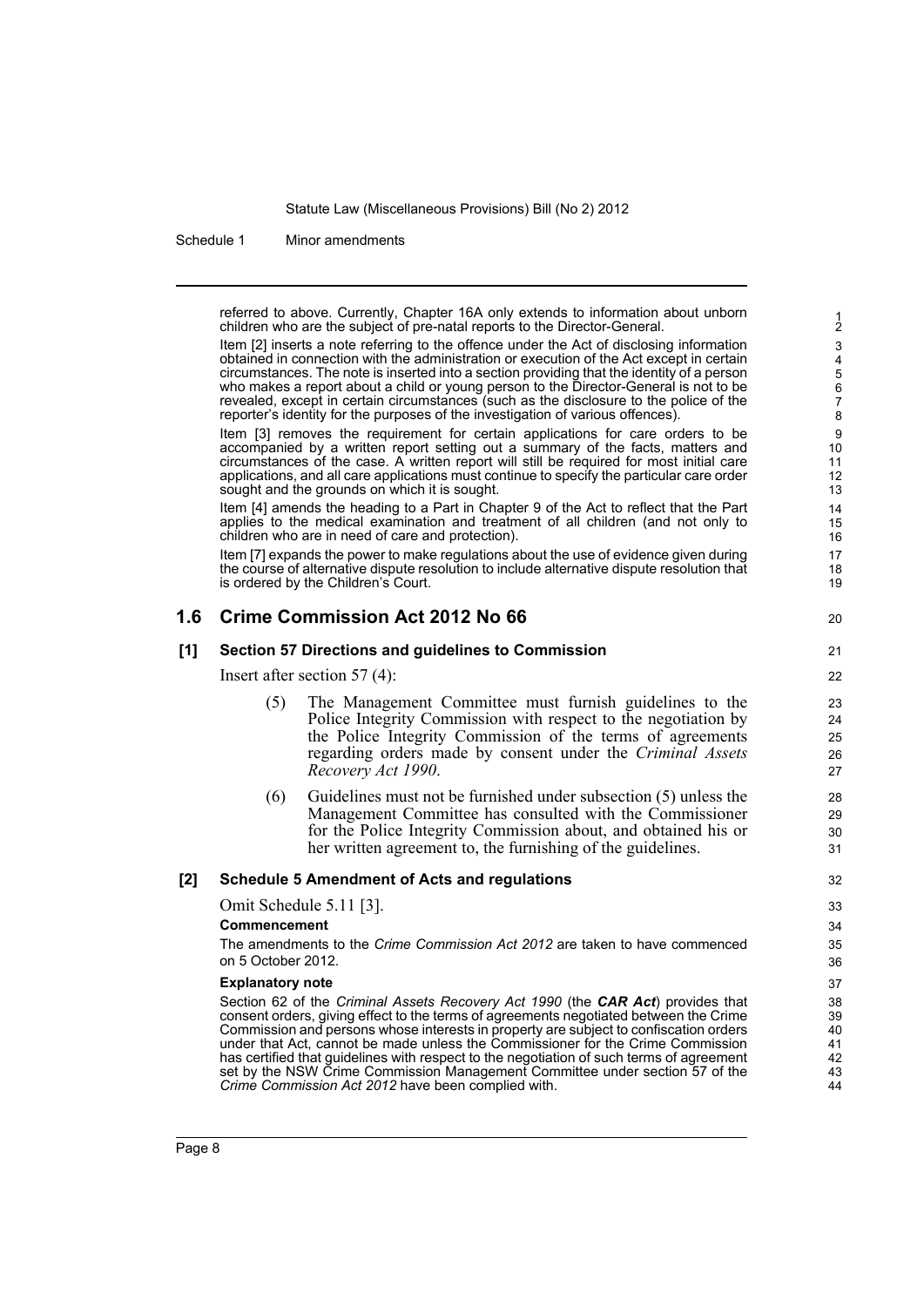Minor amendments **Schedule 1** and the state of the state 1 and the state of the Schedule 1

6 7

Item [1] of the proposed amendments to the *Crime Commission Act 2012* provides for the Management Committee to set such guidelines for the Police Integrity Commission in consultation with, and after obtaining the agreement of, the Commissioner for the Police Integrity Commission. Item [2] of the proposed amendments to the *Crime Commission Act 2012* omits an amendment made by that Act to section 19 of the *Police Integrity Commission Act 1996* (which currently applies the CAR Act to the Police Integrity Commission in the same way as it applies to the Crime Commission) that would, if commenced, prevent the application of section 62 of the CAR Act to the Police Integrity Commission. **1.7 Criminal Procedure Act 1986 No 209 Section 94 Meaning of "offence involving violence"** Omit "section 35 (b) of the *Crimes Act 1900*" from section 94 (1) (d). Insert instead "section 35 (1) or (2) of the *Crimes Act 1900*". **Explanatory note** The proposed amendment to the *Criminal Procedure Act 1986* updates a cross-reference to the offence of recklessly causing grievous bodily harm in a definition of *offences involving violence*. Alleged victims of offences involving violence who have made a written statement cannot generally be directed to attend committal proceedings.The amendment also updates the definition to include the more serious offence of recklessly causing grievous bodily harm in company. **1.8 Election Funding, Expenditure and Disclosures Act 1981 No 78 [1] Section 4 Definitions** Insert ", appointed by the member under section 46A," after "an official agent" in paragraph (f1) of the definition of *official agent* in section 4 (1). **[2] Section 4 (1), definition of "official agent"** Omit paragraph (f2). Insert instead:  $(f2)$  in relation to a third-party campaigner for whom an official agent, appointed by the campaigner under section 46B, is registered in the Register of Official Agents—that official agent, or **[3] Section 4 (1), definition of "official agent"** Omit "or candidate" from paragraph (g). Insert instead ", candidate or third-party campaigner concerned". **Explanatory note** The proposed amendments to the *Election Funding, Expenditure and Disclosures Act 1981* ensure that the Election Funding Authority of New South Wales may designate an official agent for an elected member or third-party campaigner if an official agent is not otherwise appointed or designated for the member or campaigner. 5 8 9 10 11 12 13 14 15 16 17 18 19 20 21 22 23  $24$ 25 26 27 28 29 30 31 32 33 34 35 36 37 38 39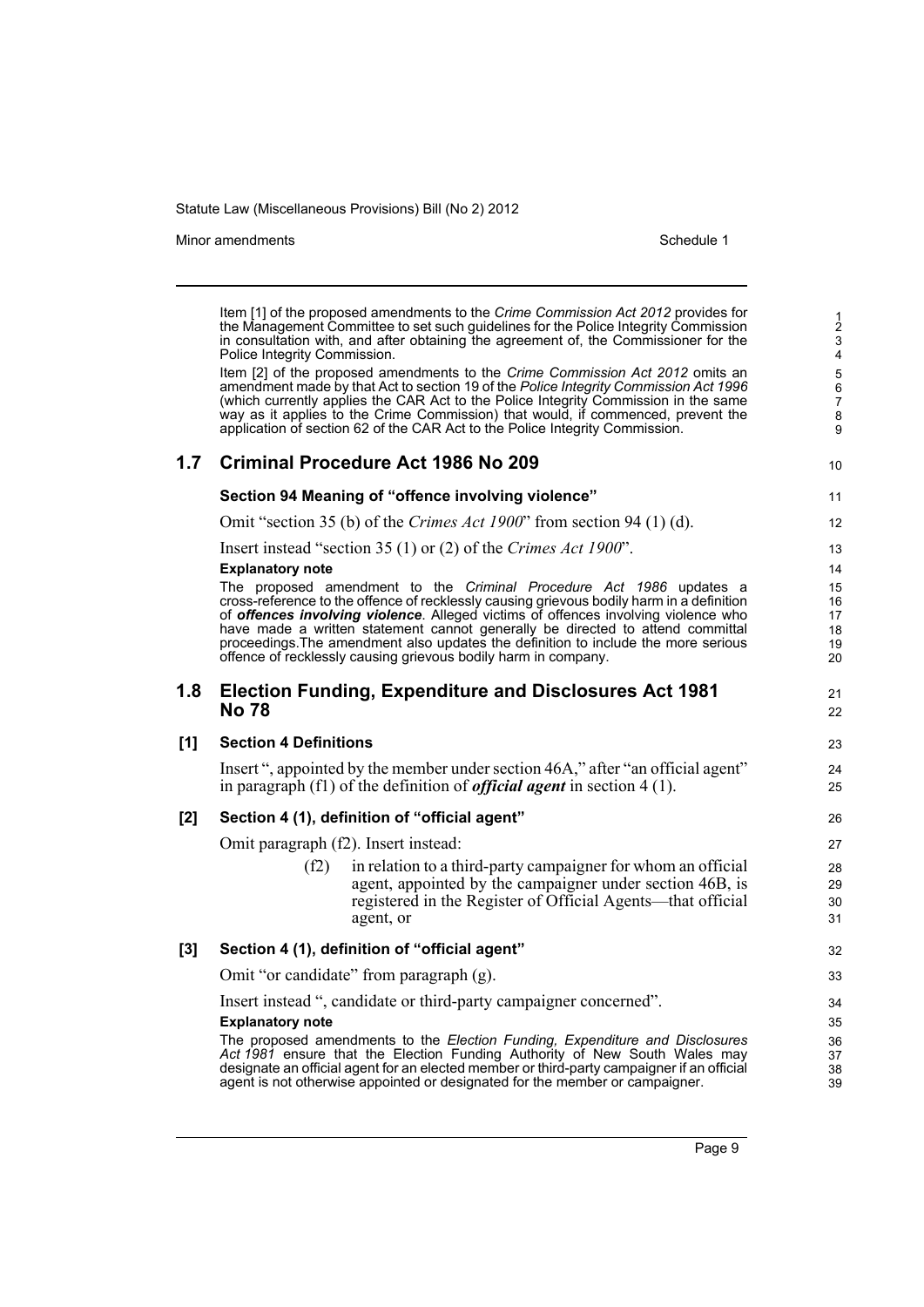Schedule 1 Minor amendments

## **1.9 Independent Commission Against Corruption Act 1988 No 35**

#### **Schedule 1 Provisions relating to Commissioner and Assistant Commissioners**

Omit "7 years" wherever occurring in clause 4 (1A) and (3).

Insert instead "9 years".

#### **Explanatory note**

The proposed amendment to the *Independent Commission Against Corruption Act 1988* extends the total period for which a person may hold office as an Assistant Commissioner for the Independent Commission Against Corruption from 7 to 9 years.

## **1.10 Library Act 1939 No 40**

#### **Section 7BA**

Insert after section 7B:

#### **7BA Personal liability**

A matter or thing done or omitted to be done by the Council, a member of the Council, the State Librarian or a person acting under the direction of the Council or the State Librarian does not, if the matter or thing was done or omitted to be done in good faith for the purposes of executing this Act, subject a member of the Council, the State Librarian or a person so acting personally to any action, liability, claim or demand.

1  $\overline{2}$ 

11

#### **Explanatory note**

The proposed amendment to the *Library Act 1939* ensures that a member of the Library Council of New South Wales, the State Librarian or a person acting under the direction of the Library Council or the State Librarian is not personally liable for an act or omission done in good faith for the purpose of executing that Act.

### **1.11 Local Government Act 1993 No 30**

#### **Schedule 8 Savings, transitional and other provisions consequent on the enactment of other Acts**

Insert after clause 102:

#### **102A Certain reinstated councils may retain Electoral Commissioner to administer elections, polls and referendums until end of 2016 ordinary elections**

(1) Despite section 296, a reinstated council may resolve, before 9 September 2013, that the council is to enter into a contract or make arrangements with the Electoral Commissioner for the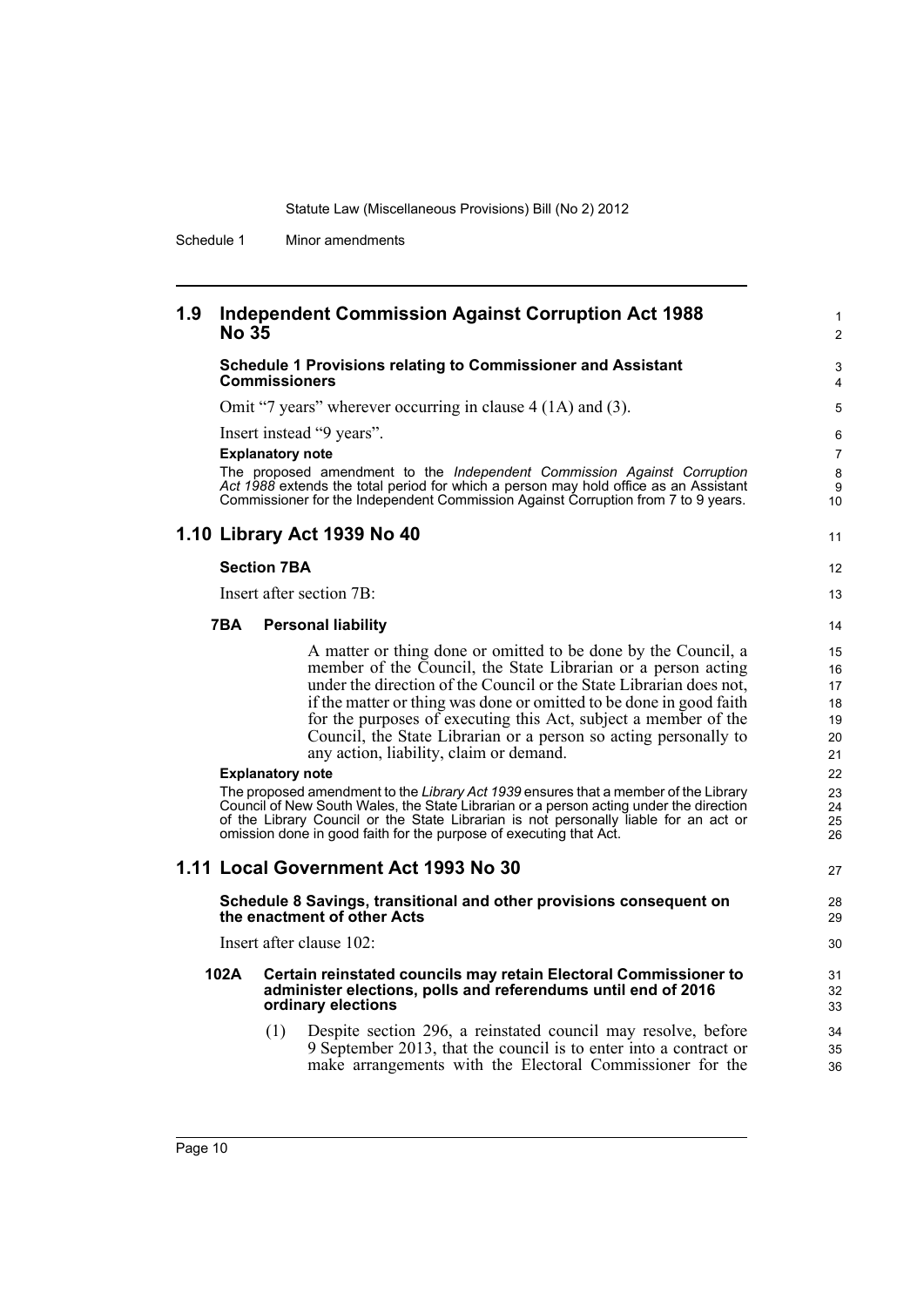Minor amendments **Schedule 1** 

| Electoral Commissioner to administer its elections, council polls<br>and constitutional referendums.                                                                                                                                                                                                                                                                                                                                                                           |                         |                                                                                                                                                                                                                                                                                                                                                                                                                                             |                                        |  |  |
|--------------------------------------------------------------------------------------------------------------------------------------------------------------------------------------------------------------------------------------------------------------------------------------------------------------------------------------------------------------------------------------------------------------------------------------------------------------------------------|-------------------------|---------------------------------------------------------------------------------------------------------------------------------------------------------------------------------------------------------------------------------------------------------------------------------------------------------------------------------------------------------------------------------------------------------------------------------------------|----------------------------------------|--|--|
|                                                                                                                                                                                                                                                                                                                                                                                                                                                                                | (2)                     | The council must, as soon as possible, notify the following<br>persons of the making of such a resolution:                                                                                                                                                                                                                                                                                                                                  | 3<br>4                                 |  |  |
|                                                                                                                                                                                                                                                                                                                                                                                                                                                                                |                         | the Electoral Commissioner,<br>(a)                                                                                                                                                                                                                                                                                                                                                                                                          | 5                                      |  |  |
|                                                                                                                                                                                                                                                                                                                                                                                                                                                                                |                         | the Director-General.<br>(b)                                                                                                                                                                                                                                                                                                                                                                                                                | 6                                      |  |  |
| (3)<br>If such a contract is entered into or such arrangements made, the<br>Electoral Commissioner is to administer all the elections, council<br>polls and constitutional referendums of the council until the<br>conclusion of the 2016 ordinary election for councillors.                                                                                                                                                                                                   |                         |                                                                                                                                                                                                                                                                                                                                                                                                                                             |                                        |  |  |
|                                                                                                                                                                                                                                                                                                                                                                                                                                                                                | (4)                     | In this clause:                                                                                                                                                                                                                                                                                                                                                                                                                             | 11                                     |  |  |
|                                                                                                                                                                                                                                                                                                                                                                                                                                                                                |                         | <i>election</i> does not include an election of the mayor or a deputy<br>mayor by the councillors.                                                                                                                                                                                                                                                                                                                                          | 12<br>13                               |  |  |
|                                                                                                                                                                                                                                                                                                                                                                                                                                                                                |                         | <i>reinstated council</i> means any of the following councils:                                                                                                                                                                                                                                                                                                                                                                              | 14                                     |  |  |
|                                                                                                                                                                                                                                                                                                                                                                                                                                                                                |                         | Port Macquarie-Hastings Council,<br>(a)                                                                                                                                                                                                                                                                                                                                                                                                     | 15                                     |  |  |
|                                                                                                                                                                                                                                                                                                                                                                                                                                                                                |                         | (b)<br>Shellharbour City Council,                                                                                                                                                                                                                                                                                                                                                                                                           | 16                                     |  |  |
|                                                                                                                                                                                                                                                                                                                                                                                                                                                                                |                         | Wollongong City Council.<br>(c)                                                                                                                                                                                                                                                                                                                                                                                                             | 17                                     |  |  |
|                                                                                                                                                                                                                                                                                                                                                                                                                                                                                | <b>Explanatory note</b> |                                                                                                                                                                                                                                                                                                                                                                                                                                             | 18                                     |  |  |
| The proposed amendment to the Local Government Act 1993 makes it clear that<br>certain local councils recently in administration (Port Macquarie-Hastings Council,<br>Shellharbour City Council and Wollongong City Council) may resolve, before<br>9 September 2013 (just as other councils may), that the New South Wales Electoral<br>Commissioner is to administer elections, council polls and constitutional referendums<br>for the council for the next election cycle. |                         |                                                                                                                                                                                                                                                                                                                                                                                                                                             |                                        |  |  |
|                                                                                                                                                                                                                                                                                                                                                                                                                                                                                |                         | 1.12 Museum of Applied Arts and Sciences Act 1945 No 31                                                                                                                                                                                                                                                                                                                                                                                     | 25                                     |  |  |
|                                                                                                                                                                                                                                                                                                                                                                                                                                                                                | <b>Section 16</b>       |                                                                                                                                                                                                                                                                                                                                                                                                                                             | 26                                     |  |  |
|                                                                                                                                                                                                                                                                                                                                                                                                                                                                                |                         | Insert after section 15:                                                                                                                                                                                                                                                                                                                                                                                                                    | 27                                     |  |  |
| 16                                                                                                                                                                                                                                                                                                                                                                                                                                                                             |                         | <b>Personal liability</b>                                                                                                                                                                                                                                                                                                                                                                                                                   | 28                                     |  |  |
|                                                                                                                                                                                                                                                                                                                                                                                                                                                                                | (1)                     | A matter or thing done or omitted to be done by the Trustees, a<br>trustee, the principal officer or a person acting under the direction<br>of the Trustees or the principal officer does not, if the matter or<br>thing was done or omitted to be done in good faith for the<br>purposes of executing this Act, subject a trustee, the principal<br>officer or a person so acting personally to any action, liability,<br>claim or demand. | 29<br>30<br>31<br>32<br>33<br>34<br>35 |  |  |
|                                                                                                                                                                                                                                                                                                                                                                                                                                                                                | (2)                     | In this section, <i>principal officer</i> means the member of staff<br>responsible for the day-to-day management and administration of<br>the Museum.                                                                                                                                                                                                                                                                                       | 36<br>37<br>38                         |  |  |
|                                                                                                                                                                                                                                                                                                                                                                                                                                                                                |                         |                                                                                                                                                                                                                                                                                                                                                                                                                                             |                                        |  |  |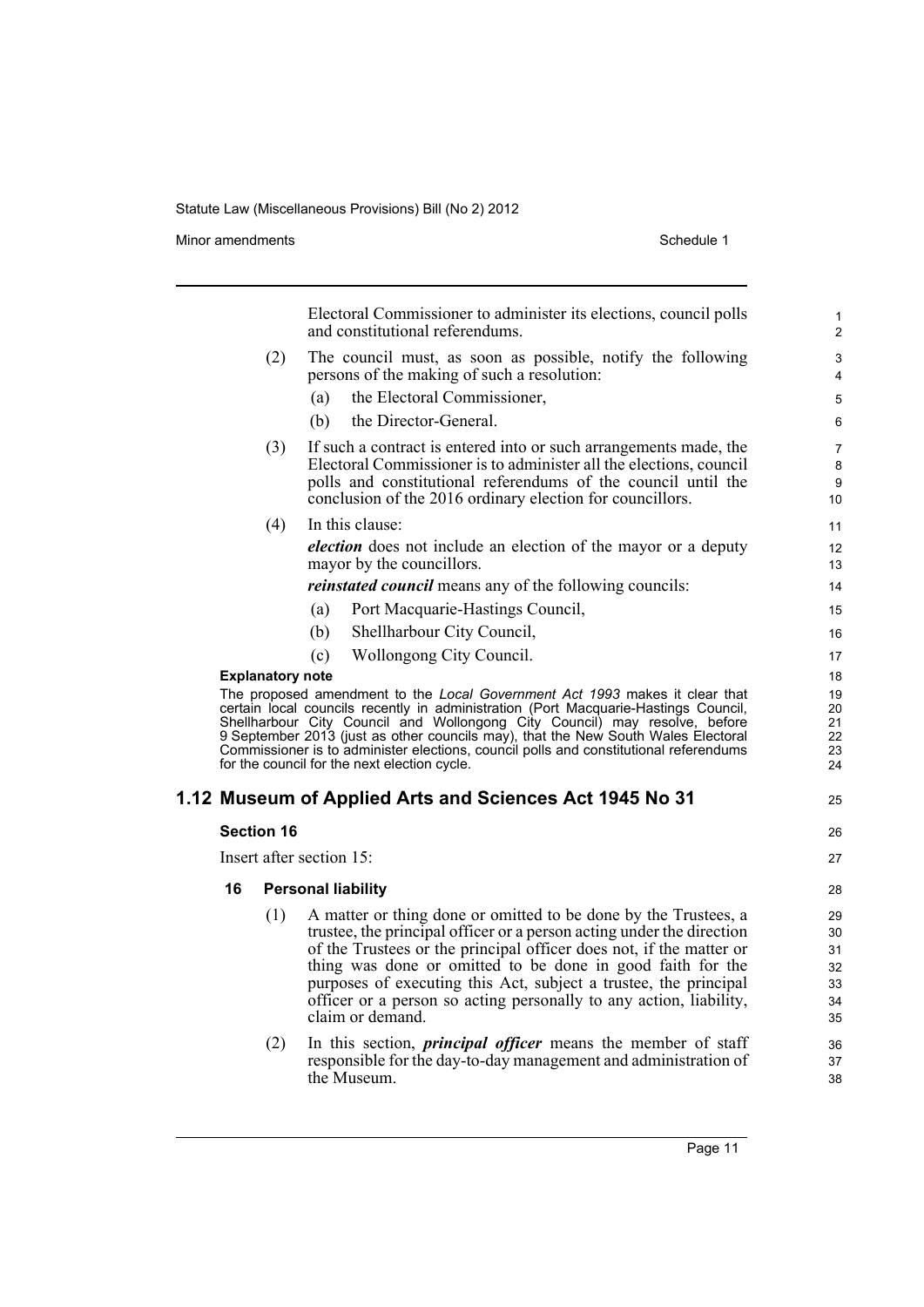Schedule 1 Minor amendments

#### **Explanatory note**

The proposed amendment to the *Museum of Applied Arts and Sciences Act 1945* ensures that a trustee of the Museum of Applied Arts and Sciences, the principal officer of the Museum or a person acting under the direction of the Trustees or the principal officer is not personally liable for an act or omission done in good faith for the purpose of executing that Act. The Museum of Applied Arts and Sciences includes the Powerhouse Museum, Powerhouse Discovery Centre, NSW Migration Heritage Centre and Sydney Observatory.

# **1.13 Parliamentary Electorates and Elections Regulation 2008**

9 10

15 16

## **[1] Schedule 1 Forms**

Omit "the maximum penalty for failing to vote is 0.5 penalty units" from Form 21.

Insert instead "the maximum penalty for failing to vote is 1 penalty unit (currently \$110)."

## **[2] Schedule 1, Form 21**

Omit "\$25". Insert instead "[*specify penalty, which must not exceed \$55*]".

## **[3] Schedule 1, Form 21**

Omit "the maximum penalty is 0.5 penalty units plus court costs".

Insert instead "the maximum penalty is 1 penalty unit (currently \$110) and court costs may also be payable".

## **[4] Schedule 1, Form 21**

Omit "Penalty for any person giving a false reason for failure to vote is 0.5 penalty units".

Insert instead "The maximum penalty for any person giving a false reason for an elector's failure to vote is 1 penalty unit (currently  $$110$ )".

#### **Explanatory note**

The proposed amendments to the *Parliamentary Electorates and Elections Regulation 2008* make a number of corrections to the prescribed form of penalty notice for failure to vote in a State election, including amendments that are consequential on amendments, enacted in 2009, to the *Parliamentary Electorates and Elections Act 1912*. Those amendments increased the maximum penalty notice amount, under section 120C of that Act, for failing to vote from \$25 to \$55. They also increased the maximum penalty for the offences, under section 120F of that Act, of failing to vote and giving a false reason for failing to vote from 0.5 penalty unit to 1 penalty unit (currently \$110).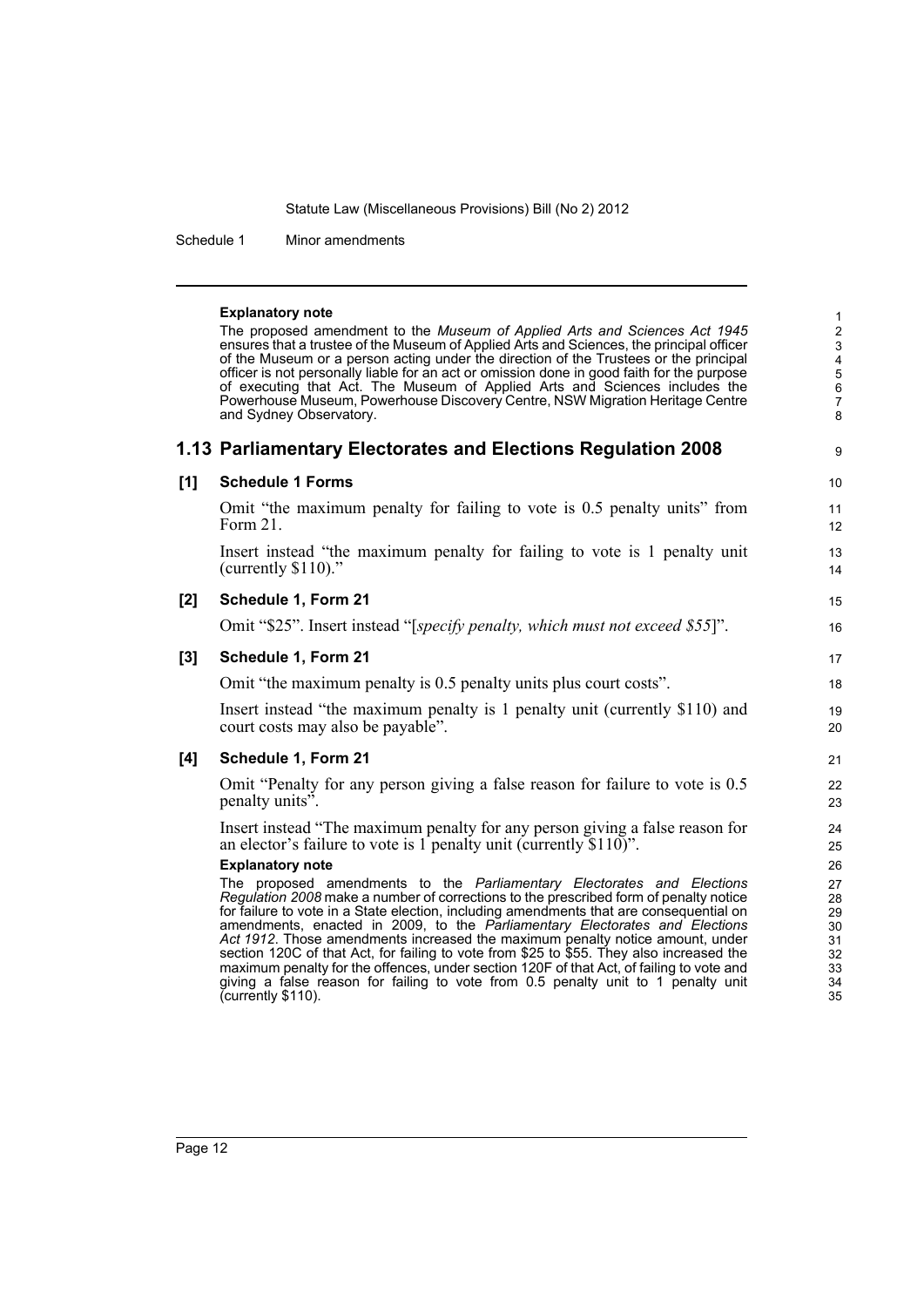Minor amendments **Schedule 1** 

| [1] | Section 24E Power to enter land                                                                                                                                                                                                                                                                                                                                                                                                                                                                                                                                                                     |                                        |
|-----|-----------------------------------------------------------------------------------------------------------------------------------------------------------------------------------------------------------------------------------------------------------------------------------------------------------------------------------------------------------------------------------------------------------------------------------------------------------------------------------------------------------------------------------------------------------------------------------------------------|----------------------------------------|
|     |                                                                                                                                                                                                                                                                                                                                                                                                                                                                                                                                                                                                     | 2                                      |
|     | Omit "a dwelling only with the consent of the occupier of the dwelling" from<br>section $24E(2)$ .                                                                                                                                                                                                                                                                                                                                                                                                                                                                                                  | 3<br>4                                 |
|     | Insert instead "premises or a part of premises used for residential purposes<br>only with the consent of the occupier of the premises".                                                                                                                                                                                                                                                                                                                                                                                                                                                             | $\mathbf 5$<br>6                       |
| [2] | Section 240 Application and interpretation                                                                                                                                                                                                                                                                                                                                                                                                                                                                                                                                                          | 7                                      |
|     | Insert "and extends to premises and vehicles on the land" after "Rural Lands"<br><i>Protection Act 1998</i> )" in section 24O (1).<br><b>Commencement</b>                                                                                                                                                                                                                                                                                                                                                                                                                                           | 8<br>9<br>10                           |
|     | Item [2] of the amendments to the Prevention of Cruelty to Animals Act 1979 is taken<br>to have commenced on 24 September 2012.                                                                                                                                                                                                                                                                                                                                                                                                                                                                     | 11<br>$12 \overline{ }$                |
|     | <b>Explanatory note</b>                                                                                                                                                                                                                                                                                                                                                                                                                                                                                                                                                                             | 13                                     |
|     | Item [1] of the proposed amendments to the Prevention of Cruelty to Animals Act 1979<br>(the Act) updates the wording of a provision restricting the circumstances in which an<br>inspector may exercise a power under the Act to enter a dwelling, so as to make it clear<br>that the restriction applies only in relation to premises or the part of premises used for<br>residential purposes.                                                                                                                                                                                                   | 14<br>15<br>16<br>17<br>18             |
|     | Item [2] makes it clear that a Part of the Act dealing with the Director-General's power<br>to authorise an inspector to seize and dispose of distressed stock animals depastured<br>on rateable land (within the meaning of the Rural Lands Protection Act 1998) extends<br>to premises and vehicles on the land.                                                                                                                                                                                                                                                                                  | 19<br>20<br>21<br>22                   |
|     | 1.15 Public Finance and Audit Act 1983 No 152                                                                                                                                                                                                                                                                                                                                                                                                                                                                                                                                                       | 23                                     |
|     | <b>Section 48A Review of Audit Office</b>                                                                                                                                                                                                                                                                                                                                                                                                                                                                                                                                                           | 24                                     |
|     | Omit "3" from section 48A (1). Insert instead "4".                                                                                                                                                                                                                                                                                                                                                                                                                                                                                                                                                  | 25                                     |
|     | <b>Explanatory note</b>                                                                                                                                                                                                                                                                                                                                                                                                                                                                                                                                                                             | 26                                     |
|     | The purpose of the proposed amendment to the Public Finance and Audit Act 1983 is<br>to change the frequency at which the Audit Office must be reviewed by a person<br>appointed by the Public Accounts Committee $(PAC)$ from 3 to 4 yearly. The proposed<br>amendment gives effect to a recommendation of PAC in Conduct of the 2009 Review<br>of the Audit Office under S48A of the Public Finance and Audit Act 1983 (Report 1/55,<br>September 2011) to align the required frequency of reviews with the 4-year term of the<br>Legislative Assembly from which the membership of PAC is drawn. | 27<br>28<br>29<br>30<br>31<br>32<br>33 |
|     | 1.16 Racing Administration Act 1998 No 114                                                                                                                                                                                                                                                                                                                                                                                                                                                                                                                                                          | 34                                     |
|     | Section 19 Authorised betting event bookmakers                                                                                                                                                                                                                                                                                                                                                                                                                                                                                                                                                      | 35                                     |
|     | Insert after section $19(1)$ :                                                                                                                                                                                                                                                                                                                                                                                                                                                                                                                                                                      | 36                                     |
|     | Note. A licensed bookmaker does not require an authorisation under                                                                                                                                                                                                                                                                                                                                                                                                                                                                                                                                  | 37                                     |
|     | this section to take bets (on or off a racecourse) on declared betting<br>events when the bookmaker is taking bets pursuant to an authority under                                                                                                                                                                                                                                                                                                                                                                                                                                                   | 38<br>39                               |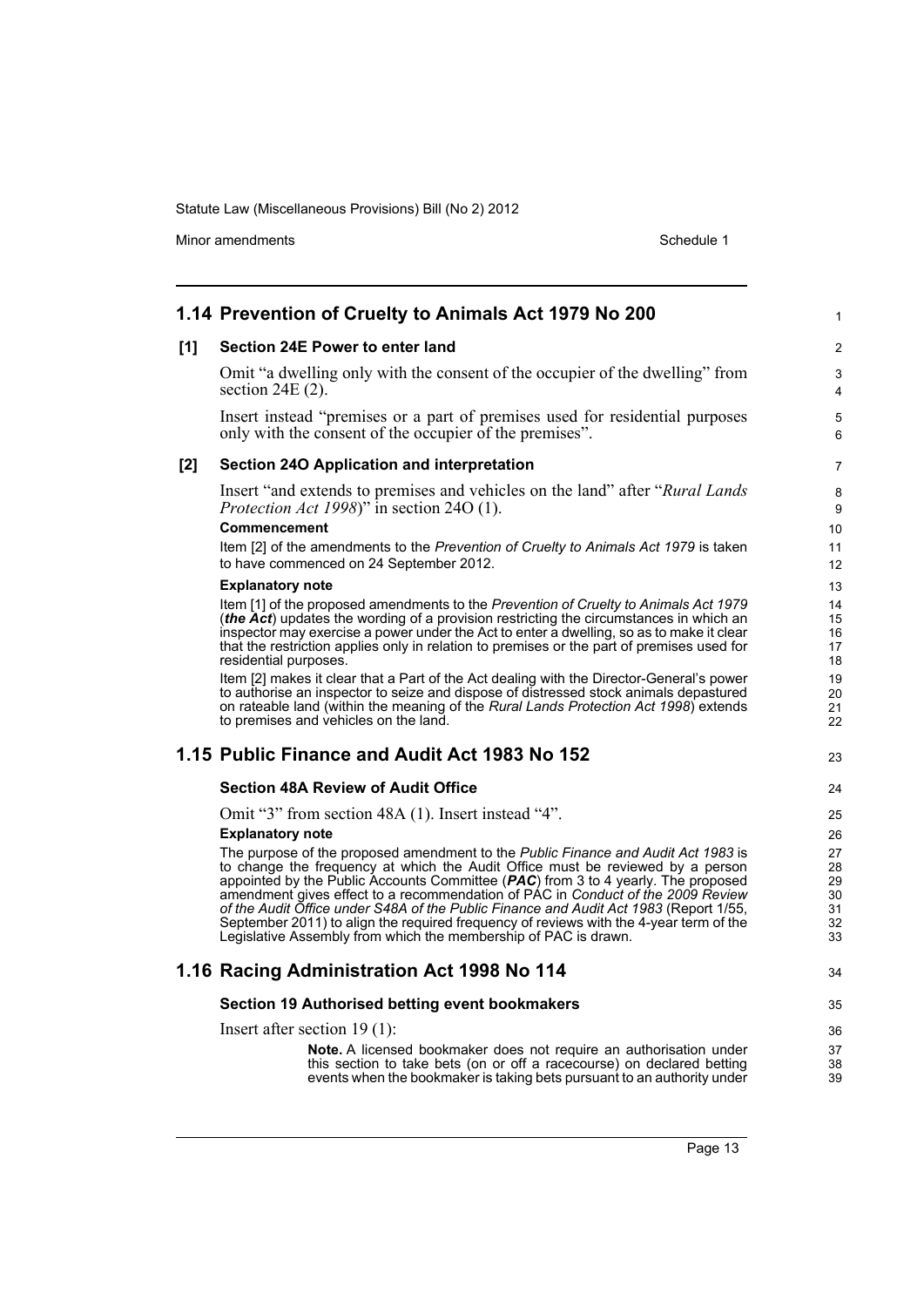Schedule 1 Minor amendments

section 16 to conduct telephone or electronic betting at a racecourse or approved premises off a racecourse.

9

24 25

26 27 28

#### **Explanatory note**

The proposed amendment to the *Racing Administration Act 1998* makes it clear that the authority a bookmaker requires to take bets at a racecourse on certain "declared" events is not required for the taking of bets on those events pursuant to an authority to conduct telephone or electronic betting at a racecourse or at approved premises off a racecourse.

#### **[1] Section 202 Nature of proceedings for offences** Omit section 202 (4). Insert instead: 10 11

(4) Proceedings for an offence against this Act may be brought:

|     |     | $110000$ and $1010000$ and $100000$ and $100000$ and $10000$ and $10000$                                                                                                                         |
|-----|-----|--------------------------------------------------------------------------------------------------------------------------------------------------------------------------------------------------|
|     | (a) | in the case of an offence in relation to a rental bond for a<br>residential tenancy agreement or a proposed residential<br>tenancy agreement—within the period of 3 years that next<br>succeeds: |
|     |     | the commission of the offence, or<br>(1)                                                                                                                                                         |
|     |     | the termination of the residential<br>tenancy<br>(11)<br>agreement,<br>whichever is the later, or                                                                                                |
|     | (b) | in any other case—within the period of 3 years that next<br>succeeds the commission of the offence, or                                                                                           |
|     | (c) | with the consent of the Attorney General—at any time.                                                                                                                                            |
| [2] |     | Schedule 2 Savings, transitional and other provisions                                                                                                                                            |

Insert at the end of the Schedule with appropriate Part and clause numbering:

# **Part Provision consequent on enactment of Statute Law (Miscellaneous Provisions) Act (No 2) 2012**

### **Nature of proceedings for offences**

The amendment made to section 202 (4) by the *Statute Law (Miscellaneous Provisions) Act (No 2) 2012* does not apply to an offence committed before the commencement of the amendment.

### **Explanatory note**

Item [1] of the proposed amendments to the *Residential Tenancies Act 2010* (*the Act*) enables proceedings for an offence in relation to rental bonds for an existing or proposed residential tenancy agreement to be brought within 3 years from the commission of the offence or the termination of the residential tenancy agreement, whichever is the later. Currently, the Act requires proceedings for all offences under the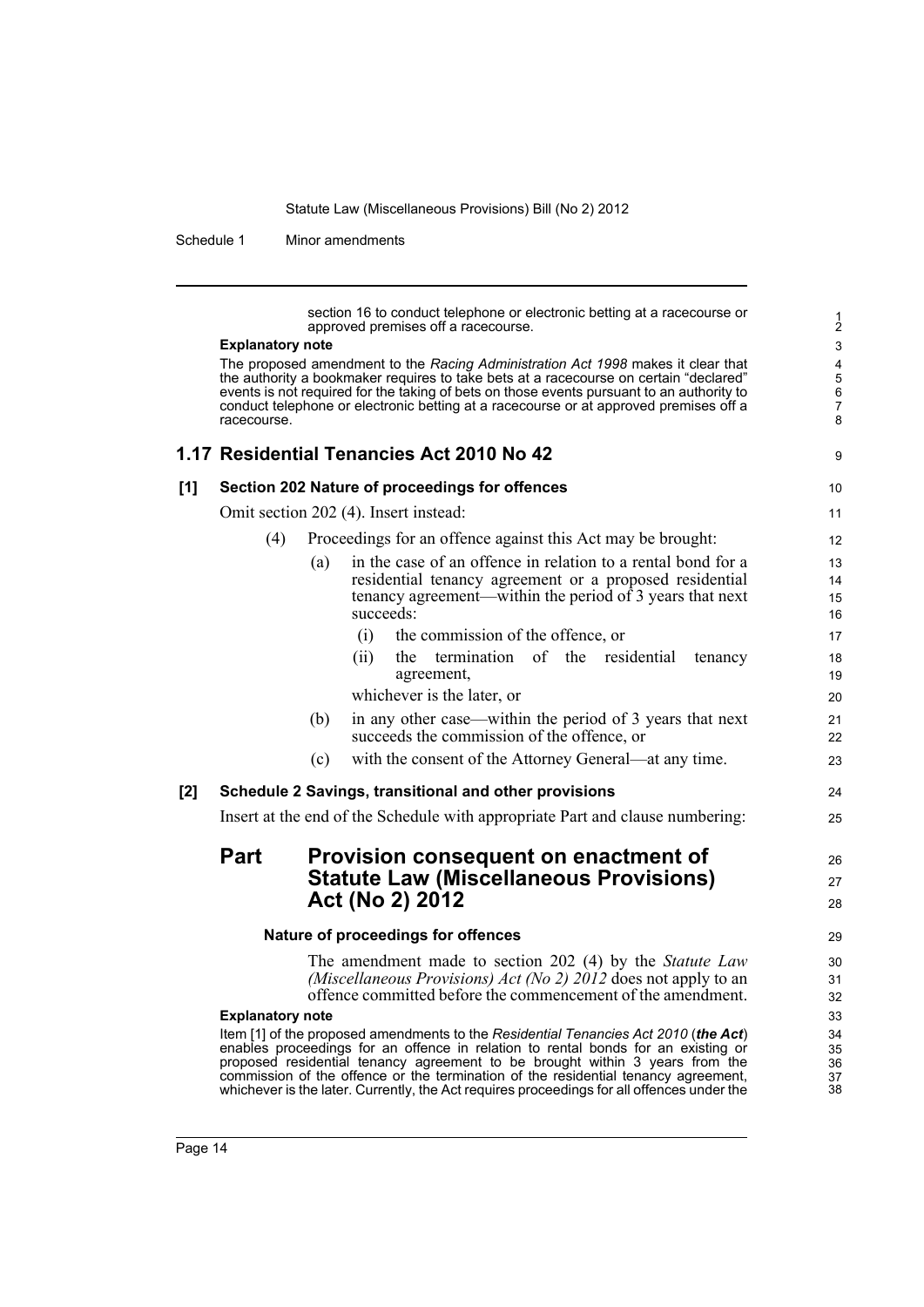Minor amendments **Schedule 1** 

|     |                         | Act, including offences in relation to rental bonds, to be brought within 3 years from the<br>commission of the offence, unless the Attorney General's consent is provided.                                                                                                                                                                                                                                                                     | $\frac{1}{2}$                                             |
|-----|-------------------------|-------------------------------------------------------------------------------------------------------------------------------------------------------------------------------------------------------------------------------------------------------------------------------------------------------------------------------------------------------------------------------------------------------------------------------------------------|-----------------------------------------------------------|
|     |                         | The proposed amendment reinstates the position of offences in relation to rental bonds<br>that existed under section 17 (2) (a) of the Landlord and Tenant (Rental Bonds)<br>Act 1977 which was repealed by the Act.                                                                                                                                                                                                                            | $\mathbf{3}$<br>$\overline{\mathbf{4}}$<br>$\overline{5}$ |
|     |                         | Item [2] of the proposed amendments makes it clear that the proposed amendment to<br>section 202 (4) of the Act does not apply to offences in relation to rental bonds that were<br>committed before the commencement of the proposed amendment.                                                                                                                                                                                                | 6<br>$\overline{7}$<br>8                                  |
|     |                         | 1.18 Security Industry Act 1997 No 157                                                                                                                                                                                                                                                                                                                                                                                                          | 9                                                         |
| [1] |                         | <b>Section 10 Master licences</b>                                                                                                                                                                                                                                                                                                                                                                                                               | 10                                                        |
|     |                         | Insert "the other person" after "purpose of" in section 10(3).                                                                                                                                                                                                                                                                                                                                                                                  | 11                                                        |
| [2] | <b>Section 10 (3)</b>   |                                                                                                                                                                                                                                                                                                                                                                                                                                                 | $12 \overline{ }$                                         |
|     |                         | Omit "unless the other person". Insert instead "unless that other person".                                                                                                                                                                                                                                                                                                                                                                      | 13                                                        |
| [3] |                         | <b>Section 14 Application for licence</b>                                                                                                                                                                                                                                                                                                                                                                                                       | 14                                                        |
|     |                         | Insert after section $14(2)$ :                                                                                                                                                                                                                                                                                                                                                                                                                  | 15                                                        |
|     | (3)                     | The applicant must supply evidence that the applicant has<br>undertaken and completed the requisite training, assessment and<br>instruction for the class of licence sought as referred to in<br>section 15 $(1)$ $(d)$ .                                                                                                                                                                                                                       | 16<br>17<br>18<br>19                                      |
|     | (4)                     | The applicant may provide any such evidence after the<br>application has been lodged, so long as it is provided within the<br>period, after the application is lodged, that is prescribed by the<br>regulations.                                                                                                                                                                                                                                | 20<br>21<br>22<br>23                                      |
| [4] |                         | Sections 35 (2) and 36 (3)                                                                                                                                                                                                                                                                                                                                                                                                                      | 24                                                        |
|     |                         | Insert ", or that has become illegible," after "mutilated" wherever occurring.                                                                                                                                                                                                                                                                                                                                                                  | 25                                                        |
| [5] |                         | <b>Section 48 Regulations</b>                                                                                                                                                                                                                                                                                                                                                                                                                   | 26                                                        |
|     |                         | Insert after section 48 $(3)$ :                                                                                                                                                                                                                                                                                                                                                                                                                 | 27                                                        |
|     | (4)                     | The regulations may apply, adopt or incorporate any publication<br>as in force at a particular time or from time to time.                                                                                                                                                                                                                                                                                                                       | 28<br>29                                                  |
|     | Commencement            |                                                                                                                                                                                                                                                                                                                                                                                                                                                 | 30                                                        |
|     |                         | Items [3]-[5] of the amendments to the Security Industry Act 1997 commence, or are<br>taken to have commenced, on 1 November 2012.                                                                                                                                                                                                                                                                                                              | 31<br>32                                                  |
|     | <b>Explanatory note</b> |                                                                                                                                                                                                                                                                                                                                                                                                                                                 | 33                                                        |
|     |                         | A master licence under the Security Industry Act 1997 (the Act) may authorise the<br>licence holder to carry on security activities as a self-employed person or to provide<br>persons to carry on security activities. Item [1] of the proposed amendments clarifies<br>that a master licence does not authorise the licence holder to enter into any<br>arrangement with another person for the purpose of the other person providing persons | 34<br>35<br>36<br>37<br>38                                |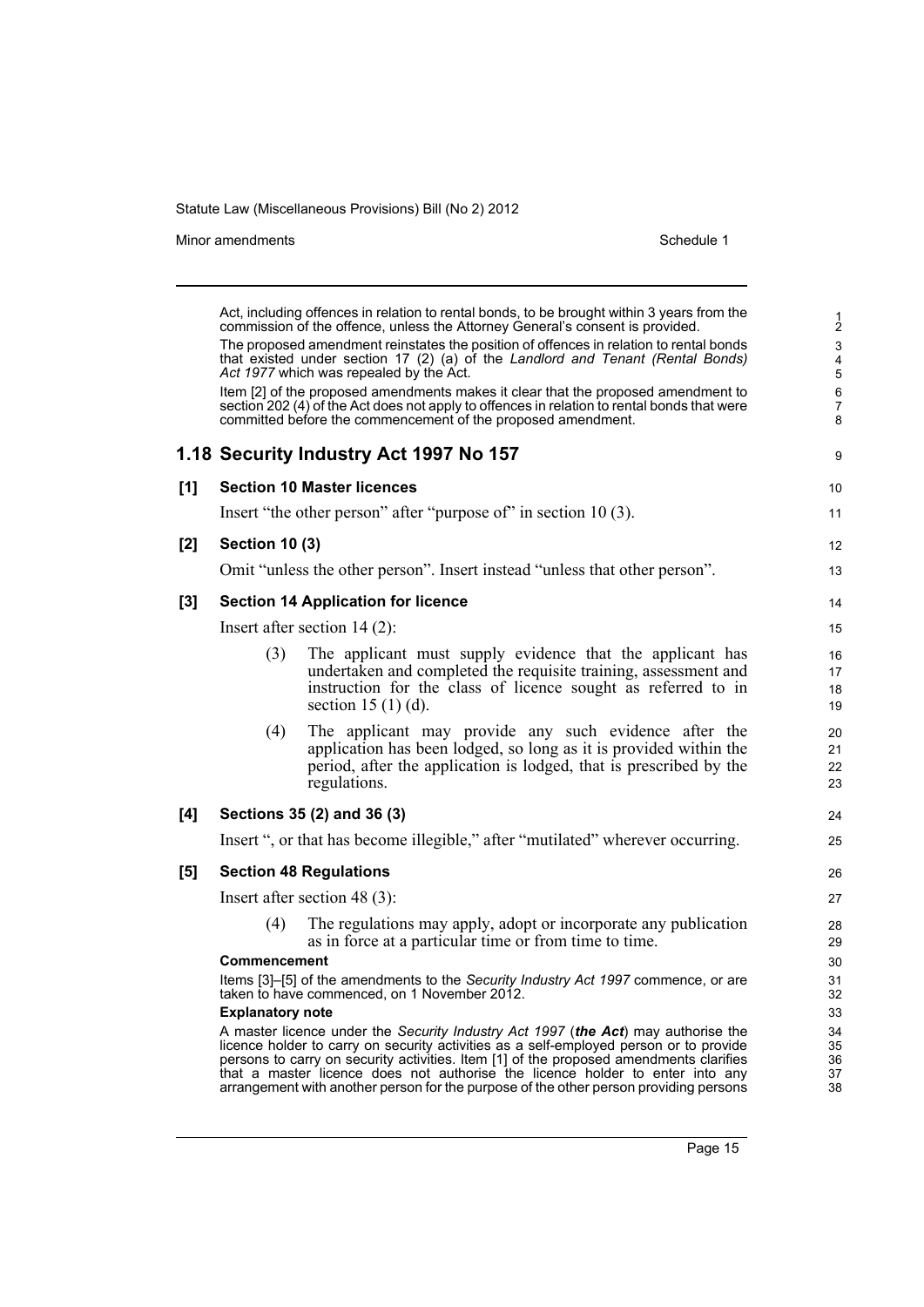Schedule 1 Minor amendments

to carry on security activities unless that other person also holds a master licence or is a corporation holding a visitor permit authorising its holder to carry on security activities of a kind authorised by a master licence. Item [2] makes a consequential amendment. Under section 15 (1) (d) of the Act, as inserted by the *Security Industry Amendment Act 2012* (*the 2012 Amendment Act*), the Commissioner of Police must refuse an application for a licence under the Act if not satisfied that the applicant has undertaken and completed the requisite training, assessment and instruction for the class of licence sought. Item [3] amends section 14 of the Act (as amended by the 2012 Amendment Act) to require an applicant for a licence to supply evidence of having undertaken and completed such a course. Item [3] also enables the applicant to provide that evidence after lodging the application (so long as the applicant provides the evidence within the period, after lodging the application, prescribed by the regulations). Item [4] amends sections 35 and 36 of the Act (as amended by the 2012 Amendment Act) to ensure that the holder of a licence under the Act is not required to produce on demand or wear an illegible licence during the period in which the holder is waiting for the licence to be replaced. Item [5] enables regulations to be made under the Act that apply, adopt or incorporate any publication as in force at a particular time or from time to time. As a consequence of section 69 (2) of the *Interpretation Act 1987*, the regulations currently cannot apply, adopt or incorporate any publication as in force from time to time. **1.19 Special Commissions of Inquiry Act 1983 No 90 [1] Section 3 Definitions** Omit the definition of *Judge* from section 3 (1). **[2] Section 4 Issue of commission** Omit section 4 (2) and (2A). Insert instead: (2) A person is not eligible to be issued a commission unless the person: (a) is or is qualified to be appointed as a Judge of the Supreme Court of the State or of any other State or Territory, a Judge of the Federal Court of Australia or a Justice of the High Court of Australia, or (b) is a former Judge or Justice of any court referred to in paragraph (a). (2A) A person is not eligible to be issued a commission if the person is a member of the Legislative Council or of the Legislative Assembly or is a member of a House of Parliament or legislature of another State or Territory or of the Commonwealth. **Explanatory note** Item [2] of the proposed amendments to the *Special Commissions of Inquiry Act 1983* inserts provisions relating to the eligibility of a person for appointment as a Commissioner for a Special Commission of Inquiry (*SCOI*) similar to provisions relating to the eligibility of a person for appointment as a Commissioner for the Crime Commission, the Independent Commission Against Corruption or the Police Integrity Commission. In particular, the amendment generally broadens the range of persons 1 2 3 4 5 6 7 8 9 10 11 12 13 14 15 16 17 18 19 20 21  $22$ 23 24 25  $26$ 27 28 29 30 31 32 33 34 35 36 37 38 39 40 41 42 43 44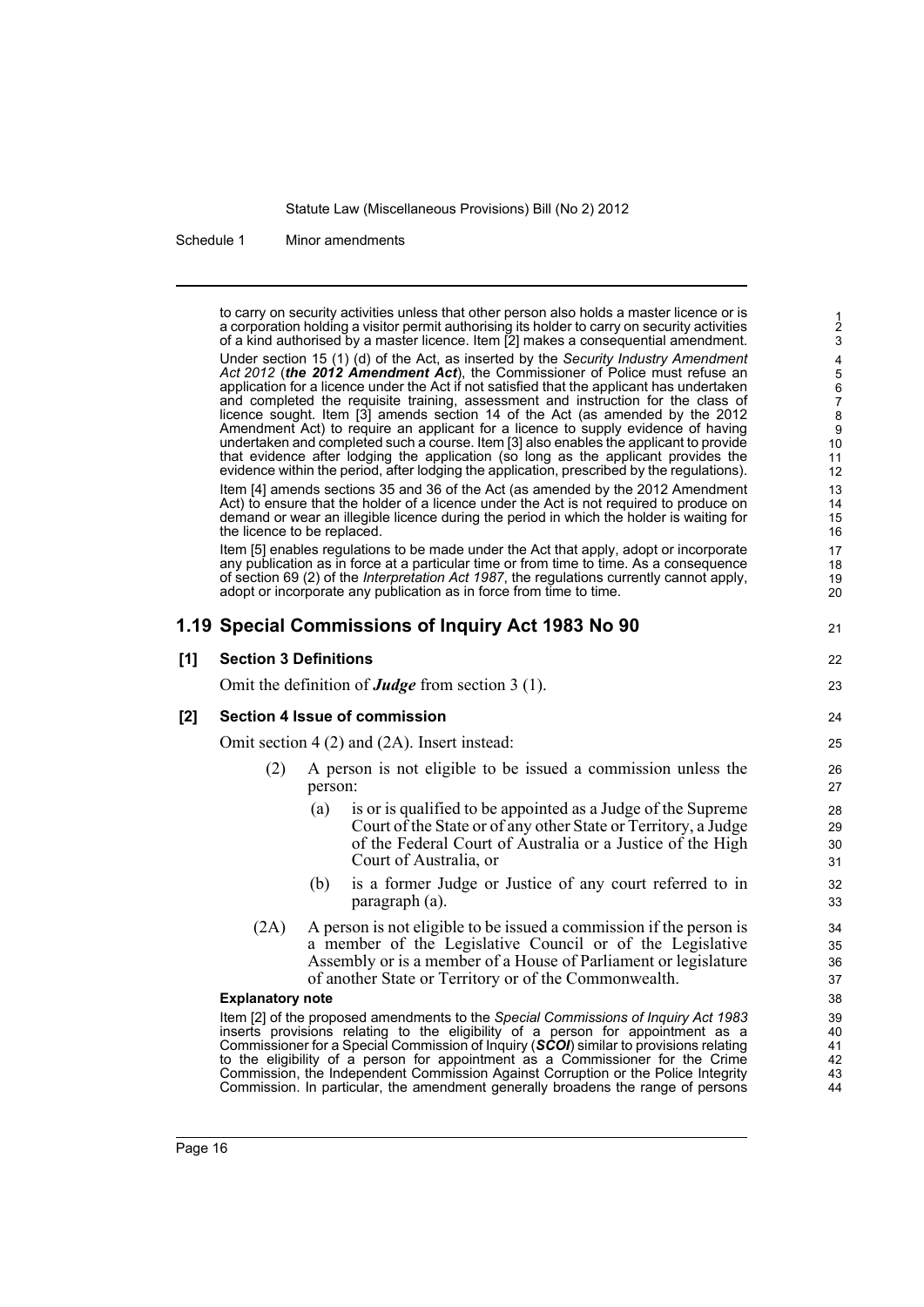Minor amendments **Schedule 1** 

|       | standing. |                         | who may be appointed as a Commissioner for a SCOI (enabling a person to be<br>appointed if the person holds, has held or is qualified to hold judicial office in Australia<br>or if the person is an Australian lawyer of at least 7 years' standing) and prevents a<br>person being appointed who is a member of a House of Parliament in Australia.<br>Currently, a person may be appointed as a Commissioner for a SCOI only if the person<br>is a New South Wales judge or the person is an Australian lawyer of at least 7 years' | $\frac{1}{2}$<br>$\mathbf{3}$<br>$\overline{\mathbf{4}}$<br>$\overline{5}$<br>$6\phantom{a}$<br>$\overline{7}$ |
|-------|-----------|-------------------------|----------------------------------------------------------------------------------------------------------------------------------------------------------------------------------------------------------------------------------------------------------------------------------------------------------------------------------------------------------------------------------------------------------------------------------------------------------------------------------------------------------------------------------------|----------------------------------------------------------------------------------------------------------------|
|       |           |                         | Item [1] makes a consequential amendment.                                                                                                                                                                                                                                                                                                                                                                                                                                                                                              | 8                                                                                                              |
|       |           |                         | 1.20 State Emergency Service Act 1989 No 164                                                                                                                                                                                                                                                                                                                                                                                                                                                                                           | 9                                                                                                              |
| [1]   |           |                         | <b>Section 3 Definitions</b>                                                                                                                                                                                                                                                                                                                                                                                                                                                                                                           | 10                                                                                                             |
|       |           |                         | Omit "State Emergency Service of New South Wales" from the definition of<br><b>State Emergency Service</b> in section 3 (1).                                                                                                                                                                                                                                                                                                                                                                                                           | 11<br>12                                                                                                       |
|       |           |                         | Insert instead "NSW State Emergency Service".                                                                                                                                                                                                                                                                                                                                                                                                                                                                                          | 13                                                                                                             |
| [2]   |           |                         | <b>Section 7 State Emergency Service</b>                                                                                                                                                                                                                                                                                                                                                                                                                                                                                               | 14                                                                                                             |
|       |           |                         | Omit "State Emergency Service of New South Wales" from section 7 (1).                                                                                                                                                                                                                                                                                                                                                                                                                                                                  | 15                                                                                                             |
|       |           |                         | Insert instead "NSW State Emergency Service".                                                                                                                                                                                                                                                                                                                                                                                                                                                                                          | 16                                                                                                             |
| $[3]$ |           | Section 7 (3)           |                                                                                                                                                                                                                                                                                                                                                                                                                                                                                                                                        | 17                                                                                                             |
|       |           |                         | Insert after section $7(2)$ :                                                                                                                                                                                                                                                                                                                                                                                                                                                                                                          | 18                                                                                                             |
|       |           | (3)                     | In any Act or instrument, a reference to the NSW State<br>Emergency Service need not include the term "NSW".                                                                                                                                                                                                                                                                                                                                                                                                                           | 19<br>20                                                                                                       |
|       |           | <b>Explanatory note</b> |                                                                                                                                                                                                                                                                                                                                                                                                                                                                                                                                        | 21                                                                                                             |
|       |           |                         | Item [2] of the proposed amendments to the State Emergency Service Act 1989<br>renames the State Emergency Service of New South Wales as the NSW State<br>Emergency Service. Item [1] is a consequential amendment.                                                                                                                                                                                                                                                                                                                    | 22<br>23<br>24                                                                                                 |
|       |           |                         | Item [3] of the proposed amendments provides that any reference in an Act or<br>instrument to the NSW State Emergency Service need not include the term "NSW".<br>This has an effect similar to section 12 (2) of the Interpretation Act 1987, which<br>currently operates in relation to the State Emergency Service of New South Wales so<br>that a reference in an Act or instrument to the State Emergency Service need not<br>include the words "of New South Wales".                                                             | 25<br>26<br>27<br>28<br>29<br>30                                                                               |
|       |           |                         | 1.21 Sydney Opera House Trust Act 1961 No 9                                                                                                                                                                                                                                                                                                                                                                                                                                                                                            | 31                                                                                                             |
|       |           | <b>Section 27</b>       |                                                                                                                                                                                                                                                                                                                                                                                                                                                                                                                                        | 32                                                                                                             |
|       |           |                         | Insert after section 26:                                                                                                                                                                                                                                                                                                                                                                                                                                                                                                               | 33                                                                                                             |
|       | 27        |                         | <b>Personal liability</b>                                                                                                                                                                                                                                                                                                                                                                                                                                                                                                              | 34                                                                                                             |
|       |           | (1)                     | A matter or thing done or omitted to be done by the Trust, a<br>trustee, the principal officer or a person acting under the direction<br>of the Trust or the principal officer does not, if the matter or thing                                                                                                                                                                                                                                                                                                                        | 35<br>36<br>37                                                                                                 |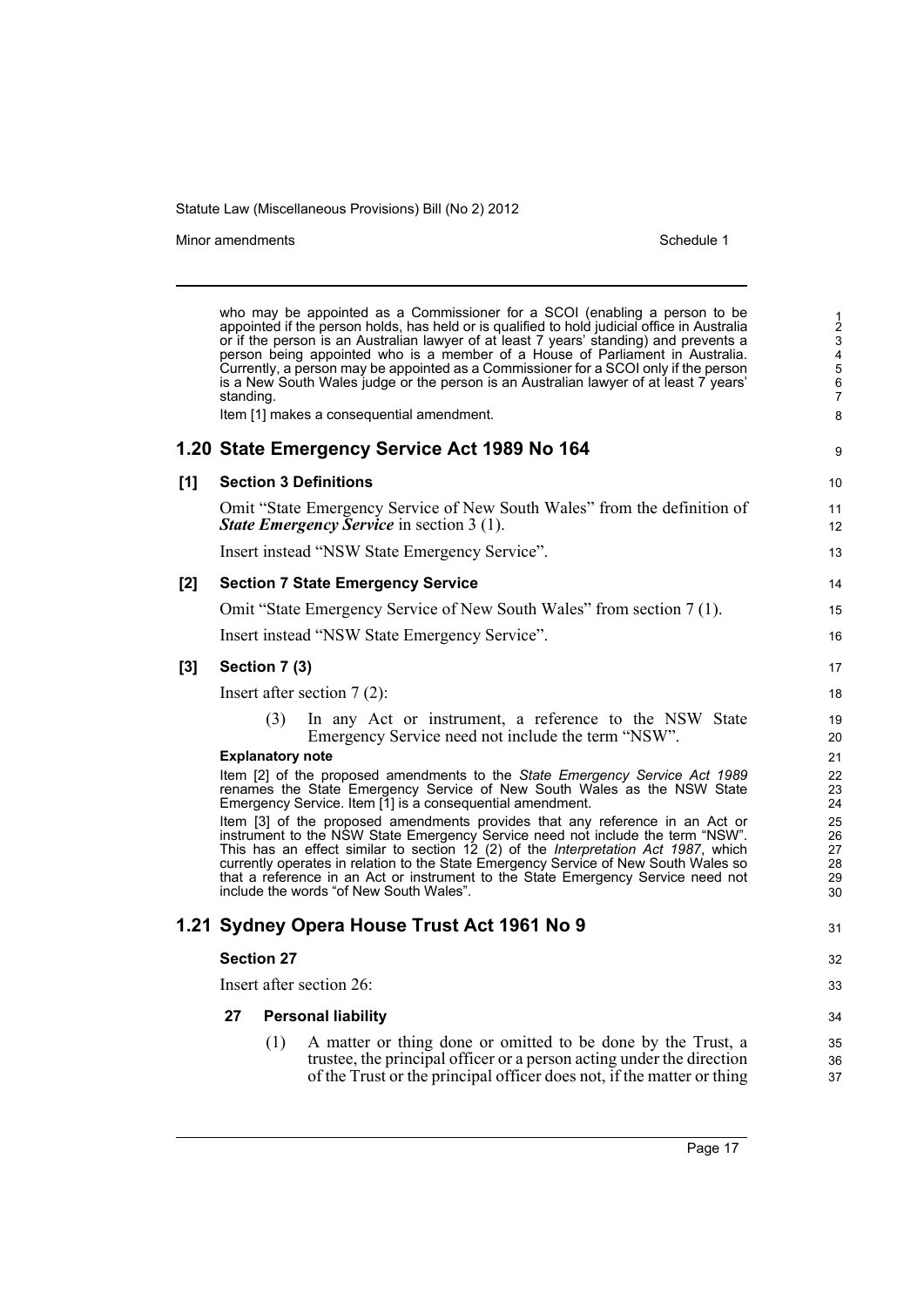Schedule 1 Minor amendments

was done or omitted to be done in good faith for the purposes of executing this Act, subject a trustee, the principal officer or a person so acting personally to any action, liability, claim or demand.

14

(2) In this section, *principal officer* means the member of staff responsible for the day-to-day management and administration of the Opera House.

#### **Explanatory note**

The proposed amendment to the *Sydney Opera House Trust Act 1961* ensures that a trustee of The Sydney Opera House Trust, the principal officer of the Sydney Opera House or a person acting under the direction of the Trust or the principal officer is not personally liable for an act or omission done in good faith for the purpose of executing that Act.

# **1.22 Travel Agents Act 1986 No 5**

## **[1] Section 53 Service of documents**

Omit section 53 (1) (a). Insert instead:

- (a) where the person is a natural person:
	- (i) by giving it to or serving it personally on the person, or
	- (ii) by sending it by post to the person at the person's usual or last known place of residence or business, or
	- (iii) by sending it by post to the person at the person's postal address notified to the Director-General, or

## **[2] Section 53 (1) (b) (iv) and (v)**

Omit section 53 (1) (b) (iv). Insert instead:

- (iv) by sending it by prepaid post addressed to the corporation at that registered office or the corporation's postal address notified to the Director-General, or
- (v) without limiting the other provisions of this paragraph, where the corporation is the holder of a licence, by sending it by prepaid post addressed to the corporation at the address of the principal place of business of the licensee (as shown on the register of licensees).

### **Explanatory note**

Item [1] of the proposed amendments to the *Travel Agents Act 1986* (*the Act*) allows a document under that Act to be served on a person by sending it by post to a postal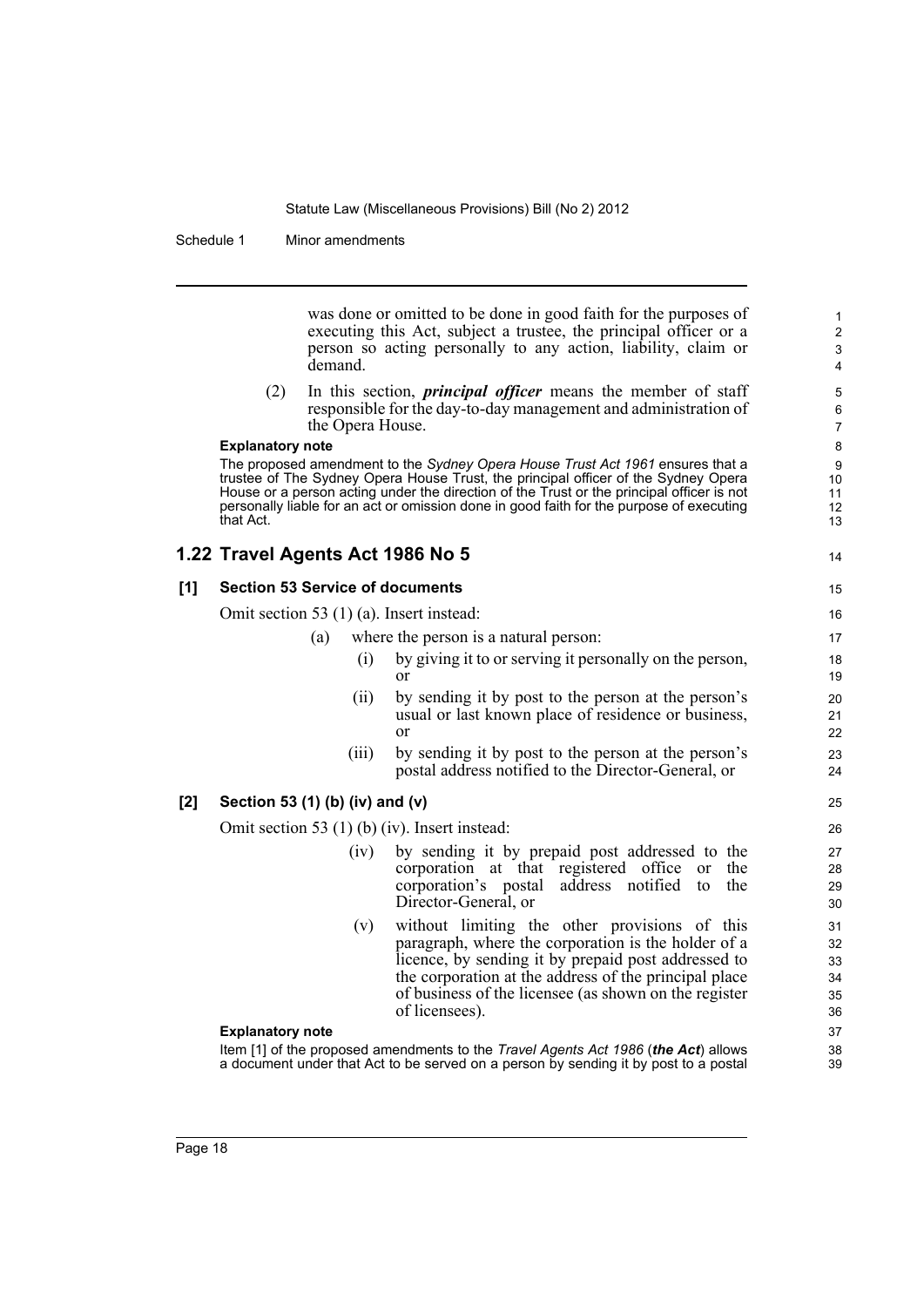Minor amendments **Schedule 1** and the state of the state 1 and the state of the Schedule 1

1 2

address notified by the person to the Director-General. Currently, documents under the Act can only be sent by post to a person's residential or business address. Item [2] allows a document under the Act to be served on a corporation by sending it by prepaid post to a postal address notified by the corporation to the Director-General. Currently, documents under the Act can only be sent by prepaid post to a corporation's registered office or business address (where the corporation is the holder of a licence). **1.23 Universities Governing Bodies Act 2011 No 51 Section 4 Adoption by resolution of the standard governing body provisions** Insert after section 4 (4): (5) An order made by the Minister under this section may provide for the commencement of provisions of a savings or transitional nature before the day on which the governing body resolution takes effect. **Commencement** The amendment to the *Universities Governing Bodies Act 2011* is taken to have commenced on 25 October 2011. **Explanatory note** The amendment to the *Universities Governing Bodies Act 2011* makes it clear that an order made under section 4 of that Act, giving effect to a resolution of a University to adopt the standard governing body provisions under that Act, may provide for savings and transitional provisions to commence before the resolution takes effect. **1.24 Water Management Act 2000 No 92 [1] Chapter 3, Part 2, Division 3, heading** Omit "**and duration**". Insert instead "**, duration and amendment**". **[2] Chapter 3, Part 2, Division 3, note** Insert after the heading to Division 3 of Part 2 of Chapter 3: **Note.** An access licence may be amended under section 71S, on application of the licence holder, so as to change the extraction component of the licence. The share component of an access licence may be changed, on application of the licence holder, under section 71R. **[3] Section 67 Imposition of conditions after access licence is granted** Omit section 67 (2). Insert instead: (2) Subsection (1) does not apply to conditions imposed on an access licence: (a) at the request of the holder of the access licence, or (b) as a result of action taken under section 66 (3), or 3 4 5 6 7 8 9 10 11 12 13 14 15 16 17 18 19 20 21 22  $23$ 24 25 26 27 28  $29$ 30 31 32 33 34 35 36 37

Page 19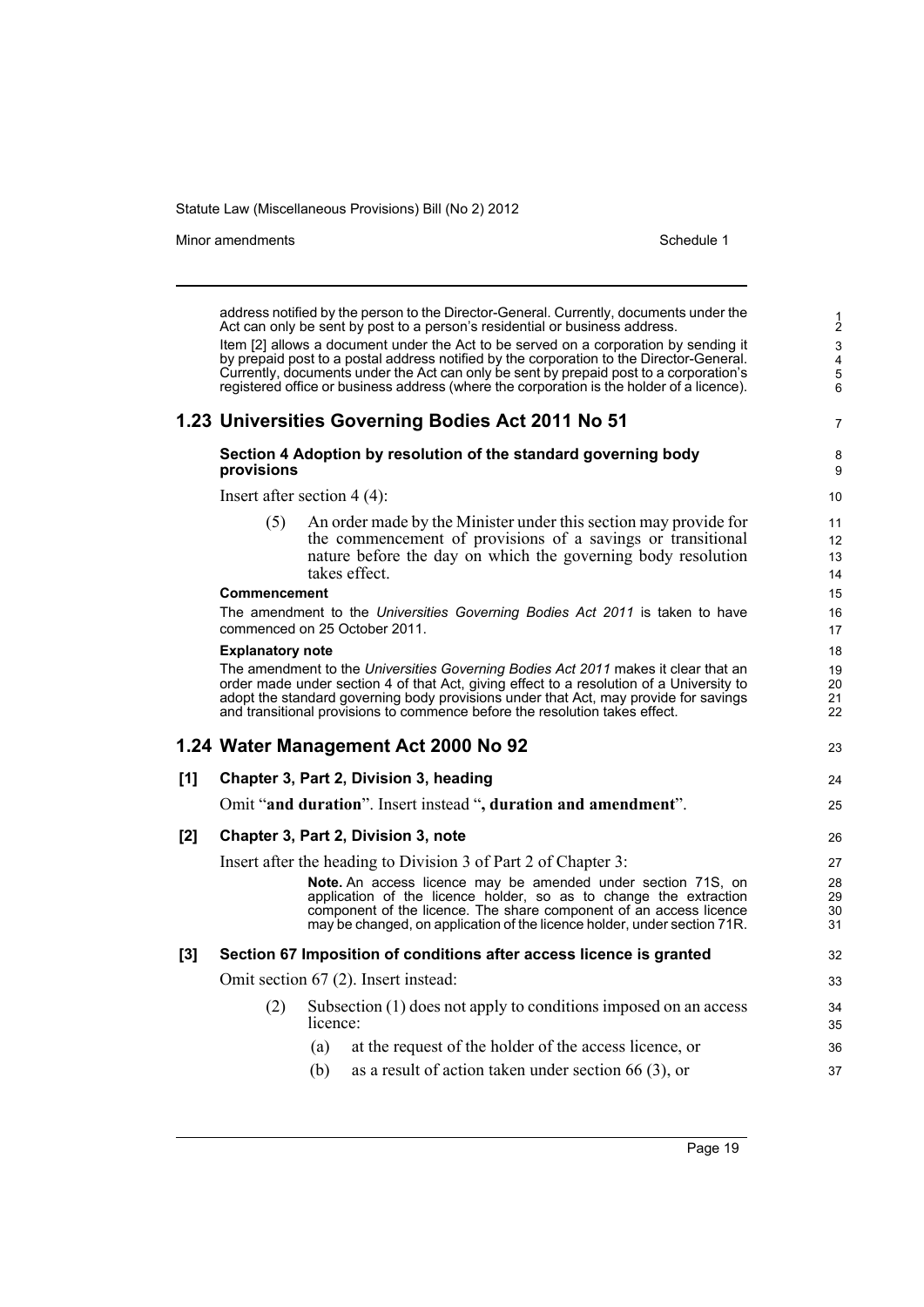Schedule 1 Minor amendments

|     |     |                    | (c)<br>(d) |                                                                                                                                                                                                            | when the access licence is amended under section 68B, or<br>in connection with a dealing under Division 4.                                                                                                                                        | 1<br>$\overline{c}$  |  |
|-----|-----|--------------------|------------|------------------------------------------------------------------------------------------------------------------------------------------------------------------------------------------------------------|---------------------------------------------------------------------------------------------------------------------------------------------------------------------------------------------------------------------------------------------------|----------------------|--|
| [4] |     | <b>Section 68B</b> |            |                                                                                                                                                                                                            |                                                                                                                                                                                                                                                   | 3                    |  |
|     |     |                    |            | Insert after section 68A:                                                                                                                                                                                  |                                                                                                                                                                                                                                                   | 4                    |  |
|     |     |                    |            |                                                                                                                                                                                                            |                                                                                                                                                                                                                                                   |                      |  |
|     | 68B |                    |            |                                                                                                                                                                                                            | Increase of share components of Commonwealth and other<br>access licences arising from arrangements                                                                                                                                               | 5<br>6               |  |
|     |     | (1)                |            |                                                                                                                                                                                                            | The Minister may amend an access licence held by the<br>Commonwealth (or a person nominated by the Commonwealth),<br>at the Minister's discretion, by increasing the share component of<br>the licence if the Minister is satisfied that:         | 7<br>8<br>9<br>10    |  |
|     |     |                    | (a)        |                                                                                                                                                                                                            | the amendment is required in order to give effect to an<br>agreement or other arrangement (including, but not limited<br>to, a funding agreement or arrangement) entered into by or<br>on behalf of the State, and                                | 11<br>12<br>13<br>14 |  |
|     |     |                    | (b)        | the                                                                                                                                                                                                        | licence<br>forms part<br>of the<br>Commonwealth<br>environmental water holdings within the meaning of the<br>Water Act 2007 of the Commonwealth.                                                                                                  | 15<br>16<br>17       |  |
|     |     | (2)                |            | The Minister may amend an access licence held by the State (or<br>a public authority prescribed by the regulations), at the Minister's<br>discretion, by increasing the share component of the licence if: |                                                                                                                                                                                                                                                   |                      |  |
|     |     |                    | (a)        |                                                                                                                                                                                                            | the Minister is satisfied that the amendment is required in<br>order to give effect to an agreement or other arrangement<br>(including, but not limited to, a funding agreement or<br>arrangement) entered into by or on behalf of the State, and | 21<br>22<br>23<br>24 |  |
|     |     |                    | (b)        |                                                                                                                                                                                                            | the licence:                                                                                                                                                                                                                                      | 25                   |  |
|     |     |                    |            | (i)                                                                                                                                                                                                        | is subject to an adaptive environmental water<br>condition, or                                                                                                                                                                                    | 26<br>27             |  |
|     |     |                    |            | (ii)                                                                                                                                                                                                       | is of an environmental subcategory, or                                                                                                                                                                                                            | 28                   |  |
|     |     |                    |            | (iii)                                                                                                                                                                                                      | is for water taken or permitted to be taken under a<br>licence of a class prescribed by the regulations for<br>environmental purposes.                                                                                                            | 29<br>30<br>31       |  |
| [5] |     |                    |            |                                                                                                                                                                                                            | Section 91I Taking water when metering equipment not working                                                                                                                                                                                      | 32                   |  |
|     |     |                    |            |                                                                                                                                                                                                            | Omit section 91I (4). Insert instead:                                                                                                                                                                                                             | 33                   |  |
|     |     | (4)                |            |                                                                                                                                                                                                            | In this section, <i>metered work</i> means a water management work<br>in connection with which metering equipment has been installed.                                                                                                             | 34<br>35             |  |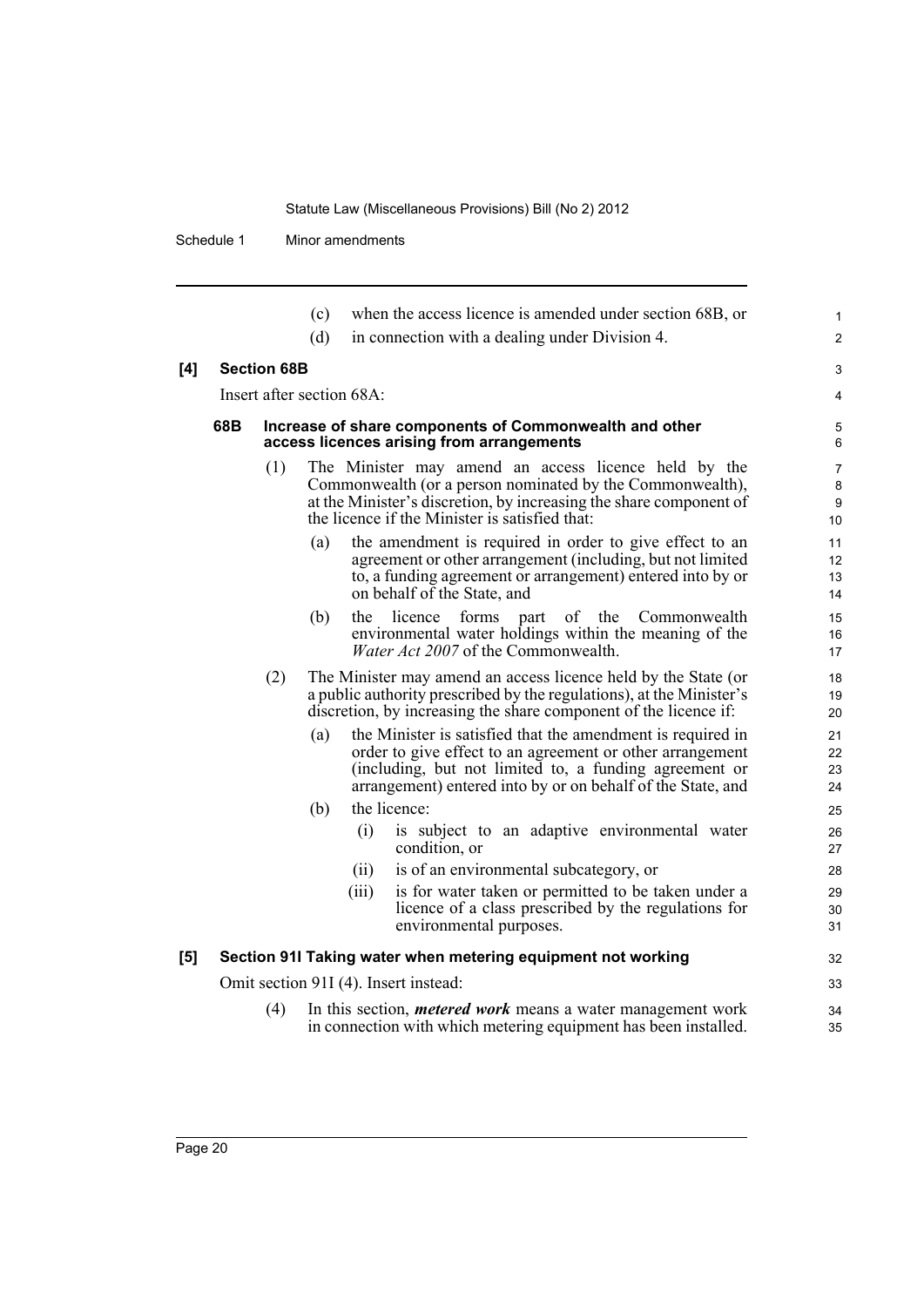Minor amendments **Schedule 1** and the state of the state 1 and the state of the Schedule 1

#### **[6] Section 368 Appeals to Land and Environment Court** Insert at the end of section 368 (2) (c): , and (d) no appeal lies against a decision of the Minister to impose a discretionary condition on a licence amended under section 68B. **[7] Dictionary** Insert "or 68B" after "section 68A" in paragraph (d) of the definition of *Ministerial action*. **Explanatory note** Item [4] of the proposed amendments to the *Water Management Act 2000* (*the Act*) enables the Minister for Primary Industries (*the Minister*) to amend an access licence held by the Commonwealth or the State by increasing the licence's share component, in order to give effect to an agreement entered into by the State and where the licence forms part of the Commonwealth environmental water holdings or is used for certain environmental purposes. Item [4] is in similar terms to sections 63A and 63B of the Act, which enable the Minister to grant an access licence to the Commonwealth or the State in order to give effect to an agreement entered into by the State. Item [6] ensures that the holder of an access licence that is amended as provided for by item [4] (for example, the Commonwealth) cannot appeal against the Minister's decision to impose a discretionary condition on the licence. Item [6] is consistent with section 368 (2) (c), which removes any right of appeal against the Minister's decision to grant an access licence to the Commonwealth or the State under section 63A or 63B of the Act or to impose a discretionary condition on such a licence. 1 2 3

Items [1]–[3] and [7] are consequential on the amendment made by item [4].

Item [5] amends section 91I of the Act to ensure that it is generally an offence to take water from a water source to which Part 3 of Chapter 3 of the Act applies when related metering equipment is not operating (or is not operating properly), regardless of how the equipment came to be installed. The proposed amendment ensures that section 91I is consistent with section 91K of the Act, under which it is generally an offence to interfere with, damage, destroy or disconnect metering equipment, regardless of how the equipment came to be installed.

32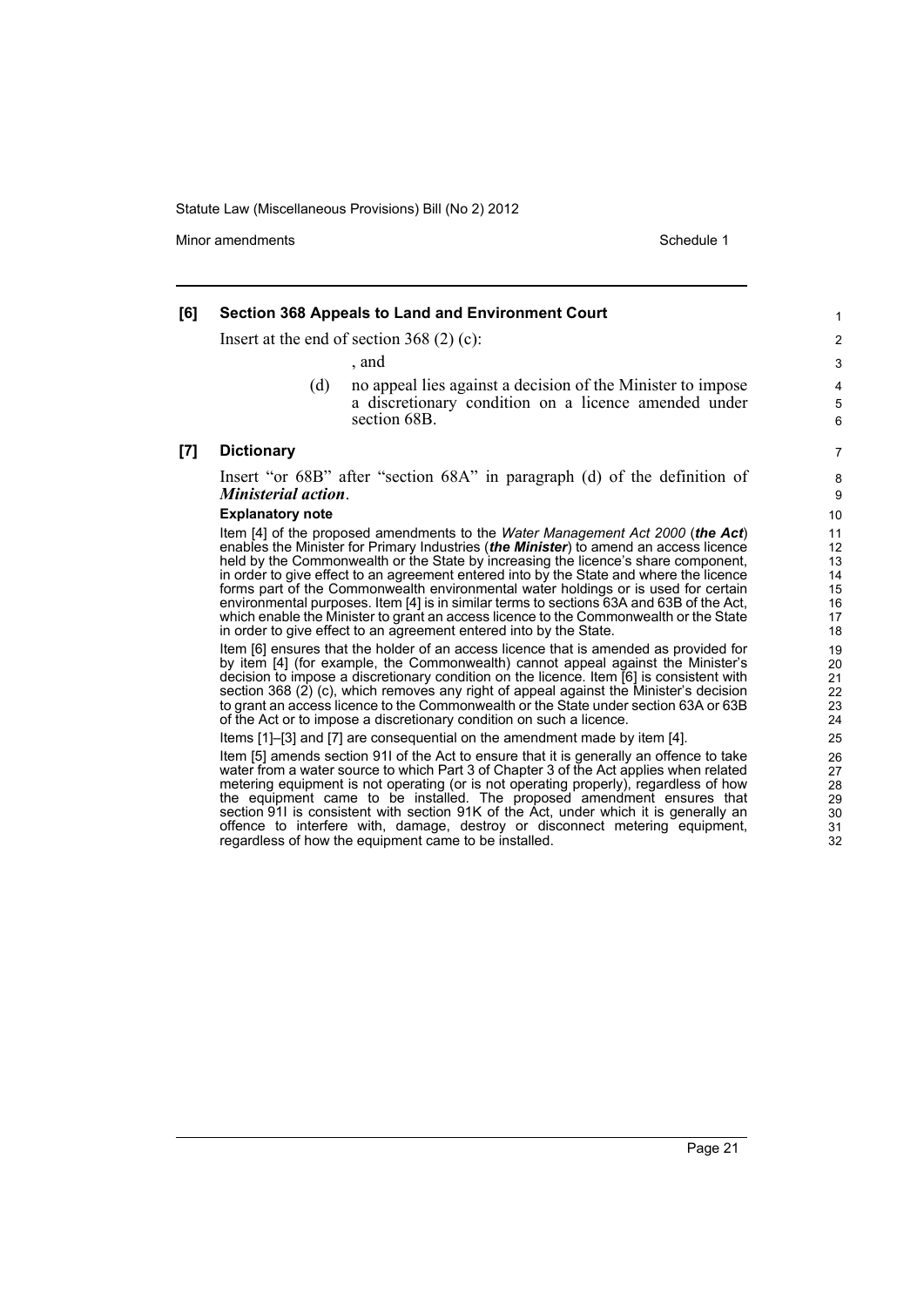<span id="page-27-0"></span>

|       | <b>Schedule 2</b><br>Amendments by way of statute law<br>revision                                                                                                                                                                               | $\mathbf{1}$<br>$\overline{2}$ |
|-------|-------------------------------------------------------------------------------------------------------------------------------------------------------------------------------------------------------------------------------------------------|--------------------------------|
| 2.1   | Air Transport Act 1964 No 36                                                                                                                                                                                                                    | 3                              |
| [1]   | Section 2 (1), definition of "Director-General"                                                                                                                                                                                                 | $\overline{4}$                 |
|       | Omit "Ministry of Transport". Insert instead "Department of Transport".                                                                                                                                                                         | 5                              |
| [2]   | Section 5 (1) (a)                                                                                                                                                                                                                               | 6                              |
|       | Omit "the office of the Ministry of Transport".                                                                                                                                                                                                 | $\overline{7}$                 |
|       | Insert instead "the head office of Transport for NSW".                                                                                                                                                                                          | 8                              |
| $[3]$ | Section 12A (1) (a)                                                                                                                                                                                                                             | 9                              |
|       | Omit the paragraph. Insert instead:                                                                                                                                                                                                             | 10                             |
|       | a member of staff employed in the Transport Service who<br>(a)<br>is appointed by the Director-General,                                                                                                                                         | 11<br>$12 \overline{ }$        |
|       | <b>Explanatory note</b>                                                                                                                                                                                                                         | 13                             |
|       | Item [1] of the proposed amendments updates a reference to a Director-General of a<br>Department. Item [2] updates the reference to the office at which an application for a<br>licence is to be lodged. Item [3] updates a reference to staff. | 14<br>15<br>16                 |
| 2.2   | <b>Boorowa Local Environmental Plan 2012</b>                                                                                                                                                                                                    | 17                             |
|       | Clause 4.2A                                                                                                                                                                                                                                     | 18                             |
|       | Renumber clause 4.2A (5) and (6) as clause 4.2A (4) and (5), respectively.                                                                                                                                                                      | 19                             |
|       | <b>Explanatory note</b><br>The proposed amendment corrects numbering.                                                                                                                                                                           | 20<br>21                       |
|       |                                                                                                                                                                                                                                                 |                                |
| 2.3   | <b>Children and Young Persons (Care and Protection) Act 1998</b><br><b>No 157</b>                                                                                                                                                               | 22<br>23                       |
|       | Section 245I (c)                                                                                                                                                                                                                                | 24                             |
|       | Omit "Centrelink".                                                                                                                                                                                                                              | 25                             |
|       | Insert instead "the Commonwealth Department of Human Services".                                                                                                                                                                                 | 26                             |
|       | <b>Explanatory note</b><br>The proposed amendment updates a reference to a Commonwealth Government<br>agency.                                                                                                                                   | 27<br>28<br>29                 |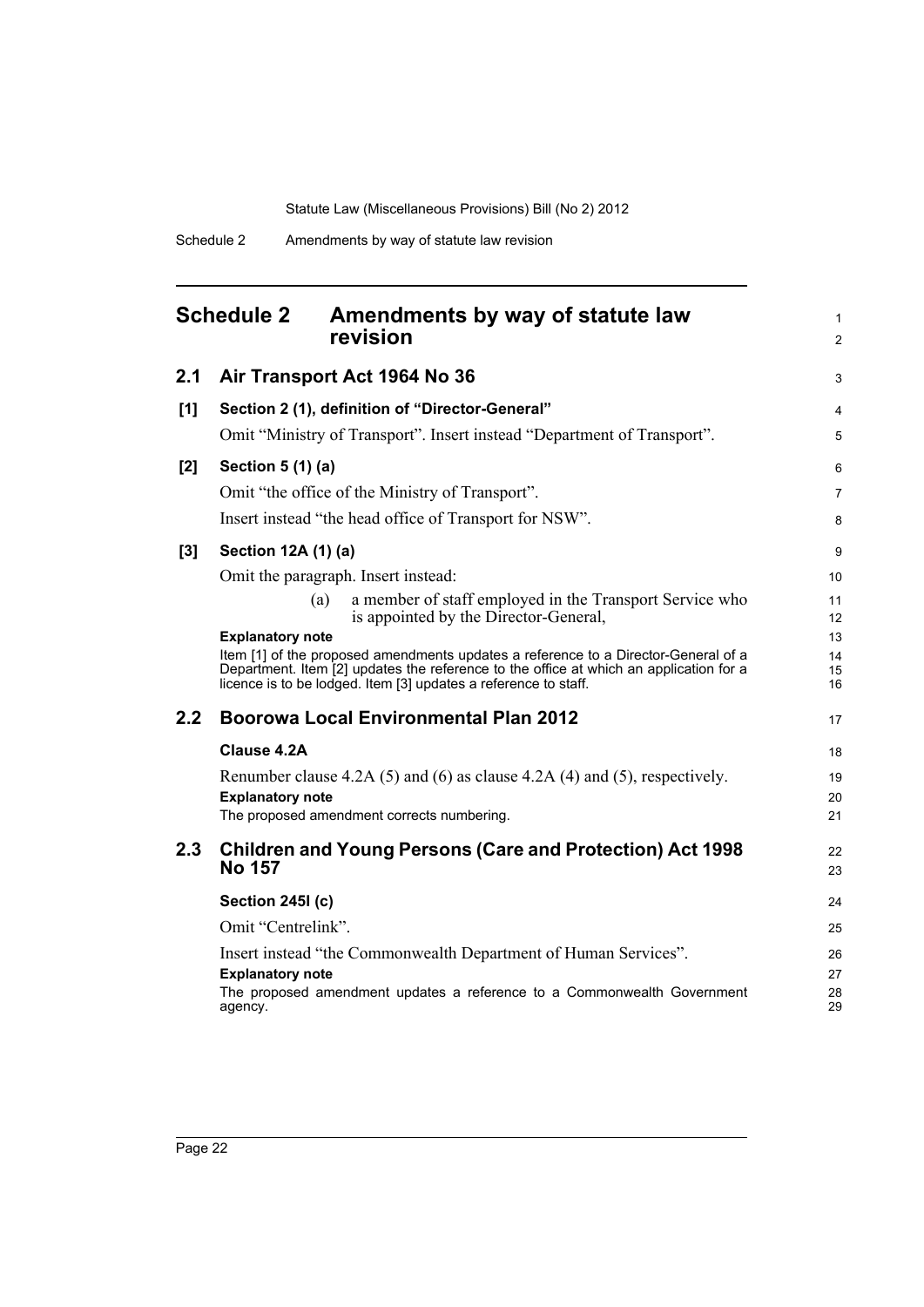| 2.4 | <b>Community Land Development Regulation 2007</b>                 | 1              |
|-----|-------------------------------------------------------------------|----------------|
|     | <b>Clause 36</b>                                                  | $\overline{2}$ |
|     | Omit "Country Energy".                                            | 3              |
|     | Insert in alphabetical order "Essential Energy".                  | 4              |
|     | <b>Explanatory note</b>                                           | 5              |
|     | The proposed amendment updates a reference to a corporation.      | 6              |
| 2.5 | <b>Compensation to Relatives Act 1897 No 31</b>                   | $\overline{7}$ |
|     | Section 7 (2)                                                     | 8              |
|     | Omit "public trustee". Insert instead "NSW Trustee and Guardian". | 9              |
|     | <b>Explanatory note</b>                                           | 10             |
|     | The proposed amendment updates a reference to an office holder.   | 11             |
| 2.6 | <b>Contaminated Land Management Act 1997 No 140</b>               | 12             |
|     | Sections 7 (2) (d) and 38 (3)                                     | 13             |
|     | Omit "Public Trustee" wherever occurring.                         | 14             |
|     | Insert instead "NSW Trustee and Guardian".                        | 15             |
|     | <b>Explanatory note</b>                                           | 16             |
|     | The proposed amendment updates references to an office holder.    | 17             |
| 2.7 | Co-operatives (Adoption of National Law) Act 2012 No 29           | 18             |
|     | Appendix, section 393                                             | 19             |
|     | Renumber the paragraphs in section 393 as paragraphs (a)–(g).     | 20             |
|     | <b>Explanatory note</b>                                           | 21             |
|     | The proposed amendment corrects numbering.                        | 22             |
| 2.8 | <b>Criminal Procedure Act 1986 No 209</b>                         | 23             |
|     | Schedule 1, Table 1, clause 18A                                   | 24             |
|     | Omit "section 26". Insert instead "section 26 (1A) or (1B)".      | 25             |
|     | <b>Explanatory note</b>                                           | 26             |
|     | The proposed amendment clarifies a cross-reference.               | 27             |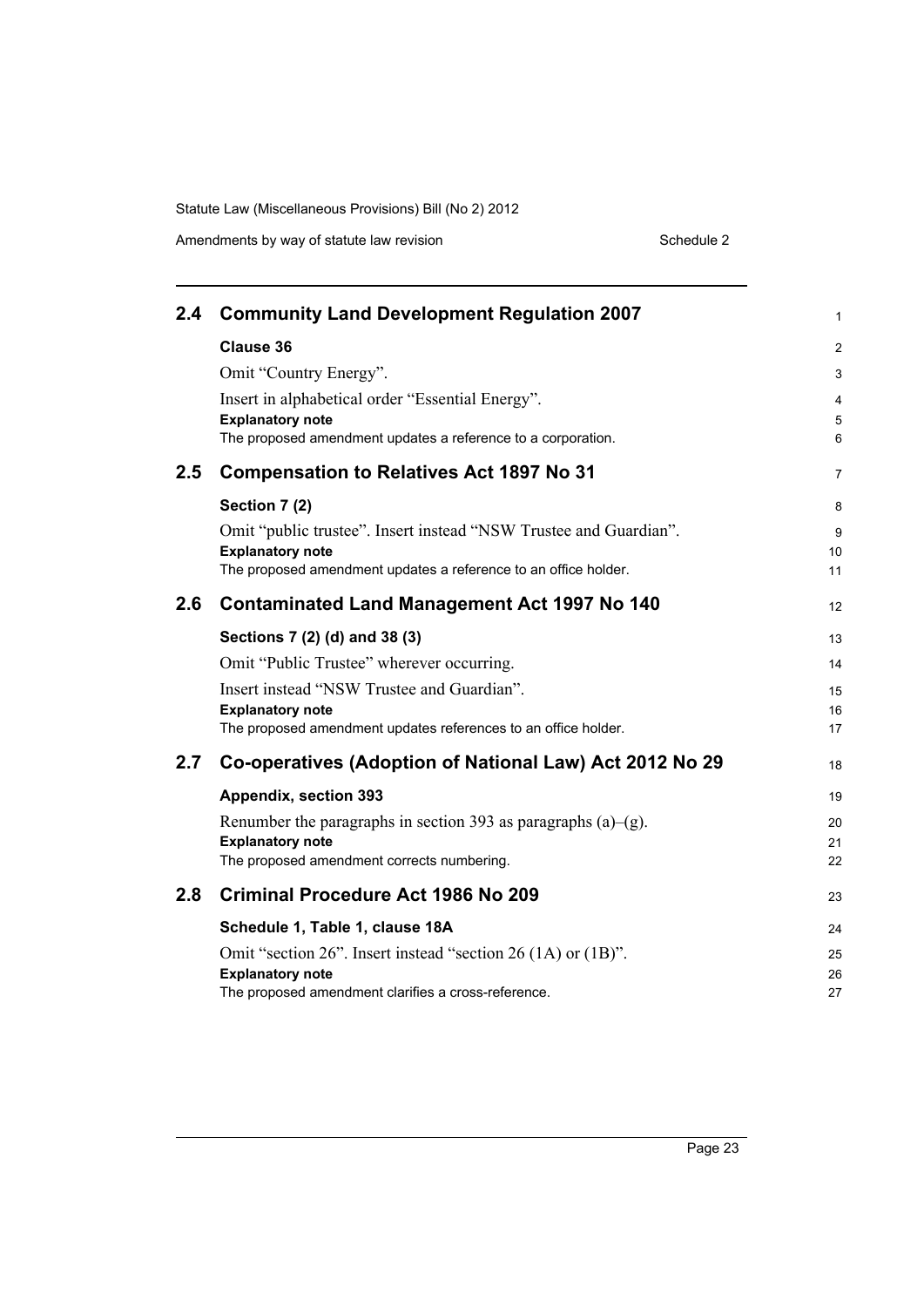| 2.9 | <b>No 78</b>                      | <b>Election Funding, Expenditure and Disclosures Act 1981</b>                                                                                                                                                                                                                                                          | $\mathbf{1}$<br>2    |
|-----|-----------------------------------|------------------------------------------------------------------------------------------------------------------------------------------------------------------------------------------------------------------------------------------------------------------------------------------------------------------------|----------------------|
| [1] |                                   | Section 4 (1), note to definition of "official agent"                                                                                                                                                                                                                                                                  | 3                    |
|     | Omit the note.                    |                                                                                                                                                                                                                                                                                                                        | 4                    |
| [2] | Section 47 (1) and (2)            |                                                                                                                                                                                                                                                                                                                        | 5                    |
|     |                                   | Omit "section 46" wherever occurring. Insert instead "this Division".                                                                                                                                                                                                                                                  | 6                    |
| [3] | Part 6, Division 4A, heading      |                                                                                                                                                                                                                                                                                                                        | $\overline{7}$       |
|     | Omit the heading. Insert instead: |                                                                                                                                                                                                                                                                                                                        | 8                    |
|     | <b>Division 4A</b>                | <b>Prohibition of donations from property</b><br>developers or tobacco, liquor or gambling<br><b>industries</b>                                                                                                                                                                                                        | 9<br>10<br>11        |
| [4] | Section 96GA, note                |                                                                                                                                                                                                                                                                                                                        | 12                   |
|     | Omit the note. Insert instead:    |                                                                                                                                                                                                                                                                                                                        | 13                   |
|     |                                   | <b>Note.</b> Section 961 makes it an offence for a person to do any act that is<br>unlawful under this Division if the person is, at the time of the act, aware<br>of the facts that result in the act being unlawful. Section 96J also<br>provides for the recovery by the Authority of unlawful political donations. | 14<br>15<br>16<br>17 |
|     | <b>Explanatory note</b>           |                                                                                                                                                                                                                                                                                                                        | 18                   |
|     |                                   | The proposed amendments are consequential on amendments enacted in 2010. In<br>particular, item [1] removes a note that is no longer accurate, item [2] updates<br>cross-references, item [3] updates a heading and item [4] updates a note.                                                                           | 19<br>20<br>21       |
|     | 2.10 Fair Trading Act 1987 No 68  |                                                                                                                                                                                                                                                                                                                        | 22                   |
|     |                                   | Section 4 (1), definition of "officer"                                                                                                                                                                                                                                                                                 | 23                   |
|     | Act 2002" from paragraph (b).     | Omit "section 85 of the Public Sector Employment and Management                                                                                                                                                                                                                                                        | 24<br>25             |
|     |                                   | Insert instead "the <i>Public Sector Employment and Management Act 2002"</i> .                                                                                                                                                                                                                                         | 26                   |
|     | <b>Explanatory note</b>           | The proposed amendment updates a cross-reference to a repealed provision of the<br>Public Sector Employment and Management Act 2002.                                                                                                                                                                                   | 27<br>28<br>29       |
|     |                                   | 2.11 First State Superannuation Act 1992 No 100                                                                                                                                                                                                                                                                        | 30                   |
|     | Schedule 1                        |                                                                                                                                                                                                                                                                                                                        | 31                   |
|     |                                   | Omit "Upper Parramatta River Catchment Management Trust".                                                                                                                                                                                                                                                              | 32                   |
|     | <b>Explanatory note</b>           |                                                                                                                                                                                                                                                                                                                        | 33                   |
|     |                                   | The proposed amendment removes a redundant reference to a trust.                                                                                                                                                                                                                                                       | 34                   |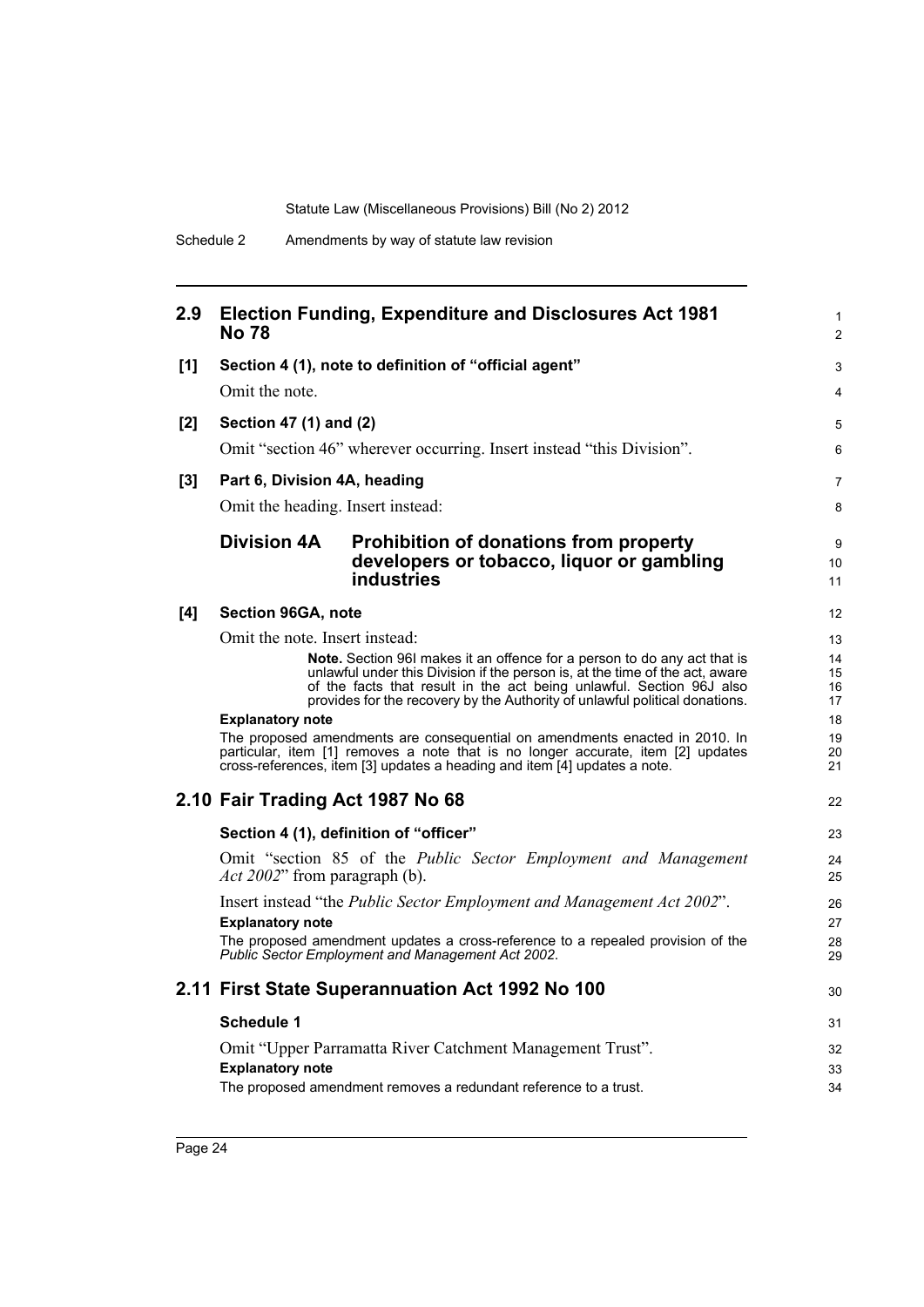| Amendments by way of statute law revision | Schedule 2 |
|-------------------------------------------|------------|
|-------------------------------------------|------------|

|     | 2.12 Government Information (Public Access) Act 2009 No 52                                                                             | $\mathbf{1}$   |
|-----|----------------------------------------------------------------------------------------------------------------------------------------|----------------|
| [1] | Schedule 2, clause 4                                                                                                                   | $\overline{2}$ |
|     | Omit "office of Public Trustee". Insert instead "NSW Trustee and Guardian".                                                            | 3              |
| [2] | Schedule 2, clause 4                                                                                                                   | 4              |
|     | Omit "Public Trustee's". Insert instead "NSW Trustee and Guardian's".                                                                  | 5<br>6         |
|     | <b>Explanatory note</b><br>The proposed amendments update references to an office and office holder.                                   | 7              |
|     | 2.13 Gunnedah Local Environmental Plan 2012                                                                                            | 8              |
|     | Part 2, Land Use Table, Zone RE2, item 4                                                                                               | 9              |
|     | Omit "Elecricity". Insert instead "Electricity".                                                                                       | 10             |
|     | <b>Explanatory note</b><br>The proposed amendment corrects a spelling error.                                                           | 11<br>12       |
|     | 2.14 Hawkesbury Local Environmental Plan 2012                                                                                          | 13             |
|     | <b>Schedule 5</b>                                                                                                                      | 14             |
|     | Omit "Goal" from the matter relating to 19 Upper MacDonald Road, St<br>Albans.                                                         | 15<br>16       |
|     | Insert instead "Gaol".                                                                                                                 | 17<br>18       |
|     | <b>Explanatory note</b><br>The proposed amendment corrects a spelling error.                                                           | 19             |
|     | 2.15 Health Care Complaints Act 1993 No 105                                                                                            | 20             |
|     | <b>Section 25 (1)</b>                                                                                                                  | 21             |
|     | Omit "Mental Health Act 1990". Insert instead "Mental Health Act 2007".                                                                | 22             |
|     | <b>Explanatory note</b><br>The proposed amendment updates a reference to an Act.                                                       | 23<br>24       |
|     | 2.16 Health Records and Information Privacy Act 2002 No 71                                                                             | 25             |
|     | Section 4 (1), definition of "public sector agency"                                                                                    | 26             |
|     | Omit paragraph (c).                                                                                                                    | 27             |
|     | <b>Explanatory note</b><br>The proposed amendment removes a provision made redundant by amendments                                     | 28<br>29       |
|     | made to the Public Sector Employment and Management Act 2002 by the Public Sector<br><b>Employment Legislation Amendment Act 2006.</b> | 30<br>31       |
|     |                                                                                                                                        |                |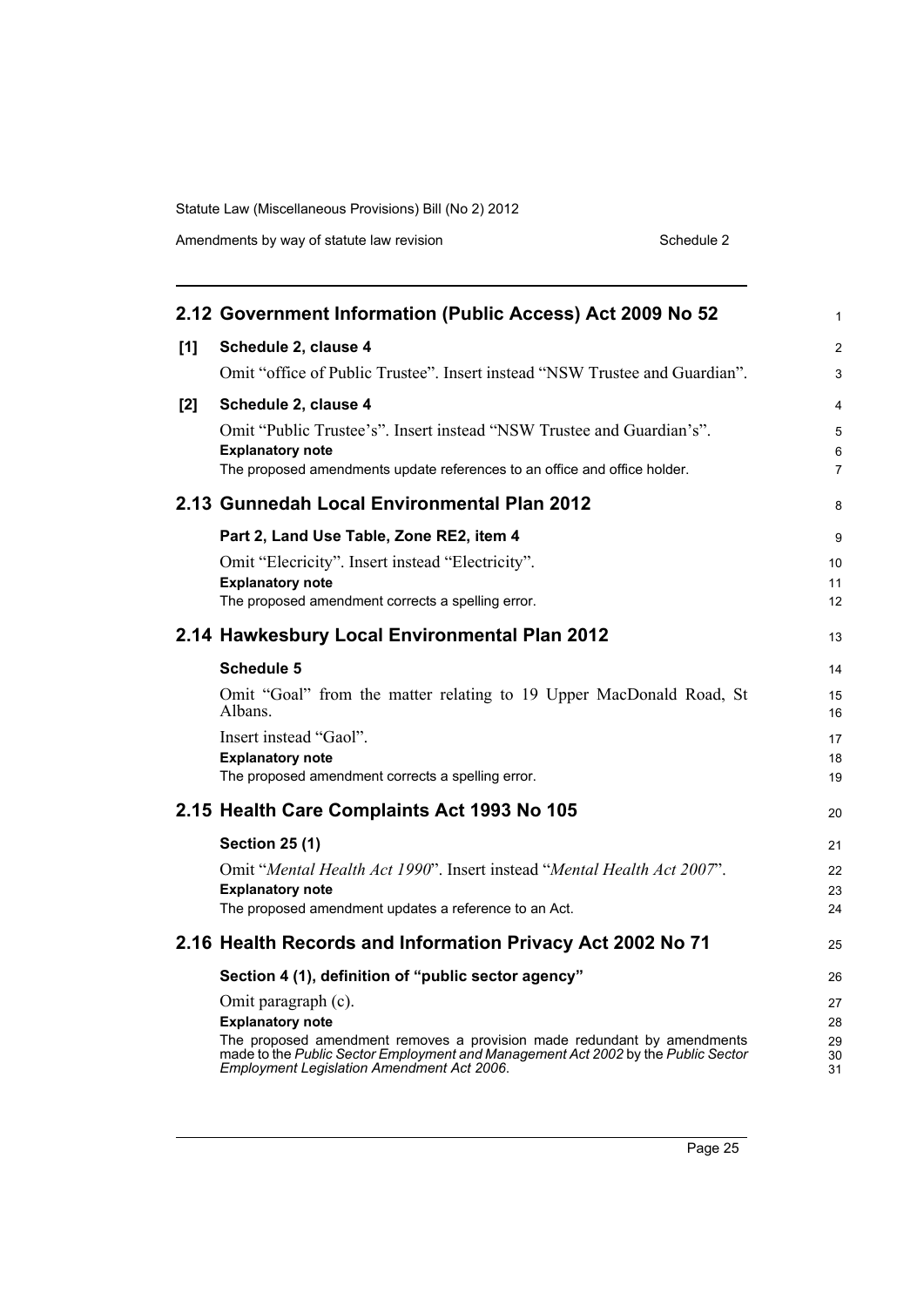Schedule 2 Amendments by way of statute law revision

|     | 2.17 Independent Pricing and Regulatory Tribunal Act 1992 No 39                                                                                                                                                                 | $\mathbf{1}$                     |
|-----|---------------------------------------------------------------------------------------------------------------------------------------------------------------------------------------------------------------------------------|----------------------------------|
|     | <b>Schedule 1</b>                                                                                                                                                                                                               | 2                                |
|     | Omit "Country Energy". Insert instead "Essential Energy".<br><b>Explanatory note</b>                                                                                                                                            | $\mathsf 3$<br>$\overline{4}$    |
|     | The proposed amendment updates a reference to a corporation.                                                                                                                                                                    | 5                                |
|     | 2.18 Industrial Relations Act 1996 No 17                                                                                                                                                                                        | 6                                |
| [1] | Section 210 (1) (ib)                                                                                                                                                                                                            | $\overline{7}$                   |
|     | Omit "Chief Investigator of the Independent Transport Safety and Reliability<br>Regulator or an officer of the Ministry of Transport".                                                                                          | 8<br>9                           |
|     | Insert instead "Chief Investigator (within the meaning of the Transport<br>Administration Act 1988) or a member of staff employed in the Transport<br>Service".                                                                 | 10<br>11<br>12                   |
| [2] | Section 218 (1) (m)                                                                                                                                                                                                             | 13                               |
|     | Omit "paragraph (n)". Insert instead "paragraph (o)".<br><b>Explanatory note</b>                                                                                                                                                | 14<br>15                         |
|     | Item [1] of the proposed amendments corrects a reference to an official and updates a<br>reference to staff. Item [2] corrects a cross-reference.                                                                               | 16<br>17                         |
|     | 2.19 Law Enforcement (Powers and Responsibilities) Act 2002<br><b>No 103</b>                                                                                                                                                    | 18<br>19                         |
| [1] | <b>Schedule 2</b>                                                                                                                                                                                                               | 20                               |
|     | Omit the matter relating to the Disorderly Houses Act 1943, the Employment<br>Agents Act 1996 and the Stock (Artificial Breeding) Act 1985.                                                                                     | 21<br>22                         |
| [2] | <b>Schedule 2</b>                                                                                                                                                                                                               | 23                               |
|     | Insert in alphabetical order:                                                                                                                                                                                                   | 24                               |
|     | Fire Brigades Act 1989, section 22D<br>Mining Act 1992, section 248F<br>Residential Tenancies Act 2010, section 200<br>Restricted Premises Act 1943, section 13<br>Rural Fires Act 1997, section 33C<br><b>Explanatory note</b> | 25<br>26<br>27<br>28<br>29<br>30 |
|     | The proposed amendments correct and update cross-references.                                                                                                                                                                    | 31                               |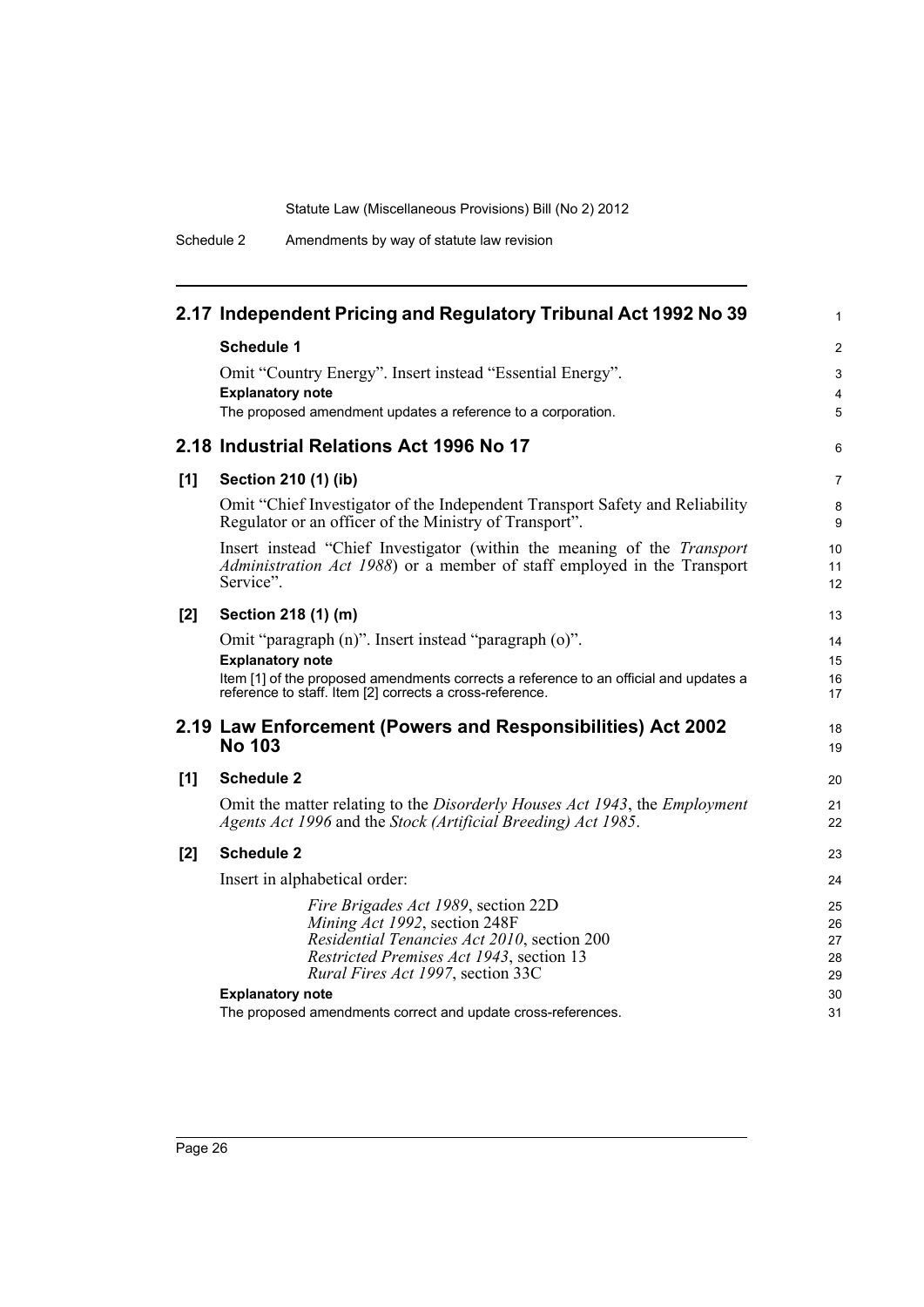Amendments by way of statute law revision example 2 Schedule 2

|     | 2.20 Library Act 1939 No 40                                                                                                                                                                               | 1                             |
|-----|-----------------------------------------------------------------------------------------------------------------------------------------------------------------------------------------------------------|-------------------------------|
|     | Section 2 (1)<br>Omit the definition of <b>Board</b> .<br><b>Explanatory note</b><br>The proposed amendment removes redundant matter.                                                                     | $\overline{c}$<br>3<br>4<br>5 |
|     | 2.21 Merriwa Local Environmental Plan 1992                                                                                                                                                                | 6                             |
|     | Clause 14 (3) (a)<br>Omit "Coucil". Insert instead "Council".<br><b>Explanatory note</b><br>The proposed amendment corrects a spelling error.                                                             | 7<br>8<br>9<br>10             |
|     | 2.22 Mining Act 1992 No 29                                                                                                                                                                                | 11                            |
| [1] | <b>Section 292M (6)</b><br>Omit "section 117". Insert instead "section 197 (3)".                                                                                                                          | 12<br>13                      |
| [2] | Schedule 7, Part 1<br>Omit "section 70 (1) (b)". Insert instead "section 70 (1) (a1)".<br><b>Explanatory note</b><br>The proposed amendments correct cross-references.                                    | 14<br>15<br>16<br>17          |
|     | 2.23 Non-Indigenous Animals Regulation 2012                                                                                                                                                               | 18                            |
| [1] | Clause 27 (a)<br>Omit "offsping". Insert instead "offspring".                                                                                                                                             | 19<br>20                      |
| [2] | Clause 45 (c) (ii) (C)<br>Insert "or" at the end of the subsubparagraph.<br><b>Explanatory note</b><br>Item [1] of the proposed amendments corrects a spelling error. Item [2] inserts a<br>missing word. | 21<br>22<br>23<br>24<br>25    |
|     | 2.24 Petroleum (Onshore) Act 1991 No 84                                                                                                                                                                   | 26                            |
|     | <b>Section 22</b><br>Renumber section 22 (3A) where secondly occurring as section 22 (3B).<br><b>Explanatory note</b><br>The proposed amendment corrects duplicated numbering.                            | 27<br>28<br>29<br>30          |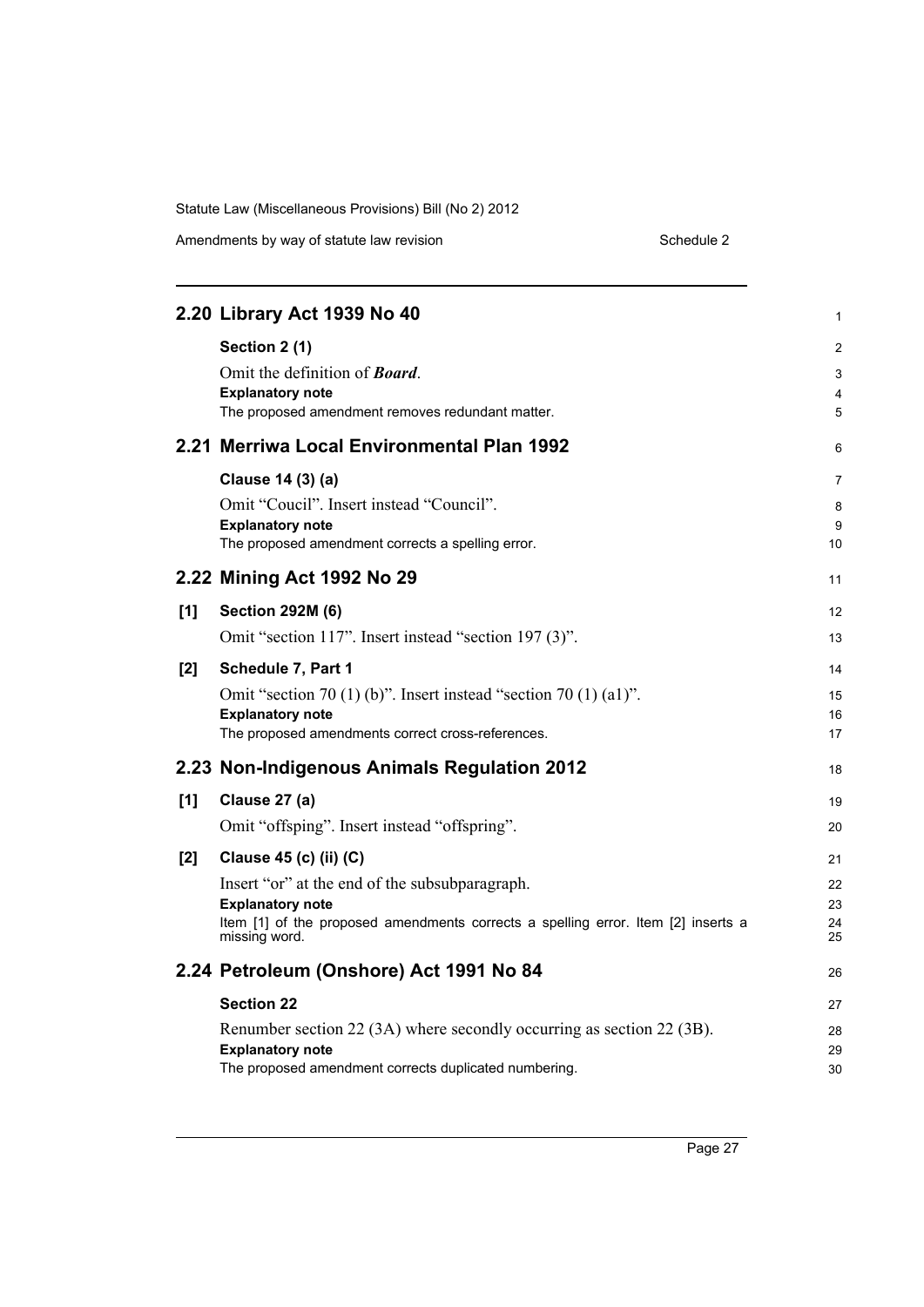|       | 2.25 Privacy and Personal Information Protection Act 1998<br><b>No 133</b>                                                                                                                                                                                                               | $\mathbf{1}$<br>$\overline{2}$ |
|-------|------------------------------------------------------------------------------------------------------------------------------------------------------------------------------------------------------------------------------------------------------------------------------------------|--------------------------------|
| [1]   | Section 3 (1), definition of "public sector agency"                                                                                                                                                                                                                                      | 3                              |
|       | Omit paragraph (c).                                                                                                                                                                                                                                                                      | 4                              |
| $[2]$ | Schedule 2, clause 7 (1)                                                                                                                                                                                                                                                                 | 5                              |
|       | Omit "Parts 2 and 8 of the Public Sector Management Act 1988".                                                                                                                                                                                                                           | 6                              |
|       | Insert instead "Chapters 1A and 5 of the Public Sector Employment and<br>Management Act 2002".<br><b>Explanatory note</b>                                                                                                                                                                | $\overline{7}$<br>8<br>9       |
|       | Item [1] of the proposed amendments removes a provision made redundant by<br>amendments made to the Public Sector Employment and Management Act 2002 by the<br>Public Sector Employment Legislation Amendment Act 2006.<br>Item [2] updates a reference to provisions of a repealed Act. | 10<br>11<br>12<br>13           |
|       | 2.26 Public Authorities (Financial Arrangements)<br><b>Regulation 2005</b>                                                                                                                                                                                                               | 14<br>15                       |
| [1]   | <b>Schedule 2</b>                                                                                                                                                                                                                                                                        | 16                             |
|       | Omit "Country Energy". Insert in alphabetical order "Essential Energy".                                                                                                                                                                                                                  | 17                             |
| [2]   | <b>Schedule 2</b>                                                                                                                                                                                                                                                                        | 18                             |
|       | Omit "Public Transport Ticketing Corporation".                                                                                                                                                                                                                                           | 19                             |
|       | <b>Explanatory note</b><br>Item [1] of the proposed amendments updates a reference to a corporation. Item [2]<br>removes a redundant reference to a dissolved body.                                                                                                                      | 20<br>21<br>22                 |
|       | 2.27 Public Finance and Audit Act 1983 No 152                                                                                                                                                                                                                                            | 23                             |
|       | <b>Schedule 2</b>                                                                                                                                                                                                                                                                        | 24                             |
|       | Omit "Public Transport Ticketing Corporation" and "Upper Parramatta River<br>Catchment Trust".<br><b>Explanatory note</b><br>The proposed amendment removes redundant references to a dissolved body and a<br>trust.                                                                     | 25<br>26<br>27<br>28<br>29     |
|       | 2.28 Public Sector Employment and Management Act 2002 No 43                                                                                                                                                                                                                              | 30                             |
|       | Schedule 1, Part 2                                                                                                                                                                                                                                                                       | 31                             |
|       | Omit the matter relating to the Upper Parramatta River Catchment Trust<br>Division.                                                                                                                                                                                                      | 32<br>33                       |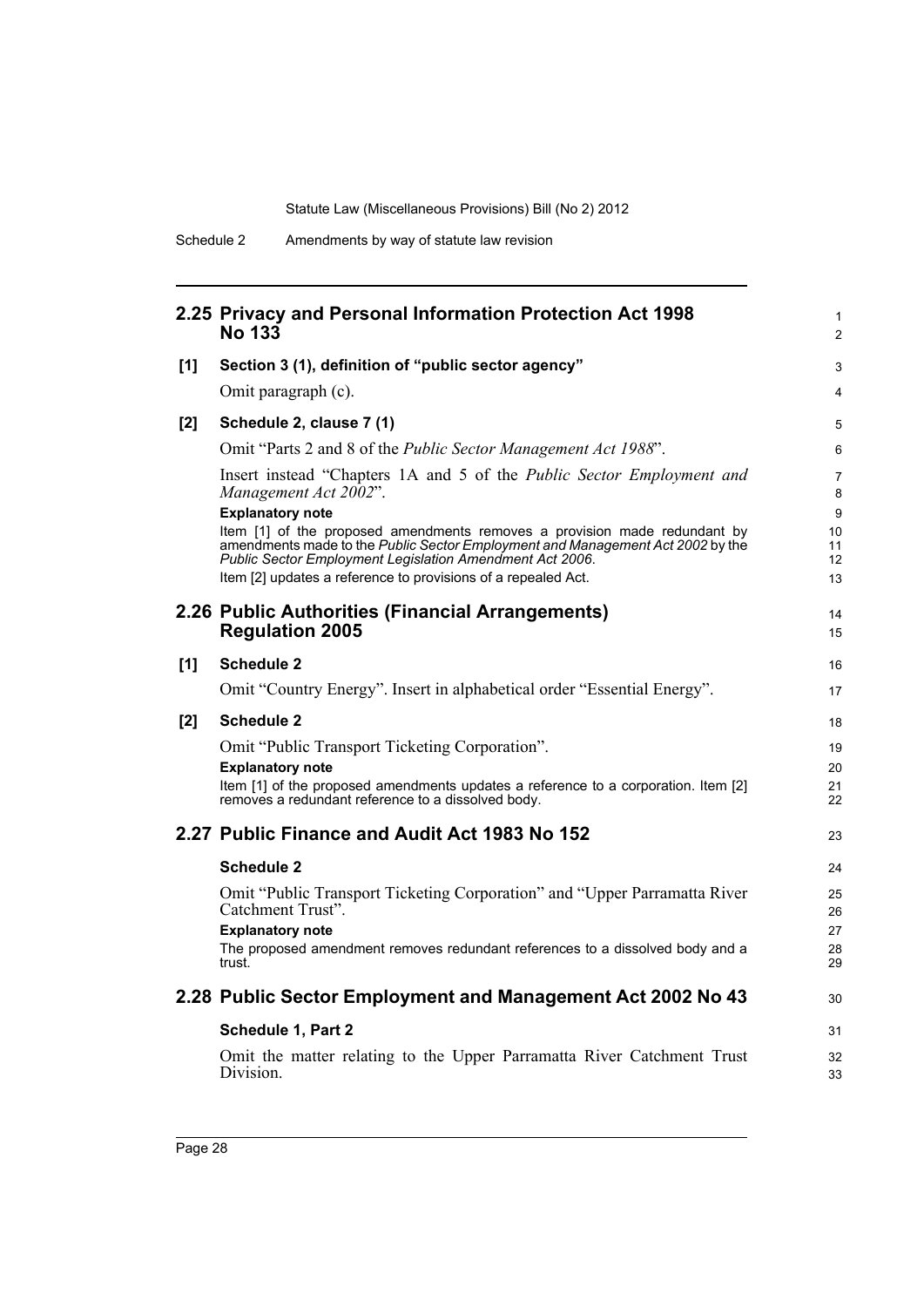Amendments by way of statute law revision

|  | Schedule 2 |  |  |  |
|--|------------|--|--|--|
|--|------------|--|--|--|

| <b>Explanatory note</b><br>The proposed amendment removes a redundant reference to a trust. | 1<br>$\overline{2}$ |
|---------------------------------------------------------------------------------------------|---------------------|
| 2.29 Retirement Villages Act 1999 No 81                                                     | 3                   |
| Section 17, note                                                                            | 4                   |
| Omit "Trade Practices Act 1974".                                                            | 5                   |
| Insert instead "Competition and Consumer Act 2010".<br><b>Explanatory note</b>              | 6<br>7              |
| The proposed amendment updates a reference to a Commonwealth Act.                           | 8                   |
| 2.30 Richmond Valley Local Environmental Plan 2012                                          | 9                   |
| <b>Clause 4.1C (3)</b>                                                                      | 10                  |
| Omit "for subdivide land". Insert instead "for the subdivision of land".                    | 11                  |
| <b>Explanatory note</b><br>The proposed amendment corrects a grammatical error.             | 12                  |
|                                                                                             | 13                  |
| 2.31 Road Transport (General) Regulation 2005                                               | 14                  |
| <b>Clause 78 (10)</b>                                                                       | 15                  |
| Omit "subclause (6) or $(8)$ ". Insert instead "subclause (7) or $(9)$ ".                   | 16                  |
| <b>Explanatory note</b>                                                                     | 17                  |
| The proposed amendment corrects cross-references.                                           | 18                  |
| 2.32 Road Transport (Safety and Traffic Management) Regulation<br>1999                      | 19<br>20            |
| <b>Schedule 3</b>                                                                           | 21                  |
| Omit "Aukland". Insert instead "Auckland".                                                  | 22                  |
| <b>Explanatory note</b>                                                                     | 23<br>24            |
| The proposed amendment corrects the spelling of a street name.                              |                     |
| 2.33 State Authorities Non-contributory Superannuation Act<br>1987 No 212                   | 25<br>26            |
| Schedule 1, Part 1                                                                          | 27                  |
| Omit "Upper Parramatta River Catchment Trust".                                              | 28                  |
| <b>Explanatory note</b>                                                                     | 29                  |
| The proposed amendment removes a redundant reference to a trust.                            | 30                  |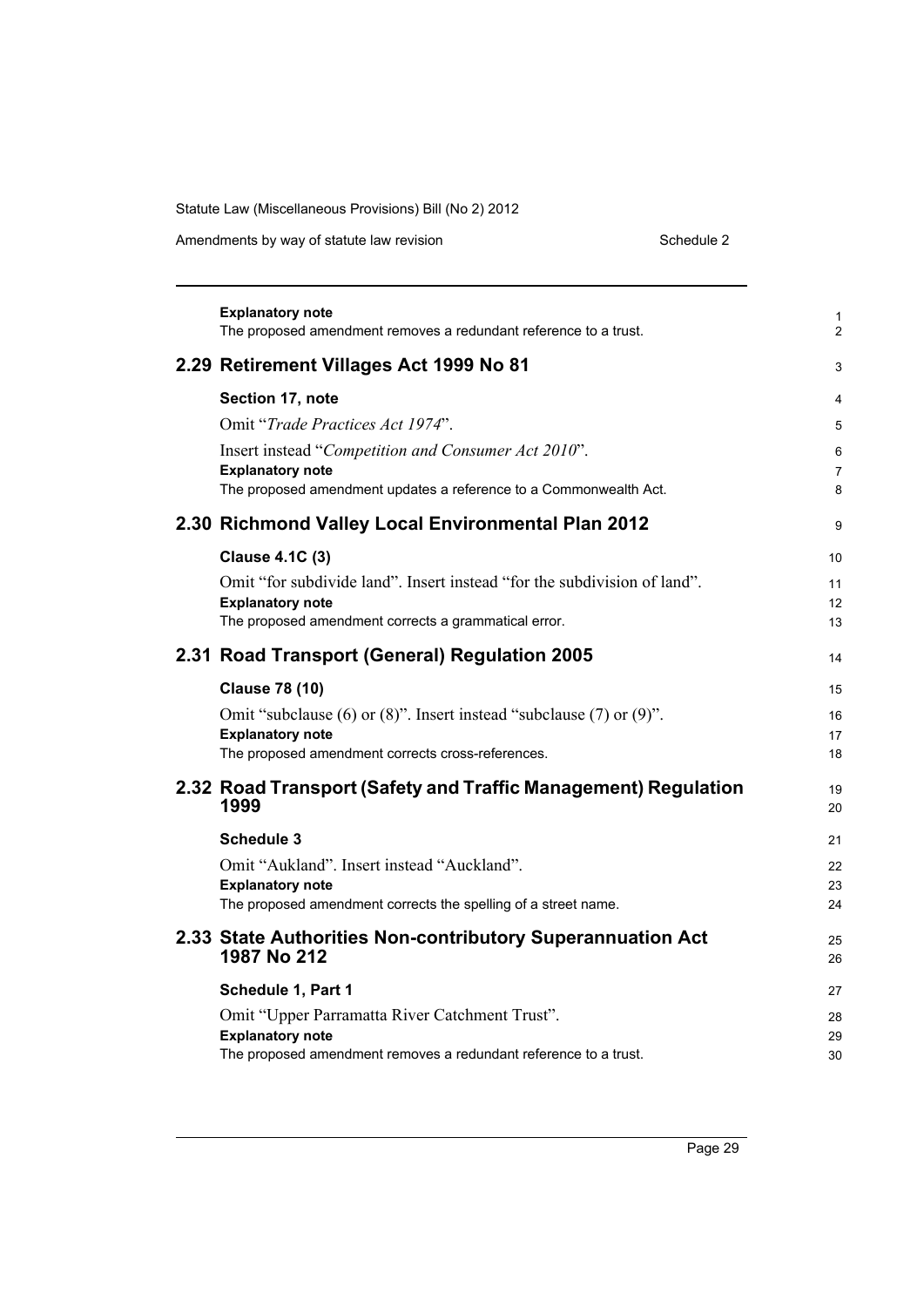Schedule 2 Amendments by way of statute law revision

| 2.34 State Authorities Superannuation Act 1987 No 211                                                                                                                            | 1              |
|----------------------------------------------------------------------------------------------------------------------------------------------------------------------------------|----------------|
| Schedule 1, Part 1                                                                                                                                                               | 2              |
| Omit "Upper Parramatta River Catchment Trust".                                                                                                                                   | 3              |
| <b>Explanatory note</b>                                                                                                                                                          | 4              |
| The proposed amendment removes a redundant reference to a trust.                                                                                                                 | 5              |
| 2.35 State Emergency and Rescue Management Act 1989 No 165                                                                                                                       | 6              |
| Section 60D (1) and (4)                                                                                                                                                          | 7              |
| Insert "or on the NSW legislation website" after "Gazette" wherever<br>occurring.                                                                                                | 8<br>9         |
| <b>Explanatory note</b>                                                                                                                                                          | 10             |
| The proposed amendment provides that certain orders in relation to emergency<br>operations may be published on the NSW legislation website, as an alternative to the<br>Gazette. | 11<br>12<br>13 |
| 2.36 Superannuation Act 1916 No 28                                                                                                                                               | 14             |
| Schedule 3, Part 1 and Schedule 26, Part 1                                                                                                                                       | 15             |
| Omit "Upper Parramatta River Catchment Trust" wherever occurring.                                                                                                                | 16             |
| <b>Explanatory note</b>                                                                                                                                                          | 17             |
| The proposed amendment removes redundant references to a trust.                                                                                                                  | 18             |
| 2.37 Supreme Court Rules 1970                                                                                                                                                    | 19             |
| Part 51B, heading and rule 1 and Schedule F, Form 1                                                                                                                              | 20             |
| Omit "Crimes (Local Courts Appeal and Review) Act 2001" wherever<br>occurring.                                                                                                   | 21<br>22       |
| Insert instead "Crimes (Appeal and Review) Act 2001".                                                                                                                            | 23             |
| <b>Explanatory note</b>                                                                                                                                                          | 24             |
| The proposed amendment updates references to an Act.                                                                                                                             | 25             |
| 2.38 Tow Truck Industry Regulation 2008                                                                                                                                          | 26             |
| The whole Regulation                                                                                                                                                             | 27             |
| Omit "The RTA" and "the RTA" wherever occurring. Insert instead "RMS".                                                                                                           | 28             |
| <b>Explanatory note</b>                                                                                                                                                          | 29             |
| The proposed amendment updates references to a body.                                                                                                                             | 30             |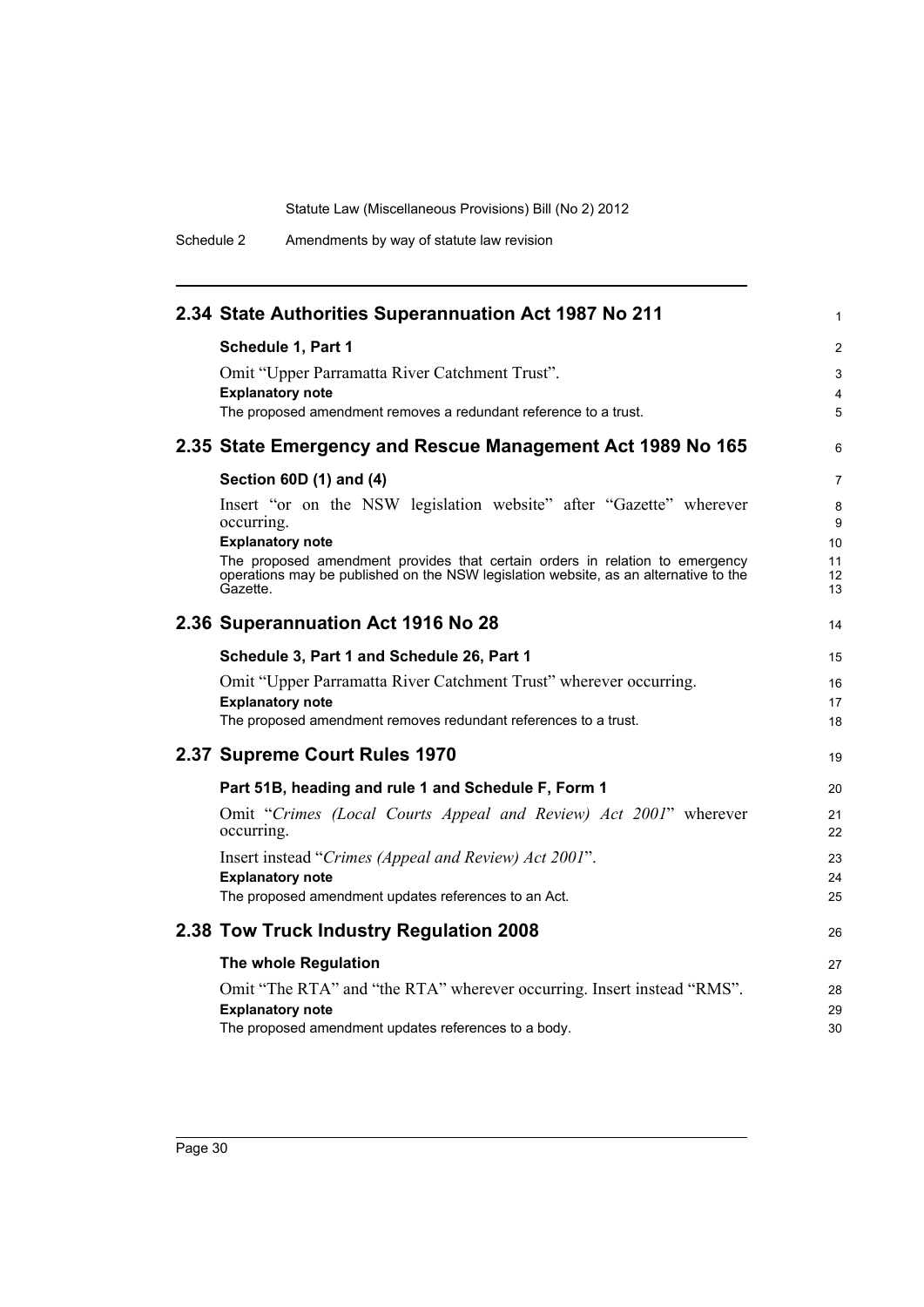|       | 2.39 Transport Administration Act 1988 No 109                                                                                    | 1              |
|-------|----------------------------------------------------------------------------------------------------------------------------------|----------------|
| [1]   | Section 3 (1)                                                                                                                    | $\overline{c}$ |
|       | Omit the definition of <i>Public Transport Ticketing Corporation</i> .                                                           | 3              |
| [2]   | Section 56 (d)                                                                                                                   | 4              |
|       | Omit the paragraph. Insert instead:                                                                                              | 5              |
|       | (d)<br>until its dissolution, Sydney Metro.                                                                                      | 6              |
| $[3]$ | Section 65, paragraph (j) of the definition of "transport authority"                                                             | $\overline{7}$ |
|       | Omit the paragraph. Insert instead:                                                                                              | 8              |
|       | (i)<br>until its dissolution, Sydney Metro.                                                                                      | 9              |
| [4]   | Section 81A, paragraph (g) of the definition of "Authority"                                                                      | 10             |
|       | Omit the paragraph.                                                                                                              | 11             |
| [5]   | Schedule 5, clause 2, paragraph (h) of the definition of "Authority"                                                             | 12             |
|       | Omit the paragraph. Insert instead:                                                                                              | 13             |
|       | (h)<br>until its dissolution, Sydney Metro.                                                                                      | 14             |
| [6]   | <b>Schedule 9</b>                                                                                                                | 15             |
|       | Omit the Schedule.                                                                                                               | 16             |
|       | <b>Explanatory note</b>                                                                                                          | 17             |
|       | The proposed amendments remove redundant references and provisions relating to a<br>dissolved body.                              | 18<br>19       |
|       | 2.40 Waste Recycling and Processing Corporation (Authorised                                                                      | 20             |
|       | <b>Transaction) Act 2010 No 8</b>                                                                                                | 21             |
| [1]   | Sections 7 (1), (3), (4) and (7) and 16 (2) and Schedule 5, clauses 3 (3) and<br>5(2)                                            | 22<br>23       |
|       | Omit "Treasurer" wherever occurring.                                                                                             | 24             |
|       | Insert instead "Minister for Finance and Services".                                                                              | 25             |
| [2]   | <b>Section 20 (2)</b>                                                                                                            | 26             |
|       | Insert at the end of section 20:                                                                                                 | 27             |
|       | (2)<br>The Minister for Finance and Services (the <i>Minister</i> ) may                                                          | 28             |
|       | delegate to the Director-General of the Department of Finance<br>and Services, or to any other officer of the Government Service | 29<br>30       |
|       | prescribed by the regulations, any function of the Minister under                                                                | 31             |
|       | this Act except this power of delegation.                                                                                        | 32             |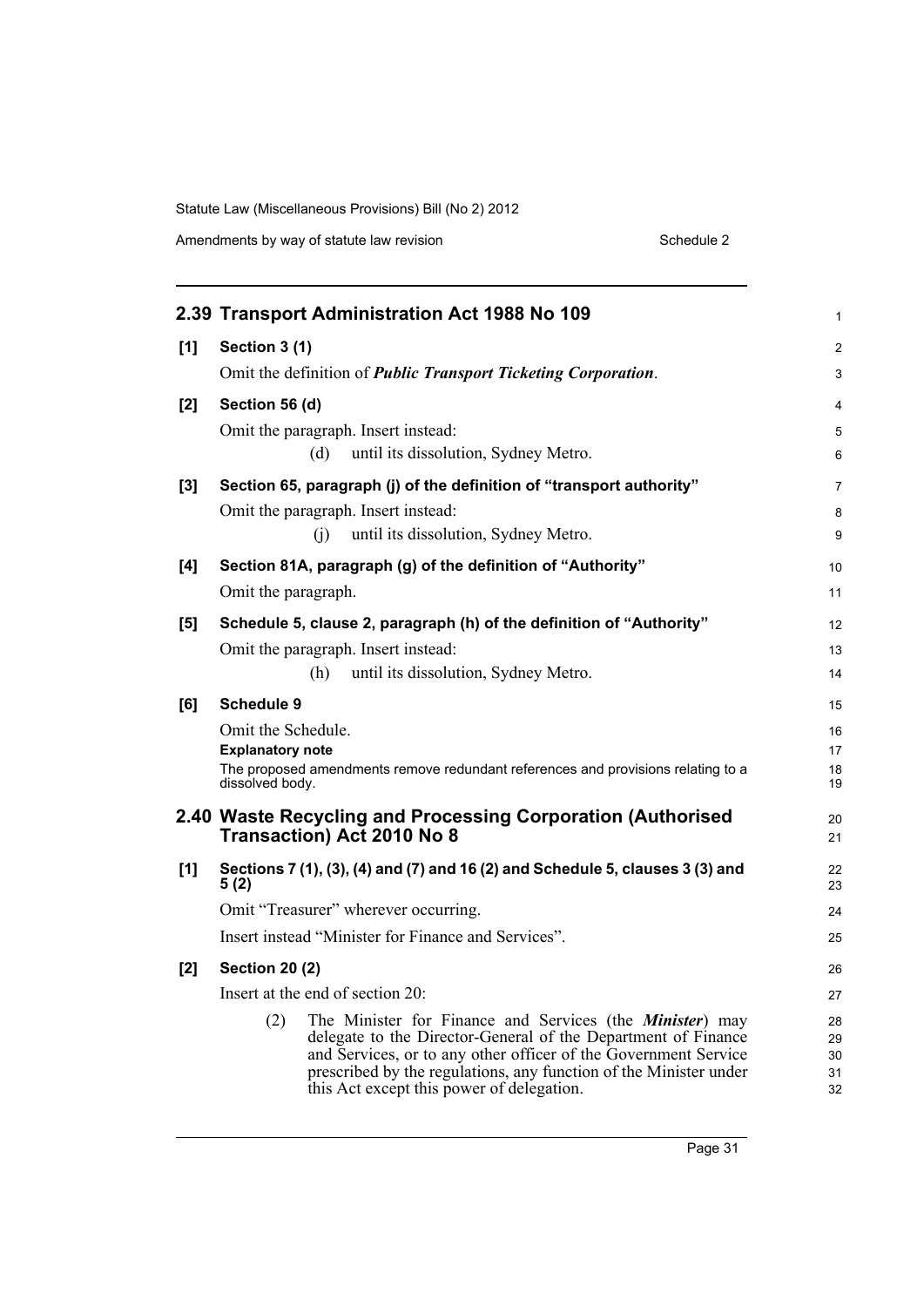Schedule 2 Amendments by way of statute law revision

| [3] |                         | Schedule 5, clauses 1 and 7                                                                                                                                                                                                                                                                         | $\mathbf{1}$         |
|-----|-------------------------|-----------------------------------------------------------------------------------------------------------------------------------------------------------------------------------------------------------------------------------------------------------------------------------------------------|----------------------|
|     |                         | Omit "General Manager" wherever occurring.                                                                                                                                                                                                                                                          | $\overline{2}$       |
|     |                         | Insert instead "Chief Executive".                                                                                                                                                                                                                                                                   | 3                    |
| [4] |                         | Schedule 5, clause 5 (3)                                                                                                                                                                                                                                                                            | $\overline{4}$       |
|     |                         | Insert after clause $5(2)$ :                                                                                                                                                                                                                                                                        | 5                    |
|     | (3)                     | In respect of any such transfer, a reference in any provision of<br>Schedule 3 to the Treasurer is to be construed as a reference to the<br>Minister for Finance and Services.                                                                                                                      | 6<br>7<br>8          |
|     | <b>Explanatory note</b> |                                                                                                                                                                                                                                                                                                     | 9                    |
|     |                         | The proposed amendments update references to office holders in line with<br>arrangements under the Public Sector Employment and Management (Waste Assets<br>Management Corporation) Order 2010 and the Public Sector Employment and<br>Management (Waste Assets Management Corporation) Order 2011. | 10<br>11<br>12<br>13 |
|     |                         | 2.41 Water Management Act 2000 No 92                                                                                                                                                                                                                                                                | 14                   |
|     | Schedule 3, Part 3      |                                                                                                                                                                                                                                                                                                     | 15                   |
|     |                         | Omit "Country Energy". Insert instead "Essential Energy".                                                                                                                                                                                                                                           | 16                   |
|     | <b>Explanatory note</b> |                                                                                                                                                                                                                                                                                                     | 17                   |
|     |                         | The proposed amendment updates a reference to a corporation.                                                                                                                                                                                                                                        | 18                   |
|     |                         | 2.42 Water Management (General) Regulation 2011                                                                                                                                                                                                                                                     | 19                   |
|     |                         | The whole Regulation                                                                                                                                                                                                                                                                                | 20                   |
|     |                         | Omit "Country Energy" and "Country Energy's" wherever occurring.                                                                                                                                                                                                                                    | 21                   |
|     |                         | Insert instead "Essential Energy" and "Essential Energy's", respectively.                                                                                                                                                                                                                           | 22                   |
|     | <b>Explanatory note</b> |                                                                                                                                                                                                                                                                                                     | 23                   |
|     |                         | The proposed amendment updates references to a corporation.                                                                                                                                                                                                                                         | 24                   |
|     |                         | 2.43 Water Sharing Plan for the Lachlan Unregulated and Alluvial<br><b>Water Sources 2012</b>                                                                                                                                                                                                       | 25<br>26             |
| [1] | Clause 22 (i)           |                                                                                                                                                                                                                                                                                                     | 27                   |
|     |                         | Omit "39 ML/day". Insert instead "39ML/year".                                                                                                                                                                                                                                                       | 28                   |
| [2] | Clause 69 (b)           |                                                                                                                                                                                                                                                                                                     | 29                   |
|     |                         | Omit "ATS 474". Insert instead "ATS 4747".                                                                                                                                                                                                                                                          | 30                   |
|     | <b>Explanatory note</b> |                                                                                                                                                                                                                                                                                                     | 31                   |
|     |                         | The proposed amendments correct typographical errors.                                                                                                                                                                                                                                               | 32                   |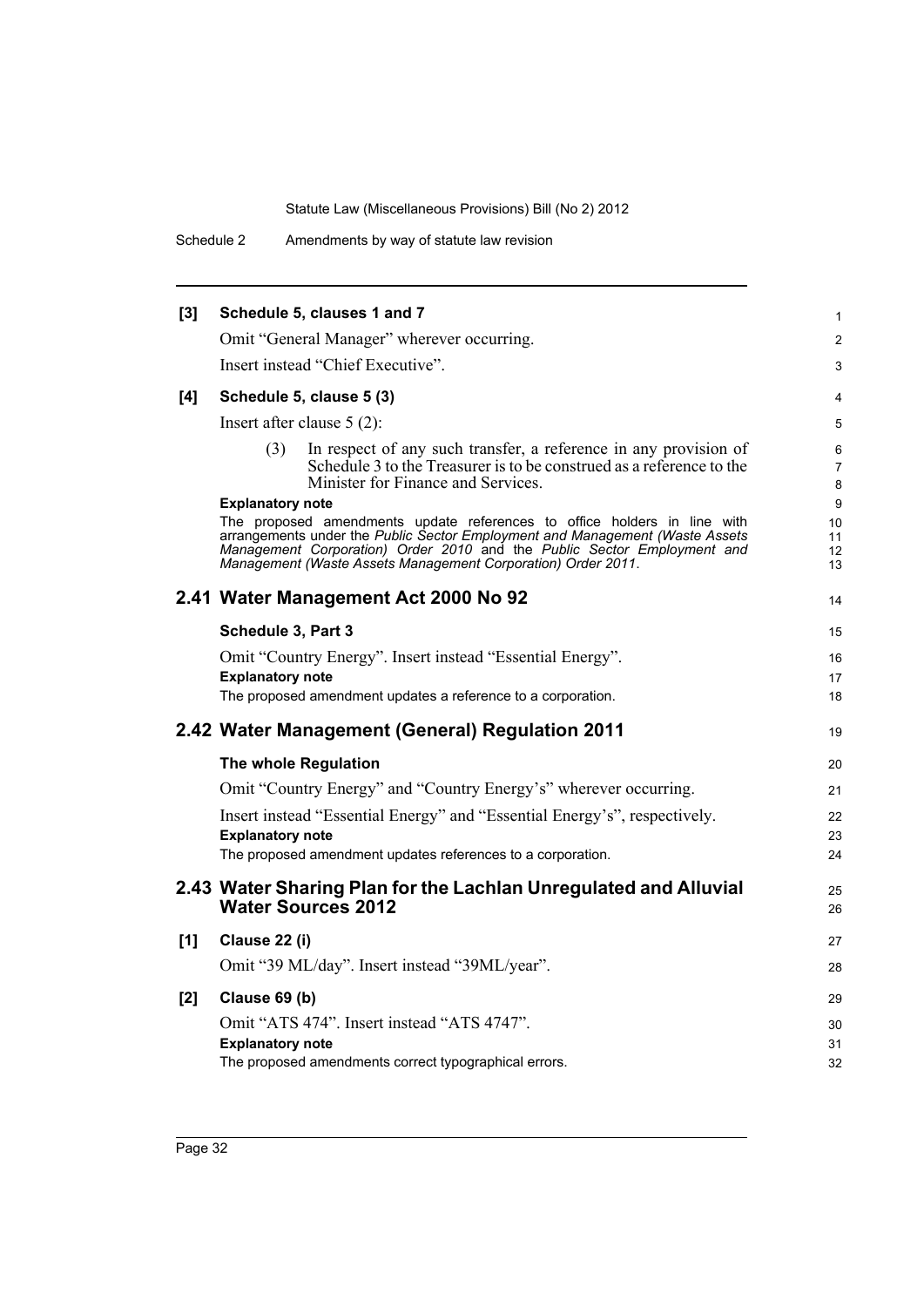Amendments by way of statute law revision example 2 Schedule 2

| 2.44 Water Sharing Plan for the NSW Border Rivers Unregulated<br>and Alluvial Water Sources 2012                                                           | $\mathbf{1}$<br>$\overline{2}$ |
|------------------------------------------------------------------------------------------------------------------------------------------------------------|--------------------------------|
| <b>Appendix 4</b>                                                                                                                                          | 3                              |
| Omit "Pox". Insert instead "Box".                                                                                                                          | 4                              |
| <b>Explanatory note</b>                                                                                                                                    | 5                              |
| The proposed amendment corrects a typographical error.                                                                                                     | 6                              |
| 2.45 West Scholarships Act 1930 No 19                                                                                                                      | $\overline{7}$                 |
| <b>Section 13 (2)</b>                                                                                                                                      | 8                              |
| Omit the subsection. Insert instead:                                                                                                                       | 9                              |
| The by-laws shall be submitted for the approval of the Governor.<br>(2)                                                                                    | 10                             |
| <b>Explanatory note</b>                                                                                                                                    | 11                             |
| The proposed amendment removes redundant provisions relating to the making of<br>by-laws, which are provided for in Part 6 of the Interpretation Act 1987. | 12<br>13                       |
| 2.46 Workers Compensation (Bush Fire, Emergency and Rescue<br><b>Services) Regulation 2012</b>                                                             | 14<br>15                       |
| Clause 4 (b)                                                                                                                                               | 16                             |
| Omit "of New South Wales".                                                                                                                                 | 17                             |
| <b>Explanatory note</b>                                                                                                                                    | 18                             |
| The proposed amendment omits redundant matter.                                                                                                             | 19                             |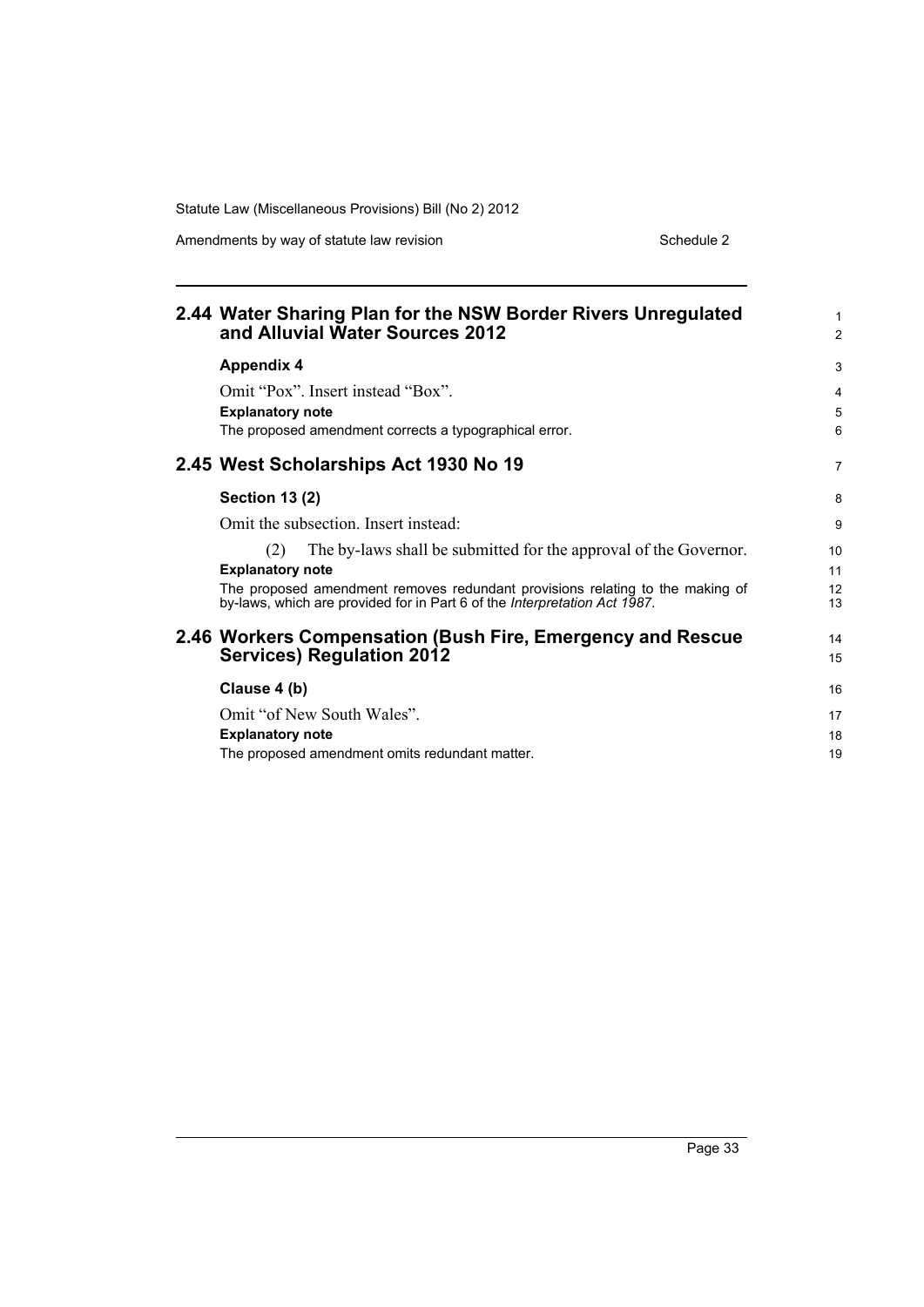Schedule 3 Repeals

# <span id="page-39-0"></span>**Schedule 3 Repeals**

## **1 Repeal of redundant Acts and provisions**

The following Acts and provisions of an instrument are repealed:

| <b>Act or instrument</b>                                                     | <b>Provisions repealed</b> |  |
|------------------------------------------------------------------------------|----------------------------|--|
| <i>Appropriation Act 2011</i> No 42                                          | Whole Act                  |  |
| <i>Appropriation (Supply and Budget Variations)</i><br><i>Act 2011</i> No 14 | Whole Act                  |  |
| Legal Profession Regulation 2005                                             | Schedule 6                 |  |
| Statute Law (Miscellaneous Provisions) Act 2011<br>No 27                     | Whole Act                  |  |
| <i>Statute Law (Miscellaneous Provisions) Act 2012</i> Whole Act<br>No 42    |                            |  |

## **2 Repeal of amending provisions or repeals that have commenced**

The following provisions of Acts and instruments are repealed:

| <b>Act or instrument</b>                                                      | <b>Provisions repealed</b>                |
|-------------------------------------------------------------------------------|-------------------------------------------|
| Ports and Maritime Administration Act 1995<br>No 13                           | Section 111 and<br>Schedule 3             |
| State Environmental Planning Policy (State and<br>Regional Development) 2011  | Schedule 6                                |
| State Environmental Planning Policy (Sydney<br>Drinking Water Catchment) 2011 | Schedule 1                                |
| State Environmental Planning Policy (Western<br>Sydney Employment Area) 2009  | Note to clause $8(1)$ , and<br>Schedule 5 |
| Sutherland Shire Local Environmental Plan 2006                                | Clause $8(5)$ and<br>Schedule 1           |
| Water Management Act 2000 No 92                                               | Schedule 8.30 [3] and [5]                 |

## **3 Restoration of repealed Act**

The repeal of the *Law Courts Limited Act 1977* by the *Statute Law (Miscellaneous Provisions) Act 2011* is revoked and the *Law Courts Limited Act 1977* is taken not to be, and never to have been, repealed.

1

2 3

6 7

8

9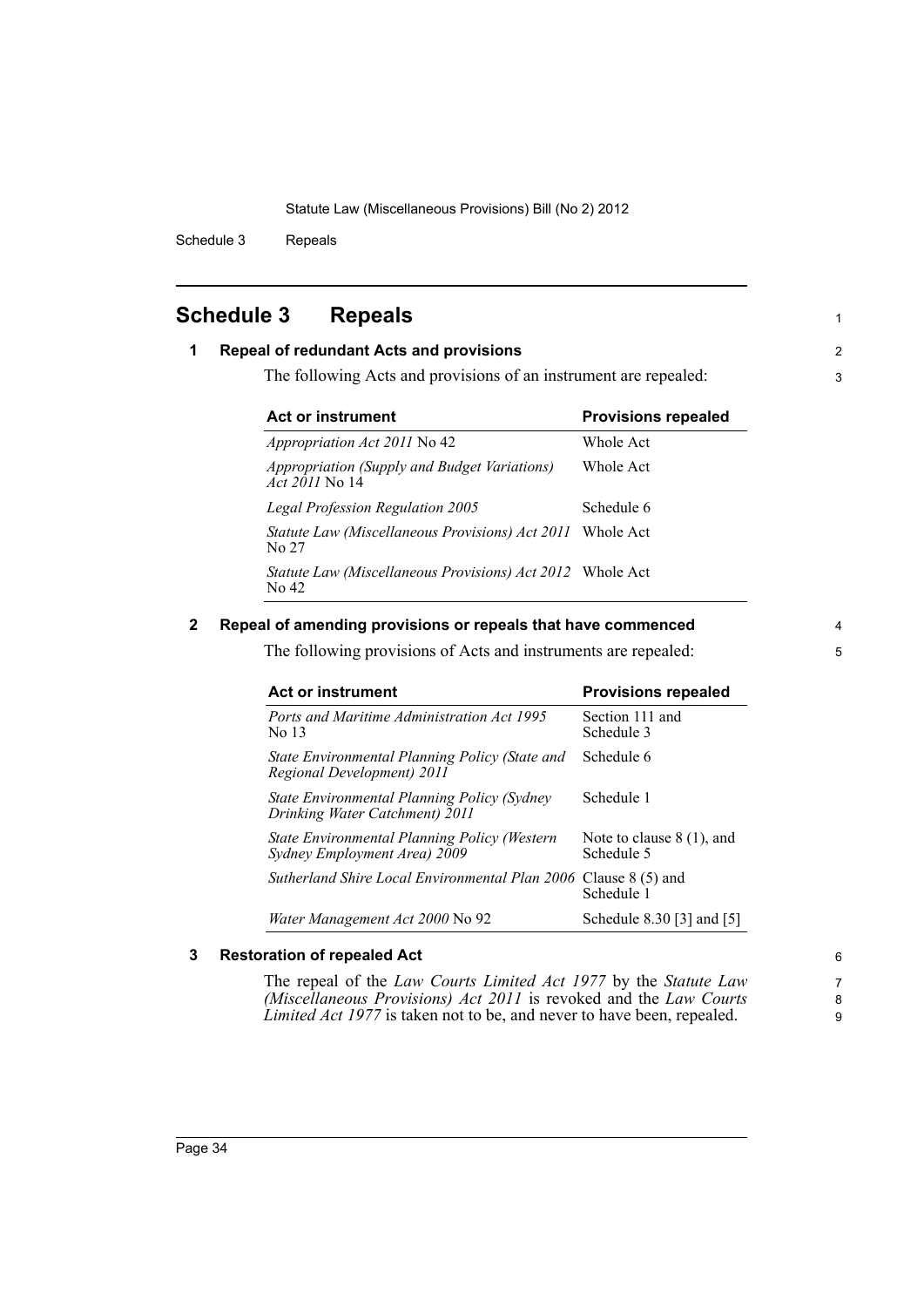General savings, transitional and other provisions Schedule 4

#### <span id="page-40-0"></span>**Schedule 4 General savings, transitional and other provisions 1 Effect of amendment of amending provisions** (1) An amendment made by Schedule 1 or 2 to an amending provision contained in an Act or instrument is, if the amending provision has commenced before the Schedule 1 or 2 amendment concerned, taken to have effect as from the commencement of the amending provision (whether or not the amending provision has been repealed). (2) In this clause: *amending provision* means a provision of an Act or instrument that makes a direct amendment to an Act or instrument by: (a) the repeal or omission of matter contained in the amended Act or instrument without the insertion of any matter instead of the repealed or omitted matter, or (b) the omission of matter contained in the amended Act or instrument and the insertion of matter instead of the omitted matter, or (c) the insertion into the amended Act or instrument of matter, not being matter inserted instead of matter omitted from the Act or instrument. **Explanatory note** This clause ensures that certain amendments, including amendments correcting errors in technical provisions (for example, headings indicating the section to be amended or directions as to where a new section is to be inserted) and rectifying minor drafting errors (for example, corrections in numbering of provisions, correction or insertion of cross-references, omission of unnecessary matter or insertion of omitted matter), will be taken to have commenced on the date the amendments to which they relate commenced. **2 Effect of amendment or repeal on acts done or decisions made** Except where it is expressly provided to the contrary, if this Act: (a) amends a provision of an Act or an instrument, or (b) repeals and re-enacts (with or without modification) a provision of an Act or an instrument, any act done or decision made under the provision amended or repealed has effect after the amendment or repeal as if it had been done or made under the provision as so amended or repealed. **Explanatory note** This clause ensures that the amendment or repeal of a provision will not, unless expressly provided, vitiate any act done or decision made under the provision as in force before the amendment or repeal. 1  $\mathfrak{p}$ 3 4 5 6 7 8 9 10 11 12 13 14 15 16 17 18 19 20 21  $22$ 23 24 25 26 27 28 29 30 31 32 33 34 35 36 37 38 39  $40$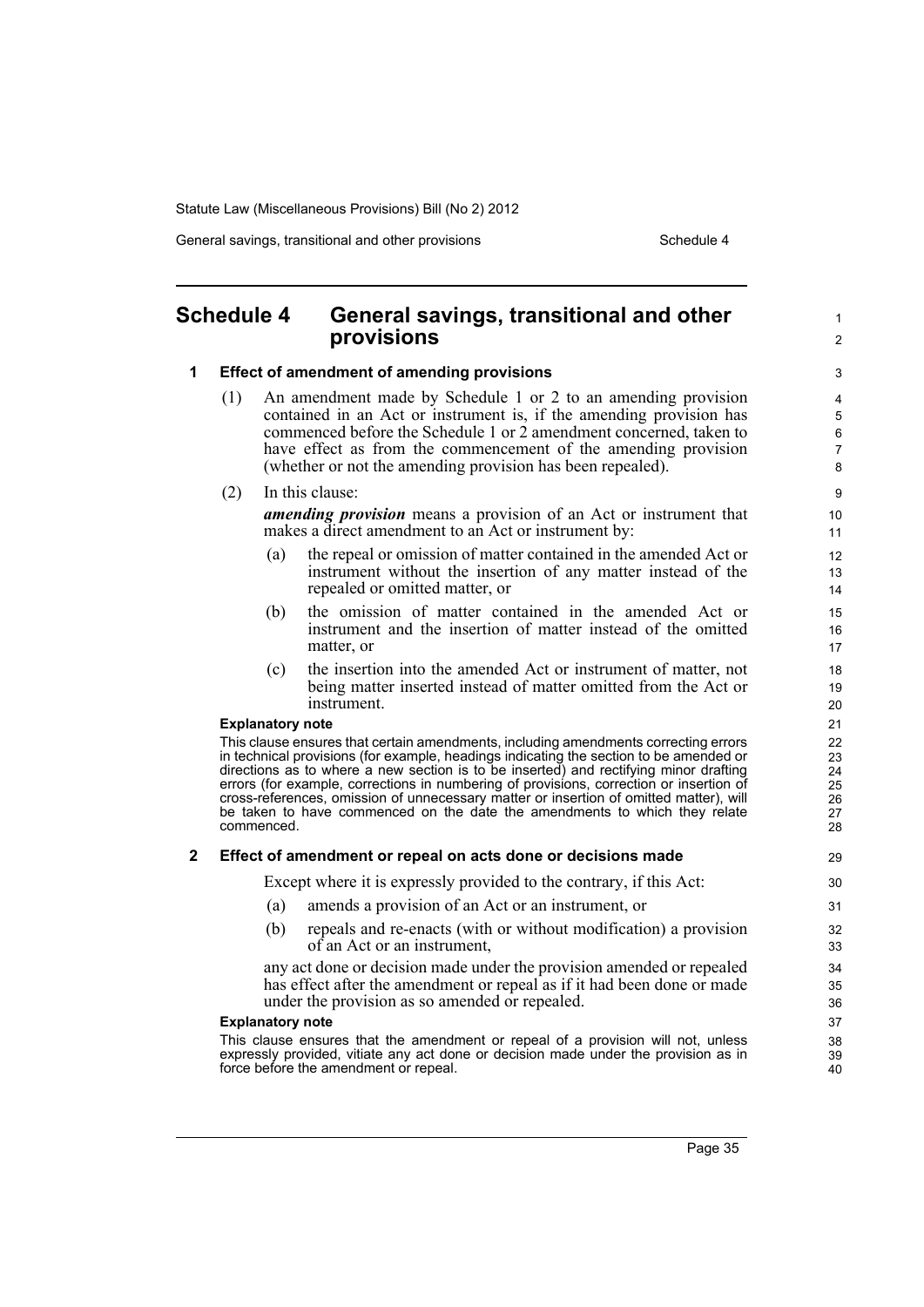Schedule 4 General savings, transitional and other provisions

#### **3 Effect of amendment on instruments**

Except where expressly provided to the contrary, any instrument made under an Act amended by this Act, that is in force immediately before the commencement of the amendment, is taken to have been made under the Act as amended.

#### **Explanatory note**

This clause ensures that, unless expressly provided, any instrument that is in force and made under a provision of an Act that is amended or substituted by the proposed Act will be taken to have been made under the Act as amended.

#### **4 Revocation of repeal**

Section 29A of the *Interpretation Act 1987* applies to the repeal of Acts or instruments, or provisions of Acts or instruments, by this Act.

#### **Explanatory note**

The effect of this clause is to enable the Governor, by proclamation, to revoke the repeal by the proposed Act of any Act or instrument or any provision of an Act or instrument. The Act, instrument or provision the subject of the revocation of repeal is taken not to be, and never to have been, repealed.

#### **5 Regulations**

- (1) The Governor may make regulations containing provisions of a savings or transitional nature consequent on the enactment of this Act.
- (2) Any such provision may, if the regulations so provide, take effect from the date of assent to this Act or a later date.
- (3) To the extent to which any such provision takes effect from a date that is earlier than the date of its publication on the NSW legislation website, the provision does not operate so as:
	- (a) to affect, in a manner prejudicial to any person (other than the State or an authority of the State), the rights of that person existing before the date of its publication, or
	- (b) to impose liabilities on any person (other than the State or an authority of the State) in respect of anything done or omitted to be done before the date of its publication.

#### **Explanatory note**

This clause enables the making of regulations of a savings or transitional nature having a short term effect and relating to incidental matters arising out of the proposed Act with regard to which no specific, or sufficient, provision has been made in the proposed Act.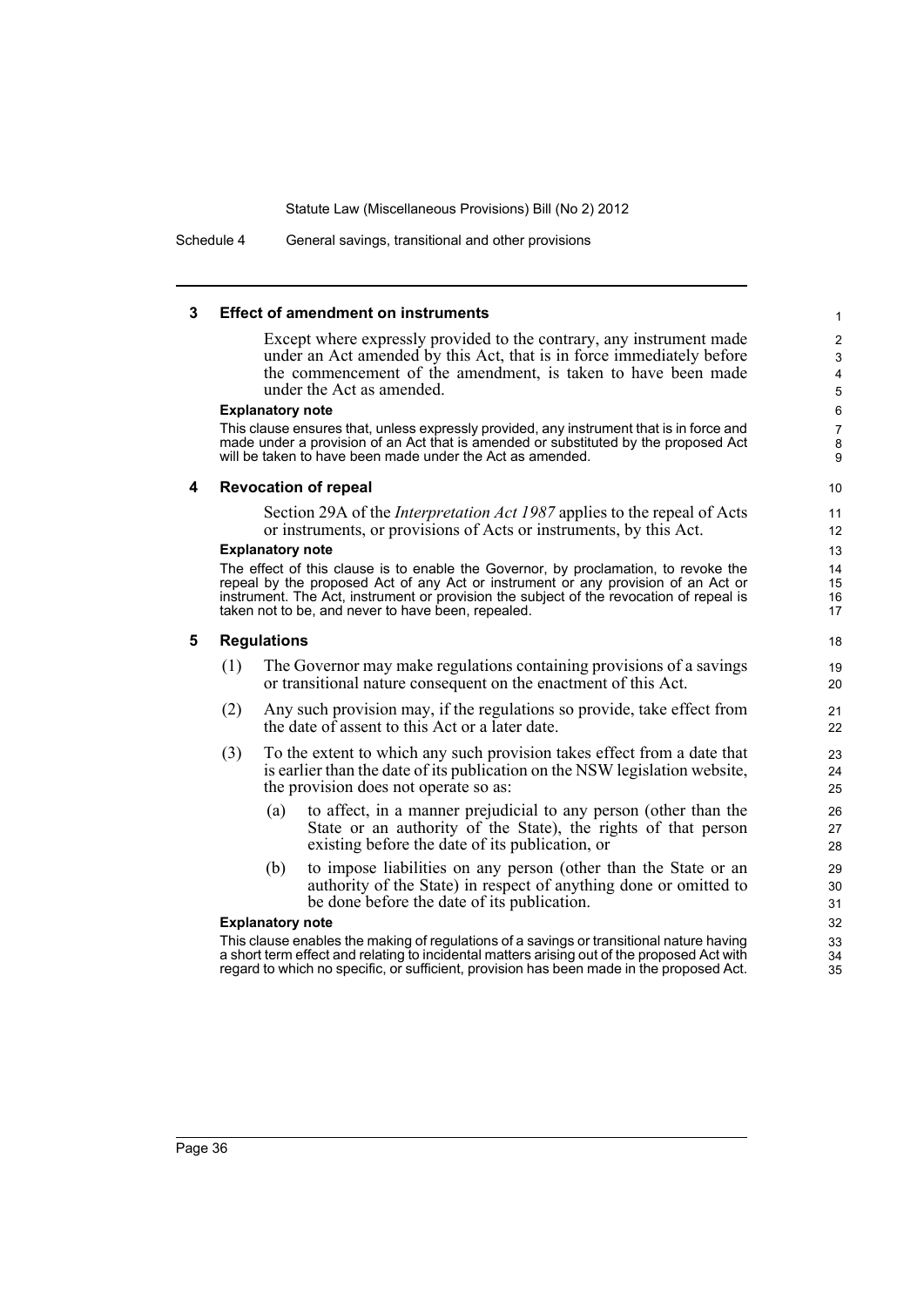Notes

<span id="page-42-0"></span>

| <b>Notes</b>                                                                          | 1              |
|---------------------------------------------------------------------------------------|----------------|
| Index of Acts and instruments amended by Schedules 1 and 2                            | $\overline{c}$ |
| Air Transport Act 1964 No 36-Schedule 2                                               | 3              |
| Apprenticeship and Traineeship Act 2001 No 80-Schedule 1                              | 4              |
| Australian Museum Trust Act 1975 No 95-Schedule 1                                     | 5              |
| Biofuels Act 2007 No 23-Schedule 1                                                    | 6              |
| Boorowa Local Environmental Plan 2012-Schedule 2                                      | $\overline{7}$ |
| Child Protection (Working with Children) Act 2012 No 51-Schedule 1                    | 8              |
| Children and Young Persons (Care and Protection) Act 1998 No 157-Schedules 1<br>and 2 | 9<br>10        |
| Community Land Development Regulation 2007-Schedule 2                                 | 11             |
| Compensation to Relatives Act 1897 No 31-Schedule 2                                   | 12             |
| Contaminated Land Management Act 1997 No 140-Schedule 2                               | 13             |
| Co-operatives (Adoption of National Law) Act 2012 No 29-Schedule 2                    | 14             |
| Crime Commission Act 2012 No 66-Schedule 1                                            | 15             |
| Criminal Procedure Act 1986 No 209—Schedules 1 and 2                                  | 16             |
| Election Funding, Expenditure and Disclosures Act 1981 No 78-Schedules 1 and 2        | 17             |
| Fair Trading Act 1987 No 68-Schedule 2                                                | 18             |
| First State Superannuation Act 1992 No 100-Schedule 2                                 | 19             |
| Government Information (Public Access) Act 2009 No 52-Schedule 2                      | 20             |
| Gunnedah Local Environmental Plan 2012-Schedule 2                                     | 21             |
| Hawkesbury Local Environmental Plan 2012-Schedule 2                                   | 22             |
| Health Care Complaints Act 1993 No 105-Schedule 2                                     | 23             |
| Health Records and Information Privacy Act 2002 No 71-Schedule 2                      | 24             |
| Independent Commission Against Corruption Act 1988 No 35-Schedule 1                   | 25             |
| Independent Pricing and Regulatory Tribunal Act 1992 No 39-Schedule 2                 | 26             |
| Industrial Relations Act 1996 No 17-Schedule 2                                        | 27             |
| Law Enforcement (Powers and Responsibilities) Act 2002 No 103-Schedule 2              | 28             |
| Library Act 1939 No 40-Schedules 1 and 2                                              | 29             |
| Local Government Act 1993 No 30-Schedule 1                                            | 30             |
| Merriwa Local Environmental Plan 1992-Schedule 2                                      | 31             |
| Mining Act 1992 No 29-Schedule 2                                                      | 32             |
| Museum of Applied Arts and Sciences Act 1945 No 31-Schedule 1                         | 33             |
| Non-Indigenous Animals Regulation 2012-Schedule 2                                     | 34             |
| Parliamentary Electorates and Elections Regulation 2008-Schedule 1                    | 35             |
| Petroleum (Onshore) Act 1991 No 84-Schedule 2                                         | 36             |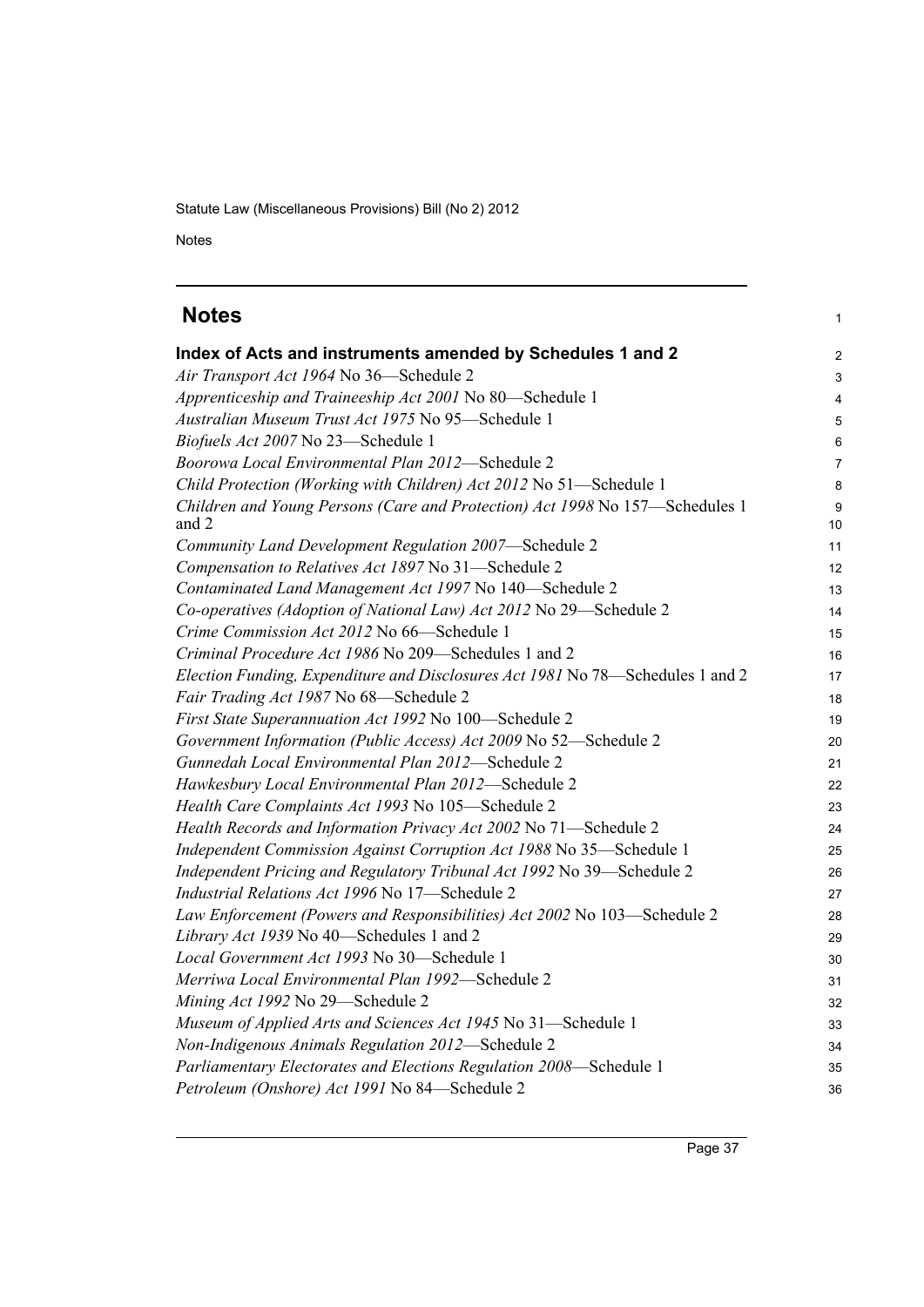Notes

| Prevention of Cruelty to Animals Act 1979 No 200-Schedule 1                                                    | 1              |
|----------------------------------------------------------------------------------------------------------------|----------------|
| Privacy and Personal Information Protection Act 1998 No 133-Schedule 2                                         | $\overline{2}$ |
| Public Authorities (Financial Arrangements) Regulation 2005–Schedule 2                                         | 3              |
| Public Finance and Audit Act 1983 No 152—Schedules 1 and 2                                                     | 4              |
| Public Sector Employment and Management Act 2002 No 43-Schedule 2                                              | 5              |
| Racing Administration Act 1998 No 114-Schedule 1                                                               | 6              |
| Residential Tenancies Act 2010 No 42-Schedule 1                                                                | 7              |
| Retirement Villages Act 1999 No 81-Schedule 2                                                                  | 8              |
| Richmond Valley Local Environmental Plan 2012-Schedule 2                                                       | 9              |
| Road Transport (General) Regulation 2005-Schedule 2                                                            | 10             |
| Road Transport (Safety and Traffic Management) Regulation 1999—Schedule 2                                      | 11             |
| Security Industry Act 1997 No 157-Schedule 1                                                                   | 12             |
| Special Commissions of Inquiry Act 1983 No 90-Schedule 1                                                       | 13             |
| State Authorities Non-contributory Superannuation Act 1987 No 212-Schedule 2                                   | 14             |
| State Authorities Superannuation Act 1987 No 211-Schedule 2                                                    | 15             |
| State Emergency and Rescue Management Act 1989 No 165-Schedule 2                                               | 16             |
| State Emergency Service Act 1989 No 164-Schedule 1                                                             | 17             |
| Superannuation Act 1916 No 28-Schedule 2                                                                       | 18             |
| Supreme Court Rules 1970-Schedule 2                                                                            | 19             |
| Sydney Opera House Trust Act 1961 No 9-Schedule 1                                                              | 20             |
| Tow Truck Industry Regulation 2008-Schedule 2                                                                  | 21             |
| Transport Administration Act 1988 No 109-Schedule 2                                                            | 22             |
| Travel Agents Act 1986 No 5-Schedule 1                                                                         | 23             |
| Universities Governing Bodies Act 2011 No 51-Schedule 1                                                        | 24             |
| Waste Recycling and Processing Corporation (Authorised Transaction) Act 2010<br>No 8-Schedule 2                | 25<br>26       |
| Water Management Act 2000 No 92-Schedules 1 and 2                                                              | 27             |
| Water Management (General) Regulation 2011—Schedule 2                                                          | 28             |
| Water Sharing Plan for the Lachlan Unregulated and Alluvial Water Sources<br>2012-Schedule 2                   | 29<br>30       |
| Water Sharing Plan for the NSW Border Rivers Unregulated and Alluvial Water<br><i>Sources 2012</i> —Schedule 2 | 31<br>32       |
| West Scholarships Act 1930 No 19-Schedule 2                                                                    | 33             |
| Workers Compensation (Bush Fire, Emergency and Rescue Services) Regulation<br>2012-Schedule 2                  | 34<br>35       |
|                                                                                                                |                |